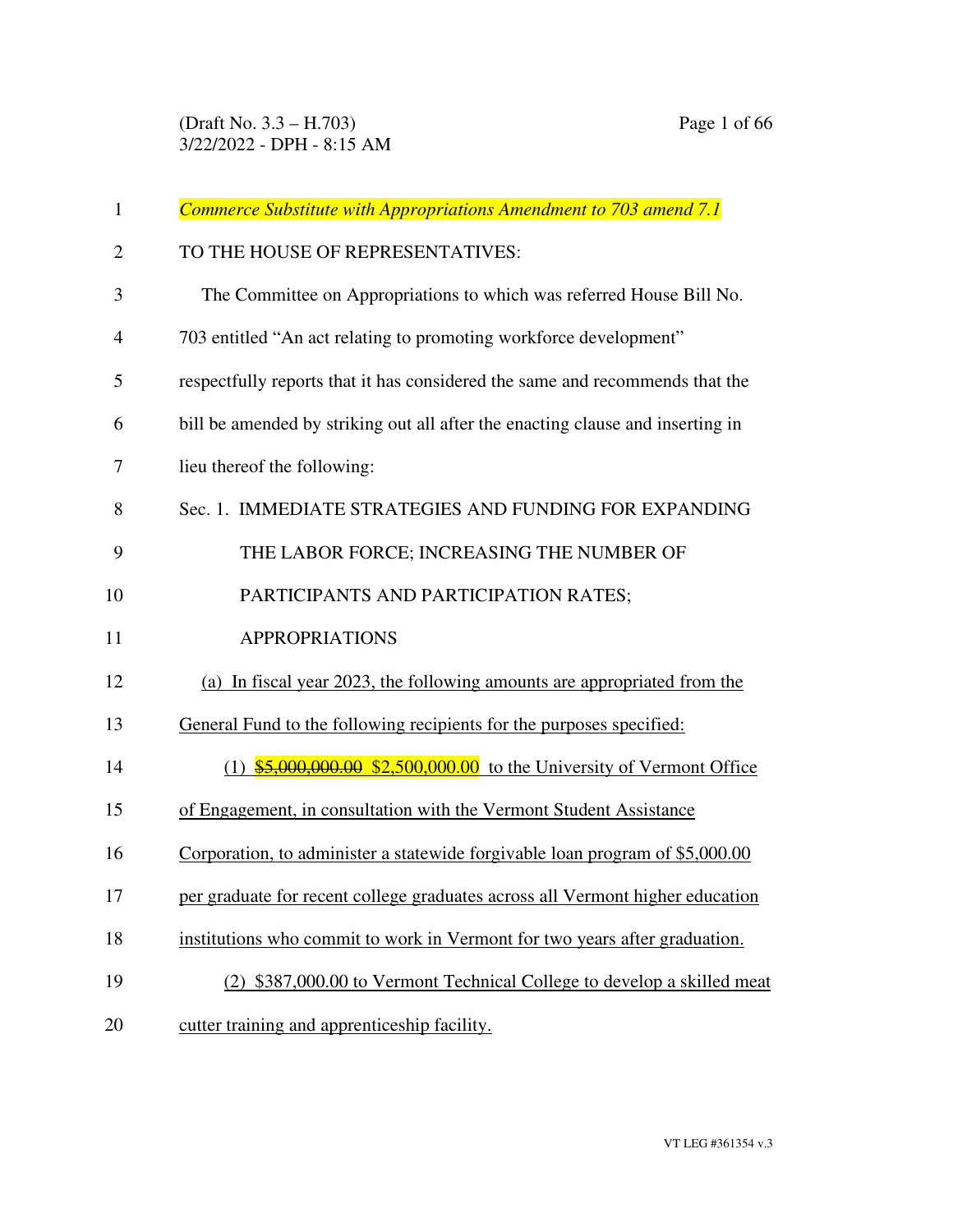(Draft No. 3.3 – H.703) Page 2 of 66 3/22/2022 - DPH - 8:15 AM

| $\mathbf{1}$   | (b) In fiscal year 2023, the amount of $\frac{$1,000,000.00}{$500,000.00}$ is  |
|----------------|--------------------------------------------------------------------------------|
| $\overline{2}$ | appropriated from the American Rescue Plan Act (ARPA) – Coronavirus State      |
| $\mathfrak{Z}$ | Fiscal Recovery Funds to the Agency of Human Services to provide grants,       |
| $\overline{4}$ | which may be administered through a performance-based contract, to refugee-    |
| 5              | or New American-focused programs working in Vermont to support increased       |
| 6              | in-migration or retention of recent arrivals.                                  |
| 7              | Sec. 2. CTE FUNDING AND GOVERNANCE; FINDINGS                                   |
| 8              | (a) Vermont's career and technical education (CTE) system is critical to       |
| 9              | ensuring that all Vermonters have access to the high-quality resources they    |
| 10             | need to explore a wide variety of career pathways, earn a postsecondary        |
| 11             | credential of value, and establish a productive career.                        |
| 12             | (b) CTE is a vital component of our educational system, supporting and         |
| 13             | delivering on the goals established by the General Assembly in 2013 Acts and   |
| 14             | Resolves No. 77 (flexible pathways), 2018 Acts and Resolves No. 189            |
| 15             | (workforce development), and in achieving our attainment goal, which is that   |
| 16             | 70 percent of working-age Vermonters have a credential of value by 2025        |
| 17             | (10 V.S.A. § 546).                                                             |
| 18             | (c) CTE is also an equity lever, providing every student access to critical    |
| 19             | workforce training, postsecondary coursework, and the real-world skills and    |
| 20             | networks that prepare our youth to continue to earn and learn during and after |
| 21             | high school.                                                                   |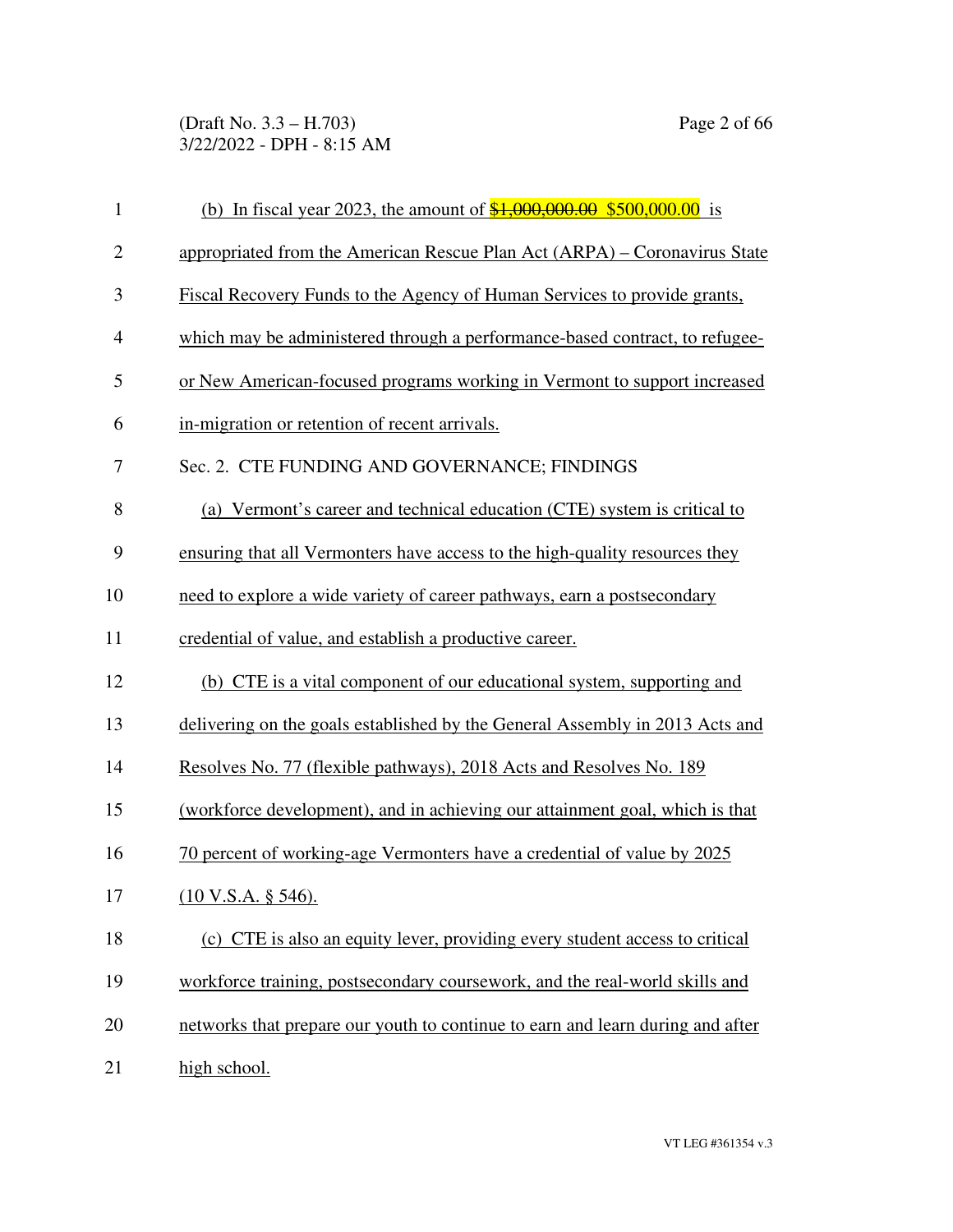(Draft No. 3.3 – H.703) Page 3 of 66 3/22/2022 - DPH - 8:15 AM

| $\mathbf{1}$   | (d) As of the fall semester of the 2021–2022 school year, students were           |
|----------------|-----------------------------------------------------------------------------------|
| $\mathbf{2}$   | enrolling in CTE programs at a higher rate than at the beginning of the           |
| 3              | pandemic, increasing from 4,160 to 4,565. In the 2020–2021 school year,           |
| $\overline{4}$ | Vermont's CTE system awarded Tier II credentials of value to 459 students.        |
| 5              | (e) Since 2015, through legislative initiatives such as 2015 Acts and             |
| 6              | Resolves No. 51, 2017 Acts and Resolves No. 69, 2018 Acts and Resolves            |
| 7              | No. 189, 2019 Acts and Resolves No. 80, and most recently 2021 Acts and           |
| 8              | Resolves No. 74, the General Assembly and other stakeholders in education         |
| 9              | and in State government have been working to identify, understand, and            |
| 10             | resolve long-standing concerns related to the functioning of the CTE system.      |
| 11             | (f) In 2018, the Agency of Education embarked on a collaborative process          |
| 12             | that included students, legislators, and communities across the State to develop  |
| 13             | a strategic vision and aspirational goals to help guide the transformation of the |
| 14             | CTE system.                                                                       |
| 15             | (g) The State Board of Education adopted the Agency of Education's                |
| 16             | vision and goals for CTE that "all Vermont learners attain their postsecondary    |
| 17             | goals by having access to career and technical education systems that are         |
| 18             | equitable, efficient, integrated and collaborative."                              |
| 19             | (h) 2018 Acts and Resolves No. 189 committed Vermont to a redesign of             |
| 20             | its workforce development and training system, including the approval of up to    |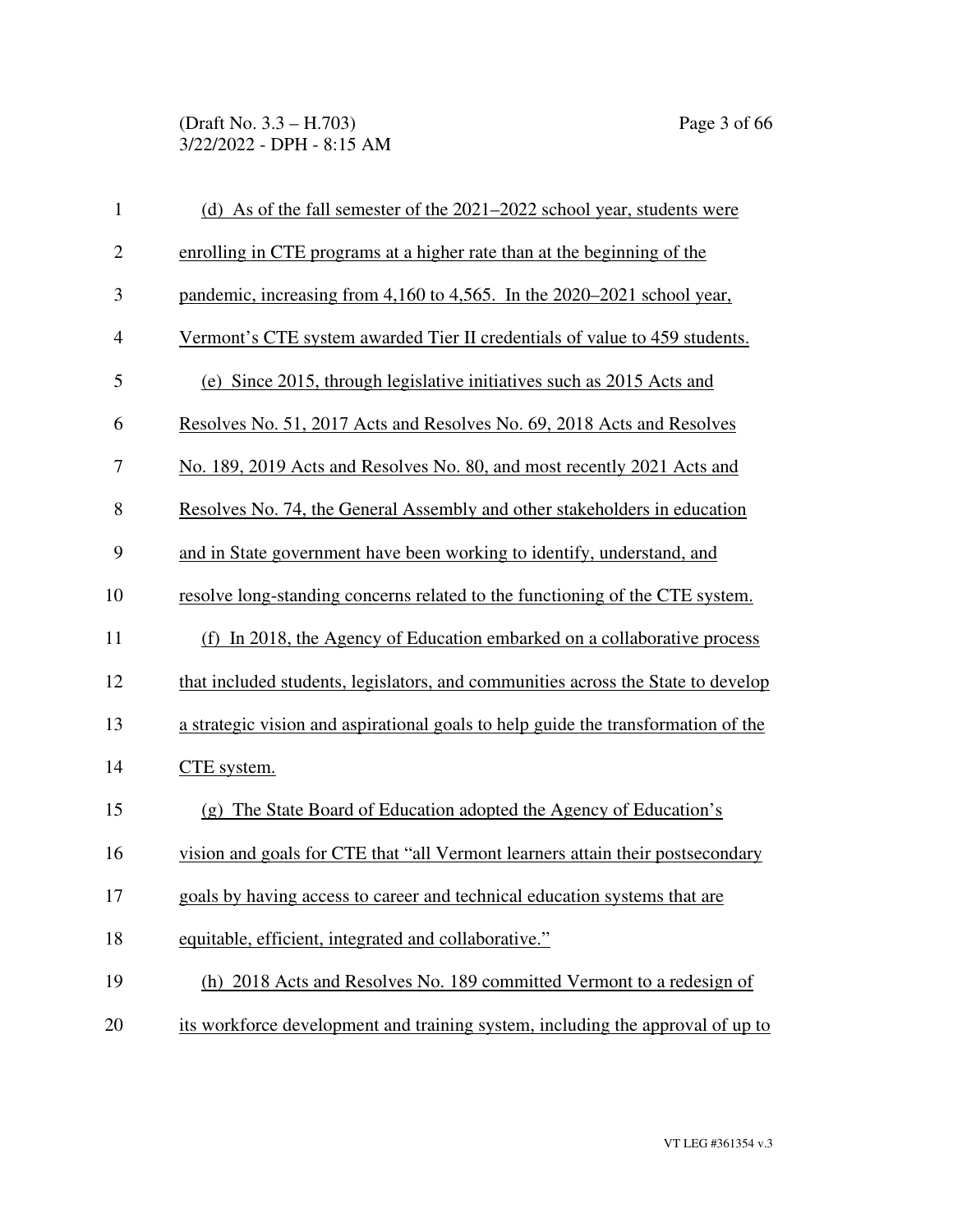| $\mathbf{1}$   | four pilot sites or projects to examine the way our CTE system is funded and   |
|----------------|--------------------------------------------------------------------------------|
| $\overline{2}$ | governed.                                                                      |
| 3              | (i) In a report dated June 14, 2021, the Agency of Education reported on its   |
| 4              | progress, which was interrupted by the COVID-19 pandemic. The report           |
| 5              | presented possible alternatives to our current funding structure, which is     |
| 6              | widely seen as a barrier to enrollment. However, these alternatives were based |
| 7              | on an examination of only the CTE school district funding model and did not    |
| 8              | include the study of governance models. The report recommended completing      |
| 9              | this study of CTE funding and governance models to propose actionable          |
| 10             | implementation steps for the State.                                            |
| 11             | (i) The Agency of Education's State plan for federal Perkins funds is          |
| 12             | aligned to the vision and goals created through collaborative processes that   |
| 13             | included a public comment period. Processes required in the federal            |
| 14             | legislation like the biennial Comprehensive Local Needs Assessment will        |
| 15             | strengthen the role of CTE in each region and help to focus the use of limited |
| 16             | federal funds to improve the system.                                           |
| 17             | Sec. 3. FUNDING AND GOVERNANCE STRUCTURES OF                                   |
| 18             | CAREER TECHNICAL EDUCATION IN VERMONT                                          |
| 19             | (a) There is appropriated to the Joint Fiscal Office for fiscal year 2023 the  |
| 20             | amount of \$180,000.00 from the General Fund to contract for services to:      |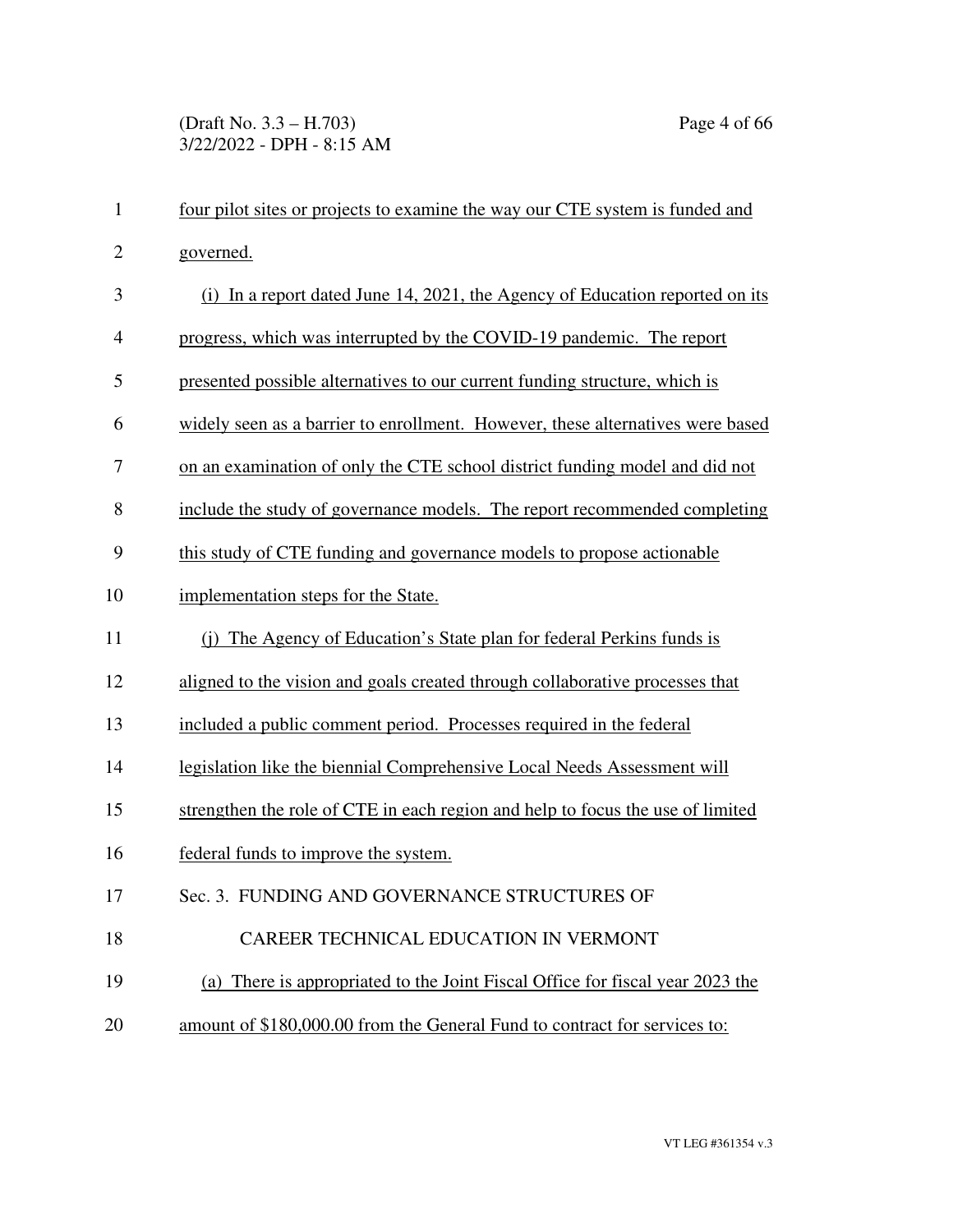# (Draft No. 3.3 – H.703) Page 5 of 66 3/22/2022 - DPH - 8:15 AM

| $\mathbf{1}$   | (1) complete a systematic examination of the existing funding structures       |
|----------------|--------------------------------------------------------------------------------|
| $\overline{c}$ | of career technical education (CTE) in Vermont and how these structures        |
| 3              | impede or promote the State's educational and workforce development goals;     |
| 4              | (2) examine CTE governance structures in relationship to those funding         |
| 5              | structures;                                                                    |
| 6              | (3) examine the implications of the existing funding and governance            |
| 7              | structures for kindergarten through grade 12 schools and adult education;      |
| 8              | (4) examine the funding and alignment of early college and dual                |
| 9              | enrollment;                                                                    |
| 10             | (5) consider the CTE funding and governance structures in other states         |
| 11             | in relation to Vermont's unique system of funding education; and               |
| 12             | (6) identify and prioritize potential new models of CTE funding and            |
| 13             | governance structures to reduce barriers to enrollment and to improve the      |
| 14             | quality, duration, impact, and access to CTE statewide.                        |
| 15             | (b) In performing its work, the contractor shall consult with the consultant   |
| 16             | and any other stakeholders involved in completing the report on the design,    |
| 17             | implementation, and costs of an integrated and coherent adult basic education, |
| 18             | adult secondary education, and postsecondary career and technical education    |
| 19             | system pursuant to 2021 Acts and Resolves No. 74, Sec. H.3.                    |
| 20             | (c) On or before March 1, 2023, the Joint Fiscal Office shall issue a written  |
| 21             | report to the House and Senate Committees on Education, the House              |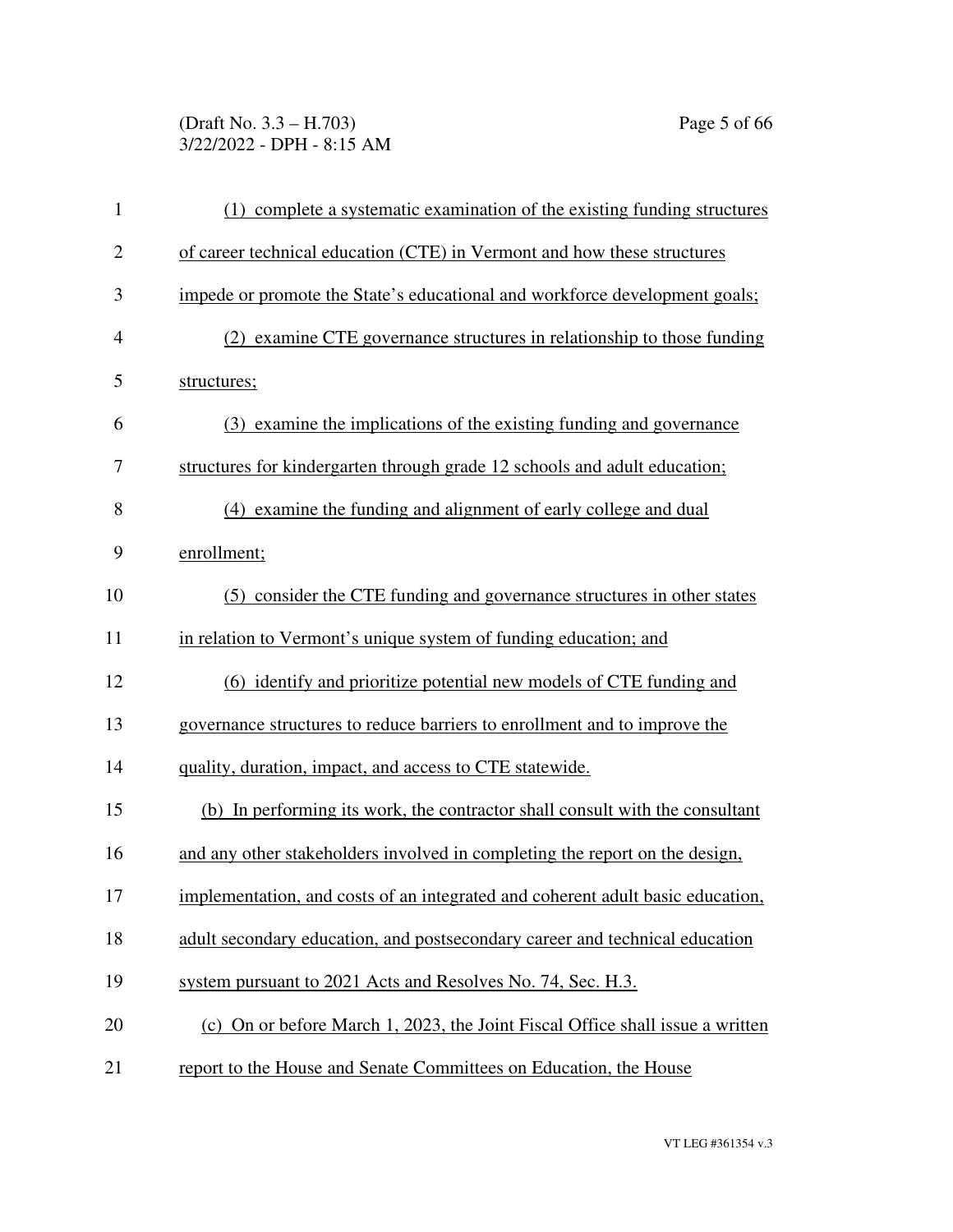(Draft No. 3.3 – H.703) Page 6 of 66 3/22/2022 - DPH - 8:15 AM

| $\mathbf{1}$   | Committee on Commerce and Economic Development, the Senate Committee          |
|----------------|-------------------------------------------------------------------------------|
| $\overline{2}$ | on Economic Development, Housing and General Affairs, the House               |
| 3              | Committee on Ways and Means, and the Senate Committee on Finance on the       |
| 4              | work performed pursuant to subsection (a) of this section.                    |
| 5              | $(d)(1)$ The Agency of Education shall consider the work performed and        |
| 6              | report issued pursuant to subsection (c) of this section and shall develop an |
| 7              | implementation plan, including recommended steps to design and implement      |
| 8              | new funding and governance models.                                            |
| 9              | (2) On or before July 1, 2023, the Agency shall issue a written report to     |
| 10             | the House and Senate Committees on Education, the House Committee on          |
| 11             | Commerce and Economic Development, the Senate Committee on Economic           |
| 12             | Development, Housing and General Affairs, the House Committee on Ways         |
| 13             | and Means, and the Senate Committee on Finance that describes the results of  |
| 14             | its work under this subsection and the implementation plan and makes          |
| 15             | recommendations for legislative action.                                       |
| 16             | Sec. 4. INVESTMENT IN THE UP-SKILLING OF PRIVATE SECTOR                       |
| 17             | EMPLOYERS TO SUPPORT THE EVOLUTION OF BUSINESS                                |
| 18             | AND ORGANIZATIONAL MODELS; APPROPRIATIONS                                     |
| 19             | In fiscal year 2023, the amount of $\frac{$500,000.00}{$500,000.00}$ is       |
| 20             | appropriated from the General Fund to the Agency of Commerce and              |
| 21             | Community Development for a performance-based contract to provide             |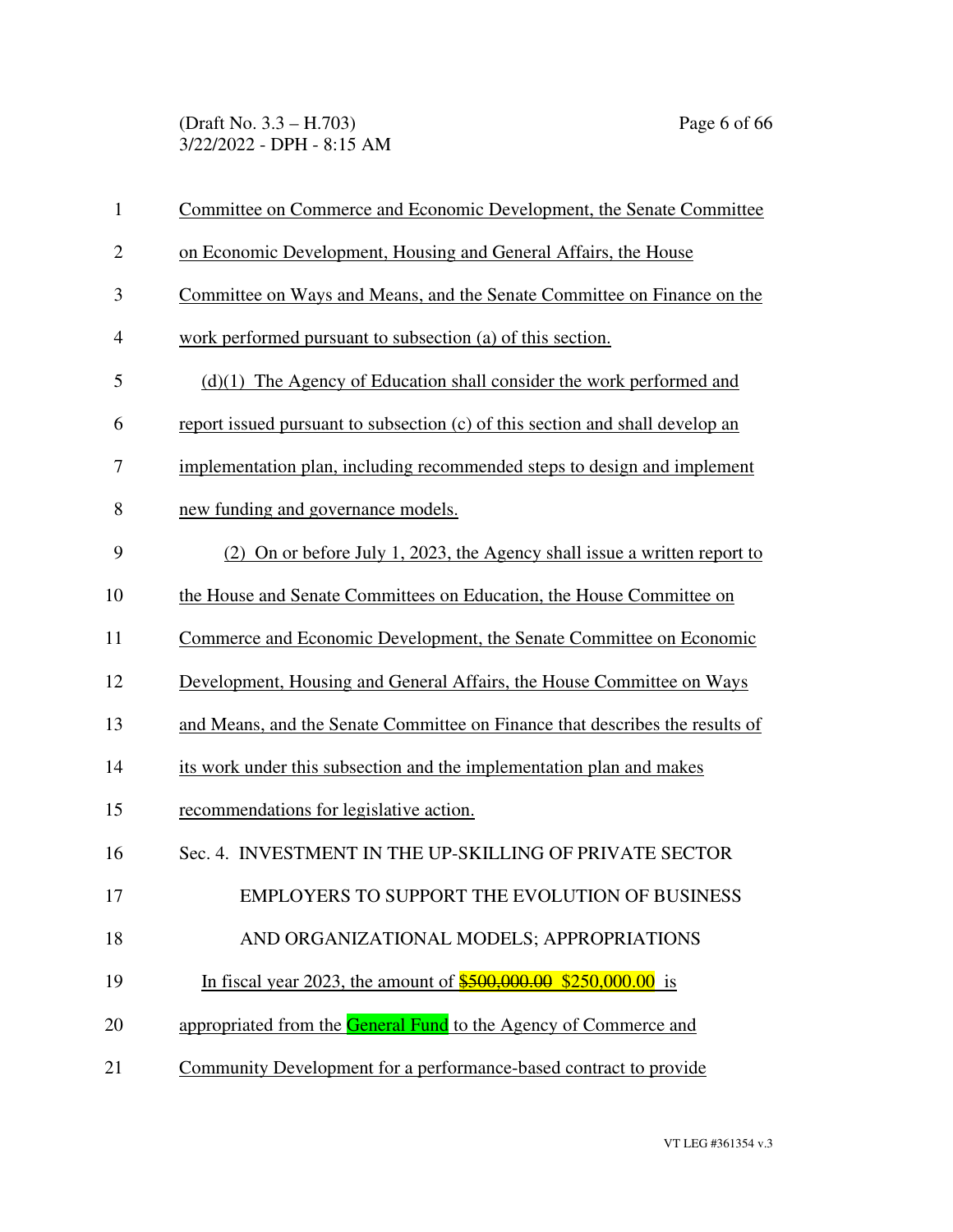(Draft No. 3.3 – H.703) Page 7 of 66 3/22/2022 - DPH - 8:15 AM

| $\mathbf{1}$   | statewide delivery of business coaching and other forms of training to BIPOC |
|----------------|------------------------------------------------------------------------------|
| $\overline{2}$ | business owners, networking and special convenings, and career fairs,        |
| 3              | workshops and paid internships, career guidance, and other support for BIPOC |
| 4              | workers across the State.                                                    |
| 5              | Sec. 5. REGIONAL WORKFORCE EXPANSION SYSTEM                                  |
| 6              | (a) Findings. The General Assembly finds:                                    |
| 7              | (1) Vermont is experiencing an acute labor shortage in 2022.                 |
| 8              | (2) According to the Employment and Labor Marketing Information              |
| 9              | <b>Division of the Vermont Department of Labor:</b>                          |
| 10             | (A) There are approximately 28,000 job openings in Vermont as e              |
| 11             | December 2021.                                                               |
| 12             | (B) 9,945 individuals meet the federal statistical definition of             |
| 13             | unemployed as of January 2022.                                               |
| 14             | (C) 4,500 individuals are receiving unemployment insurance                   |
| 15             | <mark>assistance as of March 2022.</mark>                                    |
| 16             | (D) The workforce has shrunk by 26,000 individuals from 2019 to              |
| 17             | 2022, yet the unemployment rate is just three percent as of January 2022.    |
| 18             | (E) The workforce participation rate has fallen from 66 percent to           |
| 19             | 60.6 percent.                                                                |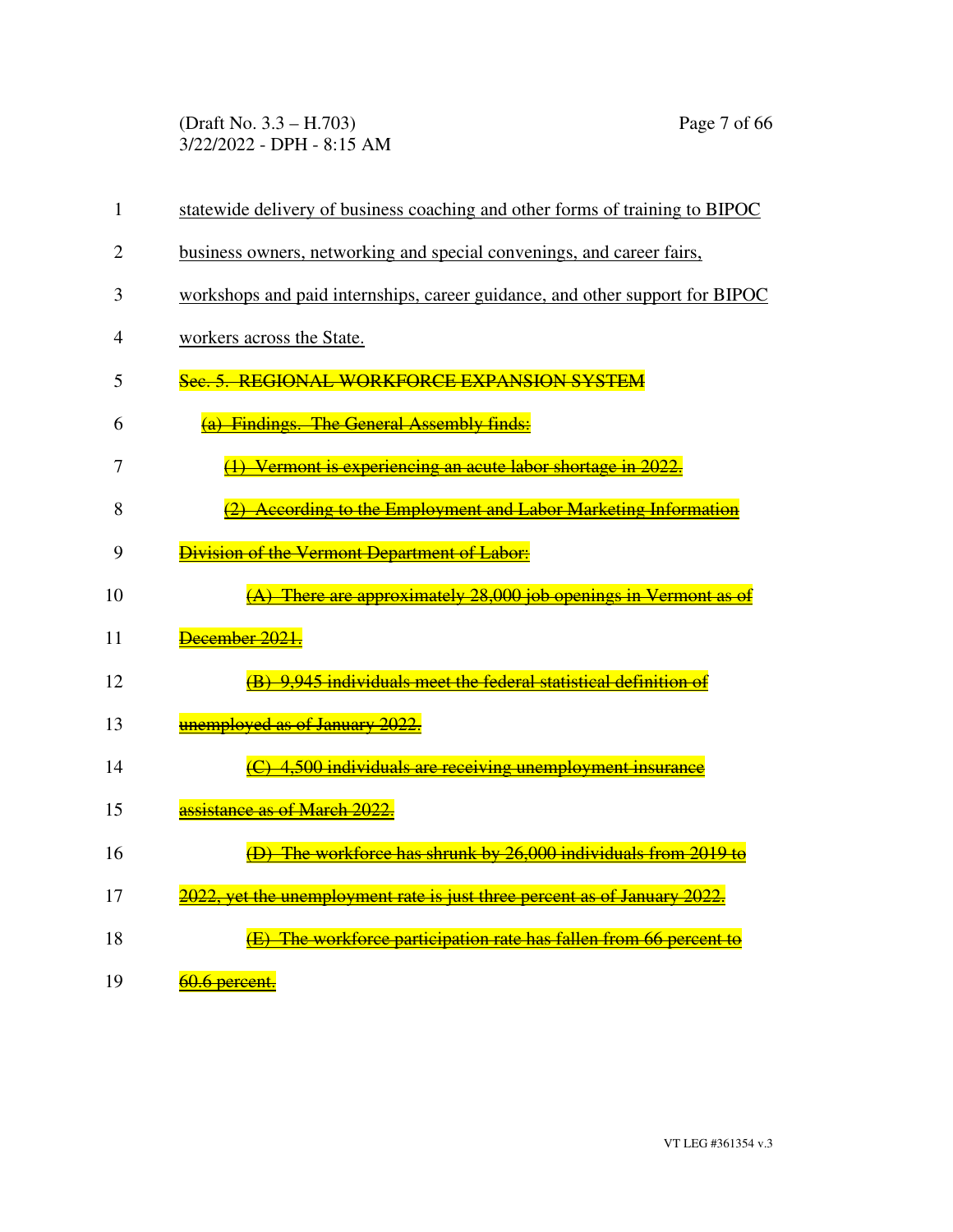(Draft No. 3.3 – H.703) Page 8 of 66 3/22/2022 - DPH - 8:15 AM

|    | The Department receives approximately 80 percent of its funding                 |
|----|---------------------------------------------------------------------------------|
| 2  | from federal sources, which constrains the Department and its employees from    |
| 3  | adjusting its work to meet immediate needs.                                     |
| 4  | (4) The federal funding for field staff in the Workforce Development            |
| 5  | Division has declined significantly over the past 20 years, supporting 75       |
| 6  | persons in 2022 as compared to 135 in 2003.                                     |
| 7  | (5) Though Vermont has a small population, the unique characteristics           |
| 8  | of its region's employers, educational institutions, demographics, and          |
| 9  | socioeconomic conditions make it best to address efforts to connect individuals |
| 10 | with training and job placement on a regional basis.                            |
| 11 | (b) Regional Workforce Expansion System. The amount of \$1,500,000.00           |
| 12 | is appropriated from the General Fund to the Department of Labor for a pilot    |
| 13 | program to launch and lead a coordinated regional system to work toward         |
| 14 | accomplishing the following statewide goals:                                    |
| 15 | increase statewide labor participation rate;                                    |
| 16 | decrease the number of open positions reported by employers;                    |
| 17 | (3) increase the wages of workers as they transition to new jobs; and           |
| 18 | <u>increase job preparedness.</u>                                               |
| 19 | $(e)$ Duties. In order to meet the goals specified in subsection $(b)$ of this  |
| 20 | section, the Department shall:                                                  |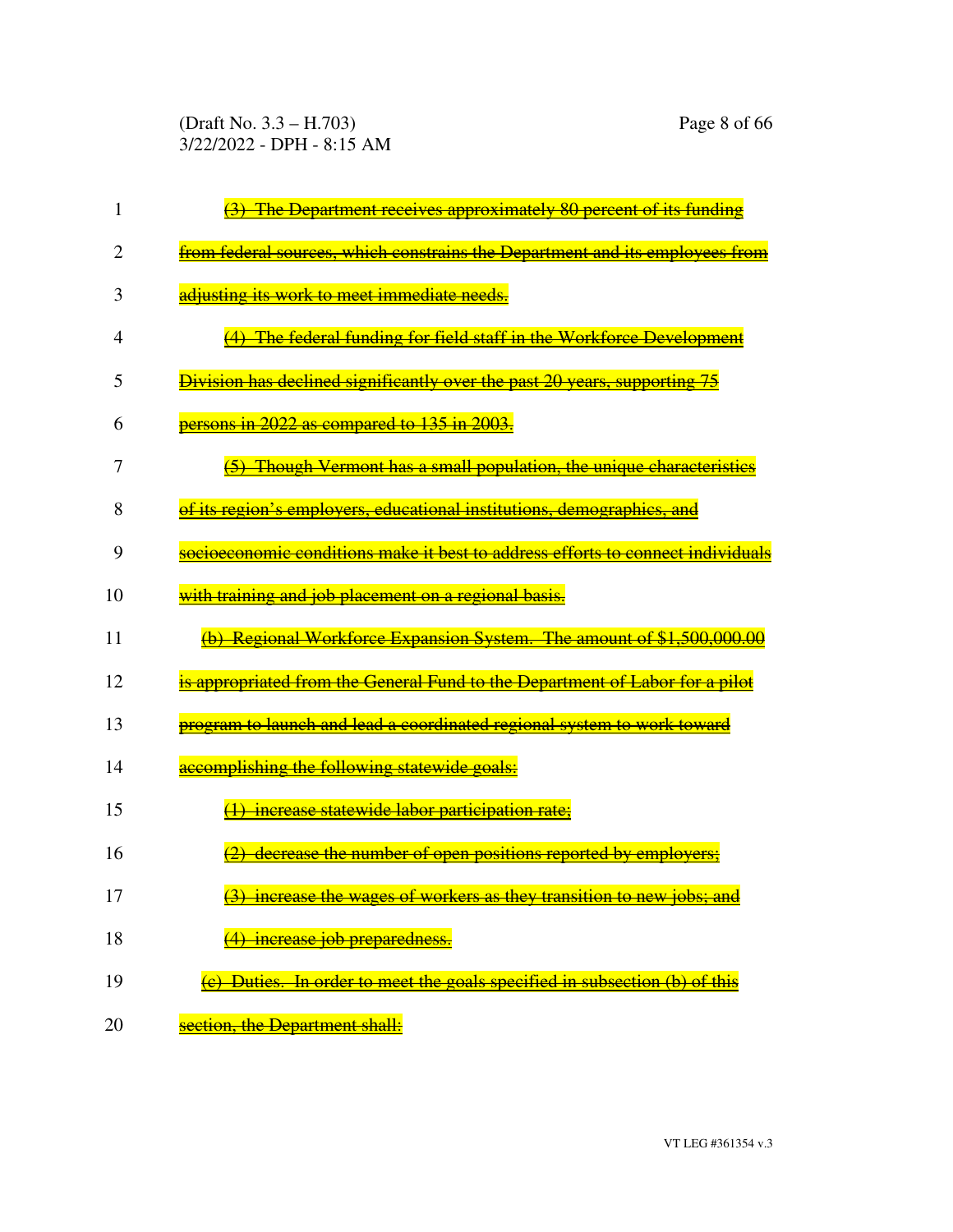(Draft No. 3.3 – H.703) Page 9 of 66 3/22/2022 - DPH - 8:15 AM

| 1              | (1) create new capacity to address and support State activities related to                   |
|----------------|----------------------------------------------------------------------------------------------|
| $\overline{2}$ | workforce development, expansion, and alignment;                                             |
| 3              | (2) focus on the overarching goal of helping workers find jobs and                           |
| 4              | employers find workers;                                                                      |
| 5              | (3) support employers in communicating and tailoring their work                              |
| 6              | requirements, conditions, and expectations to better access local workers; and               |
| 7              | (4) collaborate with local education and training providers and regional                     |
| 8              | <del>workforce partners to create and regularly distribute data related to local labor</del> |
| 9              | <del>force supply and demand.</del>                                                          |
| 10             | (d) System infrastructure.                                                                   |
| 11             | (1) The Department shall make investments that improve and expand                            |
| 12             | regional capacity to connect supply (workers) and demand (employment) in                     |
| 13             | <u>real time and shall hire eight full-time limited-service employees with funding</u>       |
| 14             | <u>allocated to perform the work described in this section who shall report to the </u>      |
| 15             | Workforce Development Division.                                                              |
| 16             | (2) Of the eight positions authorized in this subsection, five shall be                      |
| 17             | Workforce Expansion Specialists who shall report to the Workforce                            |
| 18             | velopment Division and who shall be assigned<br>ane.                                         |
| 19             | <del>five regions.</del>                                                                     |
| 20             | Coordination.                                                                                |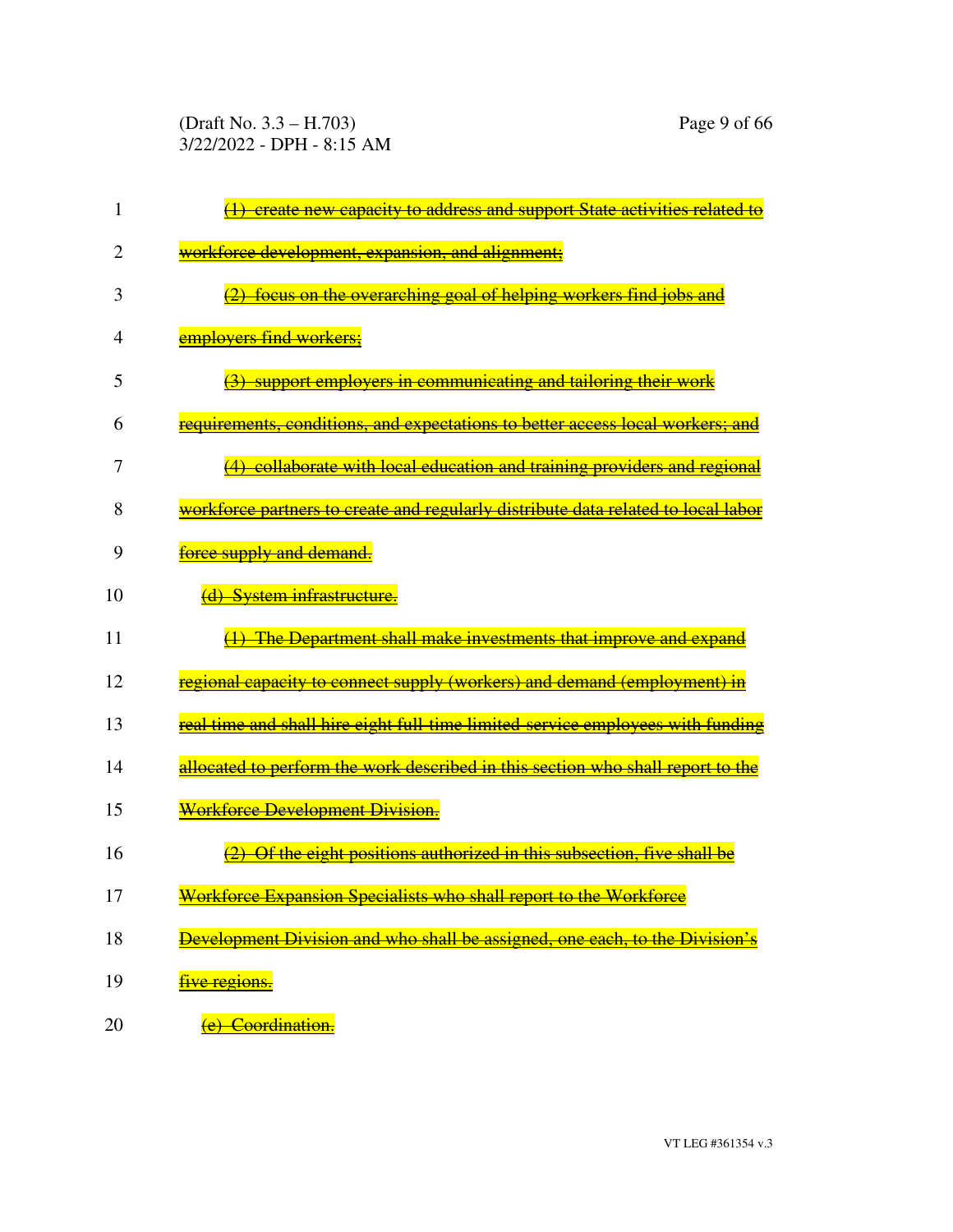(Draft No. 3.3 – H.703) Page 10 of 66 3/22/2022 - DPH - 8:15 AM

| 1              | (1) The Department shall convene regional meetings of education,                  |
|----------------|-----------------------------------------------------------------------------------|
| $\overline{2}$ | training, business, and service provider partners; coordinate local workforce     |
| 3              | information collection and distribution; and assist in developing localized       |
| 4              | career resources, such as information for career counseling, local job fairs, and |
| 5              | career expos, that will be available to a wide range of stakeholders.             |
| 6              | (2) Regional workforce specialists shall include community partners               |
| 7              | who directly serve mature workers, youth, individuals with disabilities,          |
| 8              | individuals who have been involved with the correction system. BIPOC              |
| 9              | Vermonters, New Americans, and other historically marginalized populations        |
| 10             | in efforts to align service delivery, share information, and achieve greater      |
| 11             | employment outcomes for Vermonters.                                               |
| 12             | (3) The Department shall develop labor market information reports by              |
| 13             | CTE district to support discussion and decision making that will address local    |
| 14             | labor market challenges and opportunities and support a regional approach to      |
| 15             | solving local or unique labor supply challenges.                                  |
| 16             | <b>Interim report. On or before January 15, 2023, the Department shall</b>        |
| 17             | provide a narrative update on the progress made in hiring staff, establishing     |
| 18             | developing regional information exchange system                                   |
| 19             | and supporting State-level work to expand the labor force to the House and        |
| 20             | Senate committees of jurisdiction.                                                |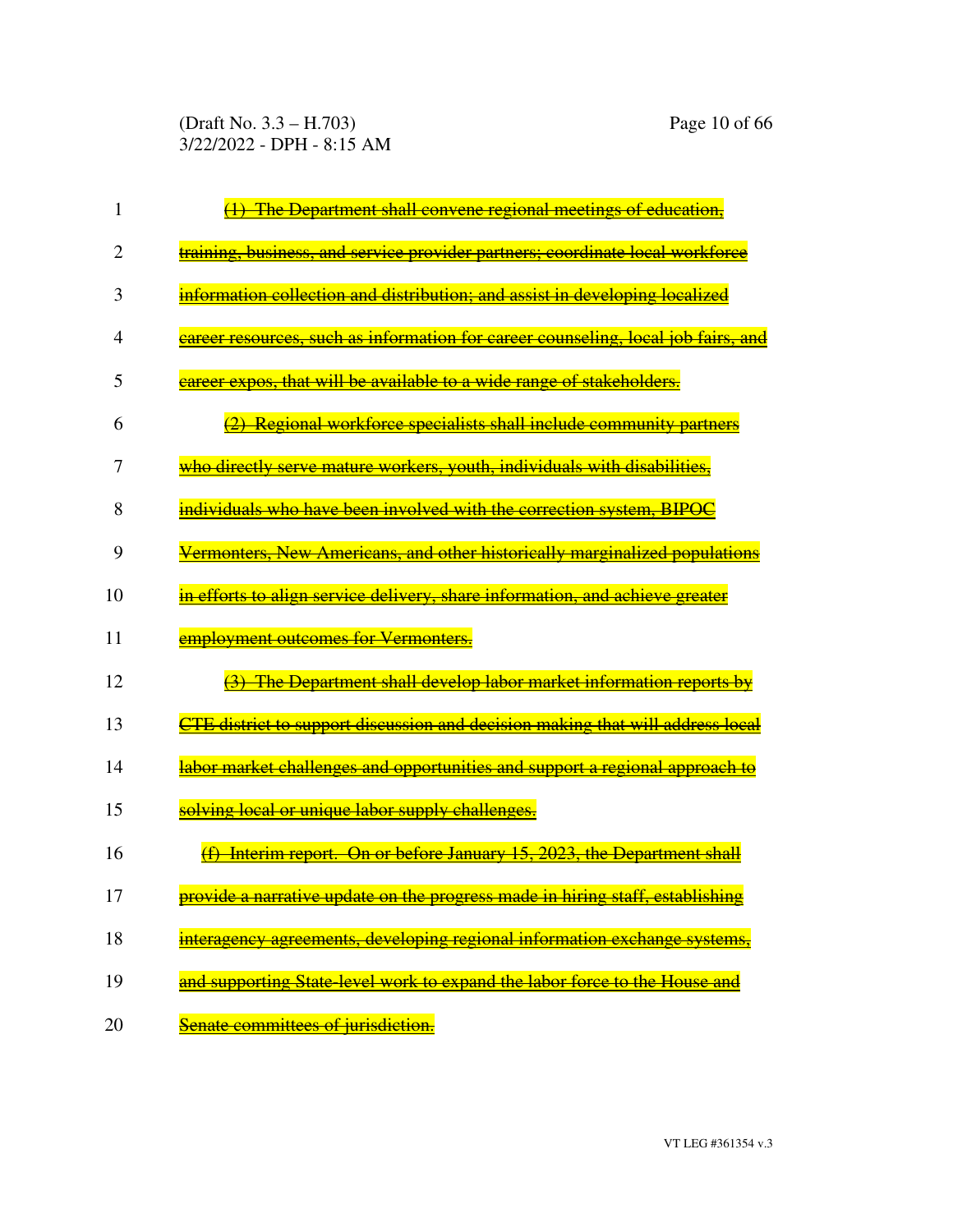| 1              | $(g)$ Implementation. The Department of Labor shall begin implementing          |
|----------------|---------------------------------------------------------------------------------|
| $\overline{2}$ | the Regional Workforce Expansion System on or before August 1, 2022.            |
| 3              | Sec. 6. INCARCERATED INDIVIDUALS; WORKFORCE                                     |
| $\overline{4}$ | DEVELOPMENT; PILOT PROGRAM                                                      |
| 5              | (a) Purpose. The purpose of this section is to facilitate the education and     |
| 6              | vocational training of incarcerated individuals so that they have a greater     |
| 7              | likelihood of obtaining gainful employment and positively contributing to       |
| 8              | society upon reintegration into the community.                                  |
| 9              | (b) Policy; appropriations.                                                     |
| 10             | $(1)(A)$ In fiscal year 2023, the amount of \$420,000.00 is appropriated        |
| 11             | from the General Fund to the Department of Corrections, in consultation with    |
| 12             | the Vermont Department of Labor, to address education and vocational            |
| 13             | enhancement needs. These funds shall not be allocated from any amounts          |
| 14             | budgeted for Justice Reinvestment II initiatives.                               |
| 15             | The Department shall use the funds allocated for the development<br>(B)         |
| 16             | of education and vocational training for incarcerated individuals residing in a |
| 17             | Vermont correctional facility prior to community reintegration. The             |
| 18             | Department may allocate the funds over three years, consistent with the         |
| 19             | following:                                                                      |
| 20             | (i) \$270,000.00 for transition development, including equipment                |
| 21             | and mobile labs in one or more sites;                                           |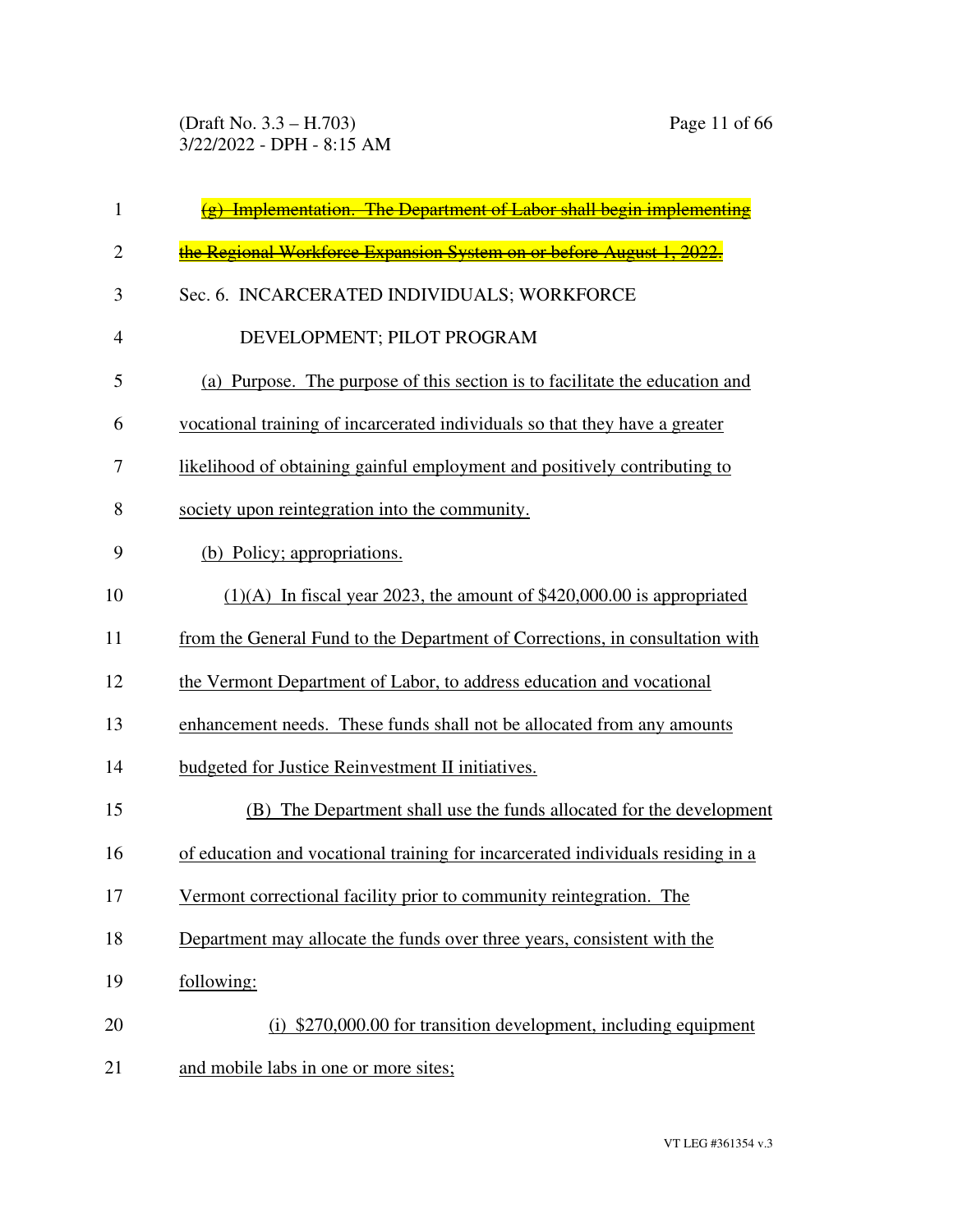| $\mathbf{1}$   | (ii) \$100,000.00 for training partner support; and                              |
|----------------|----------------------------------------------------------------------------------|
| $\mathbf{2}$   | (iii) \$50,000.00 for curriculum development.                                    |
| 3              | (2) In fiscal year 2023, the amount of \$300,000.00 is appropriated from         |
| $\overline{4}$ | the General Fund to the Department of Corrections, which may be allocated        |
| 5              | over not more than three years, to establish a community-based pilot reentry     |
| 6              | program at the Chittenden Regional Correctional Facility in consultation with    |
| 7              | the Vermont Department of Labor. The Department of Corrections shall             |
| 8              | designate a service provider to administer the pilot program's goals to:         |
| 9              | (A) provide continuity of services for incarcerated individuals;                 |
| 10             | (B) expand current employment readiness programs within the                      |
| 11             | facility by building pathways for coordinated transition to employment;          |
| 12             | (C) focus on the first six months after individuals are released from            |
| 13             | the facility;                                                                    |
| 14             | (D) coordinate with local community resources, parole and probation              |
| 15             | offices, and other supports to ensure successful transition into the community;  |
| 16             | (E) assist individuals in successfully transitioning into new jobs; and          |
| 17             | (F) work with employers to support successful hiring and best                    |
| 18             | practices to support incarcerated individuals.                                   |
| 19             | (c) Report. On or before January 15, 2023, the Department of Corrections         |
| 20             | shall create and submit a report on workforce and education training programs    |
| 21             | in correctional facilities to the Joint Legislative Justice Oversight Committee; |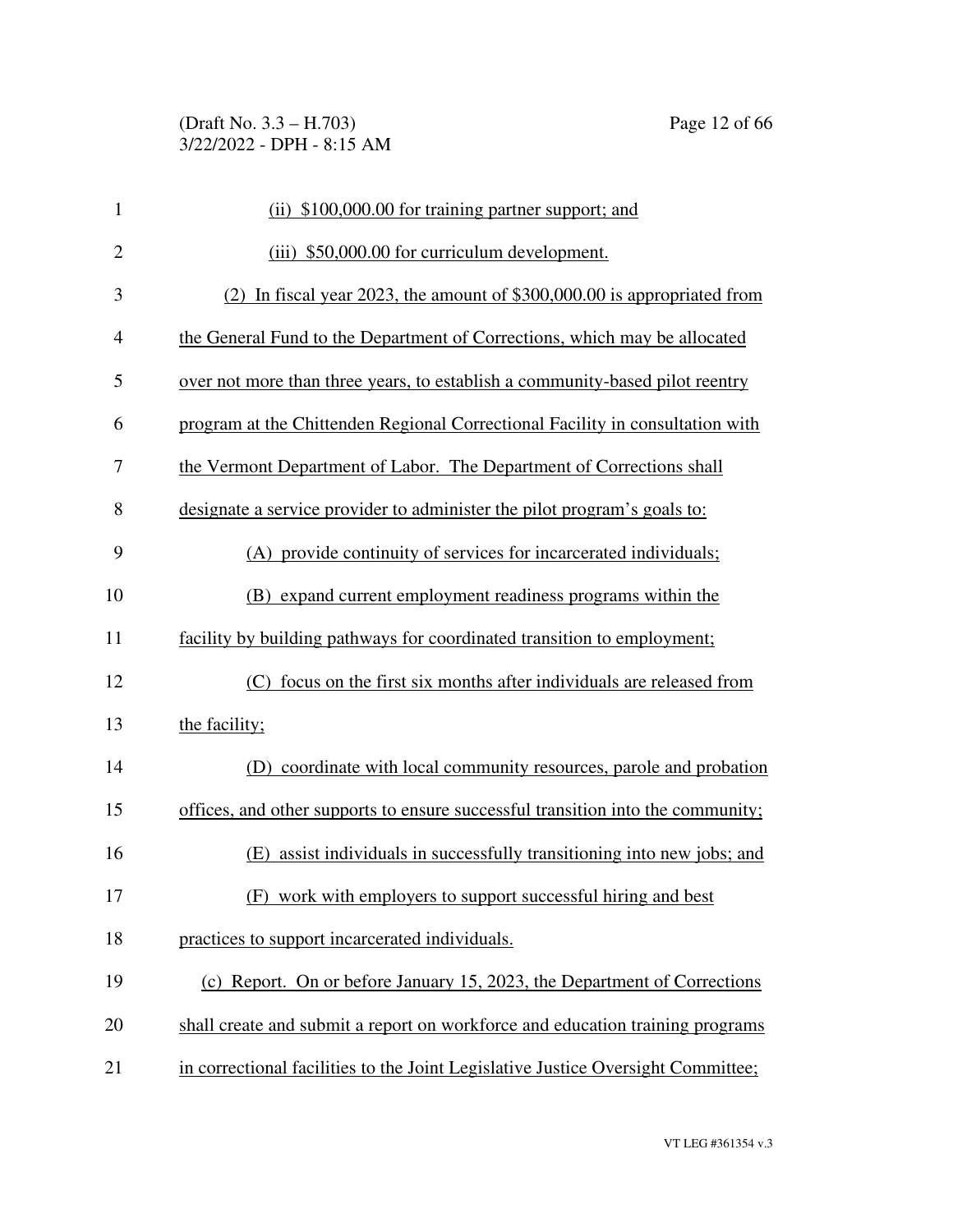(Draft No. 3.3 – H.703) Page 13 of 66 3/22/2022 - DPH - 8:15 AM

| $\mathbf{1}$   | the House Committees on Corrections and Institutions and on Commerce and       |
|----------------|--------------------------------------------------------------------------------|
| $\overline{2}$ | Economic Development; and the Senate Committees on Economic                    |
| 3              | Development, Housing and General Affairs and on Judiciary. The report shall:   |
| $\overline{4}$ | (1) identify program design, logistical needs, and policy changes to           |
| 5              | current Department of Corrections facility-based training and educational      |
| 6              | programs necessary to successfully enable incarcerated individuals'            |
| 7              | reintegration into their communities, including changes to programs that       |
| 8              | enhance individuals' skill development, knowledge, and other support needed    |
| 9              | to qualify for and secure a position in a critical occupation in Vermont;      |
| 10             | (2) identify disparities of outcomes and recommend solutions for               |
| 11             | incarcerated Black, Indigenous, and Persons of Color concerning facility-based |
| 12             | training, educational programming, and successful community reintegration;     |
| 13             | (3) provide an update on the Department of Corrections' use of                 |
| 14             | education and vocational enhancement funding in fiscal year 2023;              |
| 15             | (4) provide recommendations on what aspects of the pilot program               |
| 16             | should be replicated in other correctional facilities in Vermont; and          |
| 17             | (5) provide recommended legislation for the continuation of the pilot          |
| 18             | program or any changes.                                                        |
| 19             | Sec. 7. INTENT                                                                 |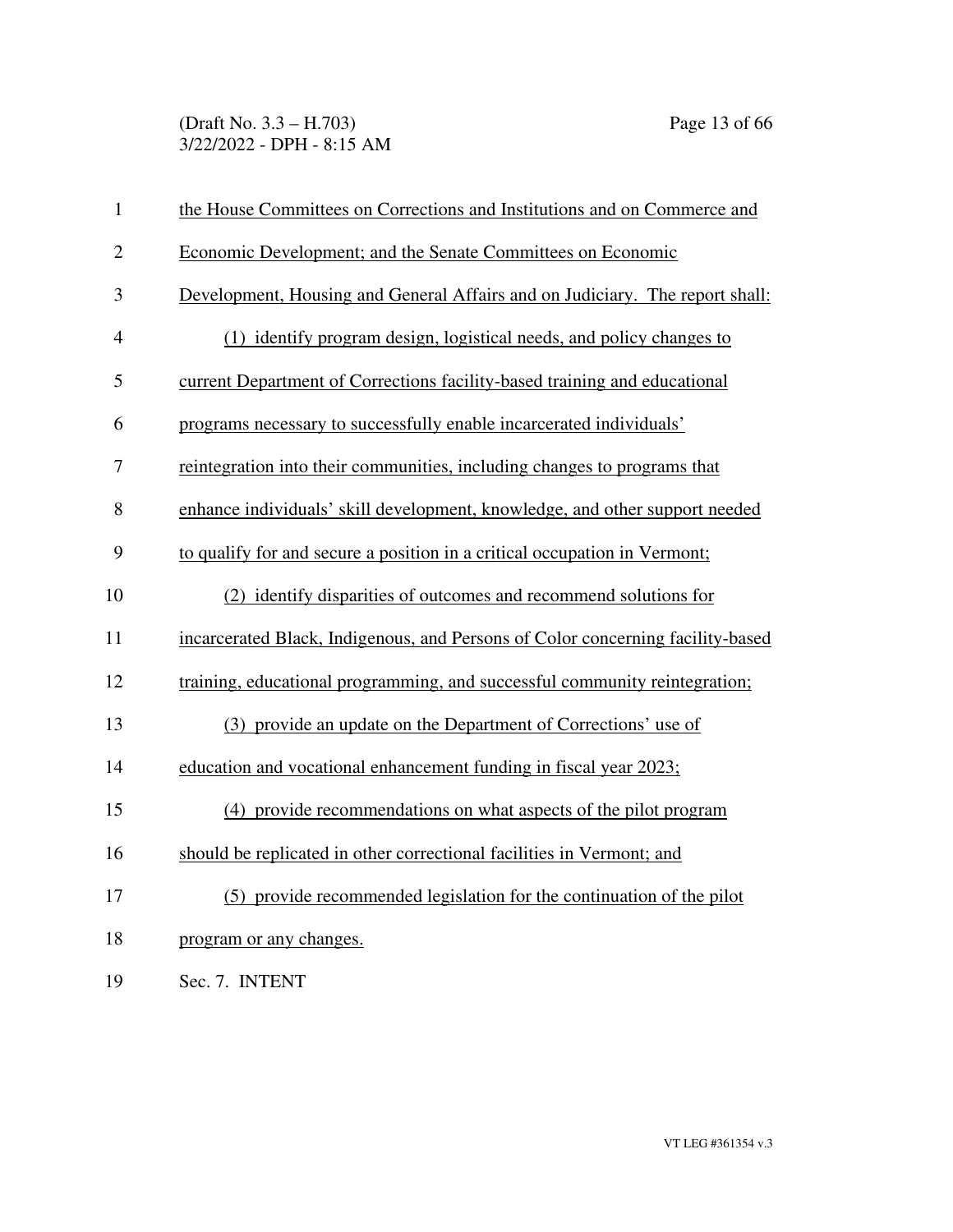(Draft No. 3.3 – H.703) Page 14 of 66 3/22/2022 - DPH - 8:15 AM

| $\mathbf{1}$   | It is the intent of the General Assembly to improve the recruitment and          |
|----------------|----------------------------------------------------------------------------------|
| $\mathbf{2}$   | retention of correctional officers to ensure adequate staffing and safe working  |
| 3              | conditions in facilities operated by the Department of Corrections.              |
| $\overline{4}$ | Sec. 8. IMPROVEMENT OF CORRECTIONAL OFFICER                                      |
| 5              | RECRUITMENT AND RETENTION; REPORT                                                |
| 6              | (a) On or before January 15, 2023, the Secretary of Human Services, in           |
| 7              | consultation with the Commissioners of Corrections and of Human Resources,       |
| 8              | shall submit a written report to the House Committees on Appropriations, on      |
| 9              | Corrections and Institutions, and on Government Operations and the Senate        |
| 10             | Committees on Appropriations, on Government Operations, and on Judiciary         |
| 11             | identifying conditions that pose an obstacle to the successful recruitment and   |
| 12             | retention of correctional officers and setting forth a plan to improve the       |
| 13             | recruitment and retention of correctional officers.                              |
| 14             | $(b)(1)$ The report shall specifically analyze the impact of the following on    |
| 15             | the recruitment and retention of correctional officers:                          |
| 16             | (A) wages and benefits;                                                          |
| 17             | (B) terms and conditions of employment;                                          |
| 18             | (C) working conditions in Department of Corrections facilities,                  |
| 19             | including health and safety issues and the physical condition of the facilities; |
| 20             | and                                                                              |
| 21             | (D) staffing levels and overtime.                                                |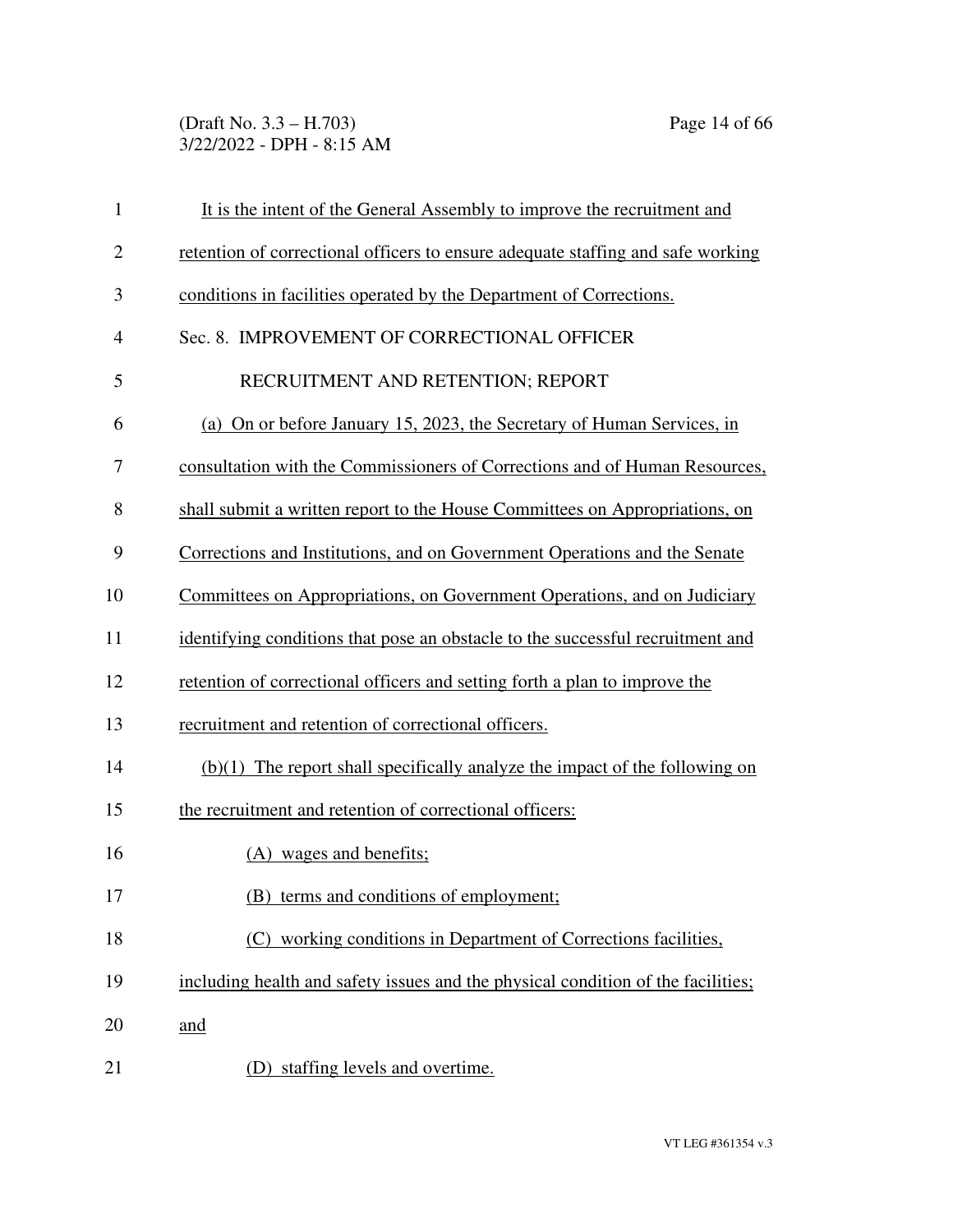## (Draft No. 3.3 – H.703) Page 15 of 66 3/22/2022 - DPH - 8:15 AM

| $\mathbf{1}$   | (2) The report shall, for each of the issues examined pursuant to                |
|----------------|----------------------------------------------------------------------------------|
| $\overline{2}$ | subdivision (1) of this subsection, analyze how the following states compare to  |
| 3              | Vermont and shall identify any best practices in those states that could improve |
| $\overline{4}$ | recruitment and retention of correctional officers in Vermont:                   |
| 5              | (A) Maine;                                                                       |
| 6              | (B) New Hampshire;                                                               |
| 7              | (C) New York;                                                                    |
| 8              | (D) Massachusetts;                                                               |
| 9              | (E) Rhode Island; and                                                            |
| 10             | (F) Connecticut.                                                                 |
| 11             | (c) The report shall, as part of the plan to improve the recruitment and         |
| 12             | retention of correctional officers, identify specific administrative and         |
| 13             | legislative actions that are necessary to successfully improve the recruitment   |
| 14             | and retention of correctional officers.                                          |
| 15             | Sec. 9. REPEALS                                                                  |
| 16             | <u>10 V.S.A. §§ 544 and 545 are repealed.</u>                                    |
| 17             | Sec. 10. 10 V.S.A. § 547 is added to read:                                       |
| 18             | § 547. WORK-BASED LEARNING AND TRAINING PROGRAM                                  |
| 19             | (a) Vermont Work-Based Learning and Training Program. The                        |
| 20             | Department of Labor shall develop the statewide Work-Based Learning and          |
| 21             | Training Program that serves transitioning secondary and postsecondary           |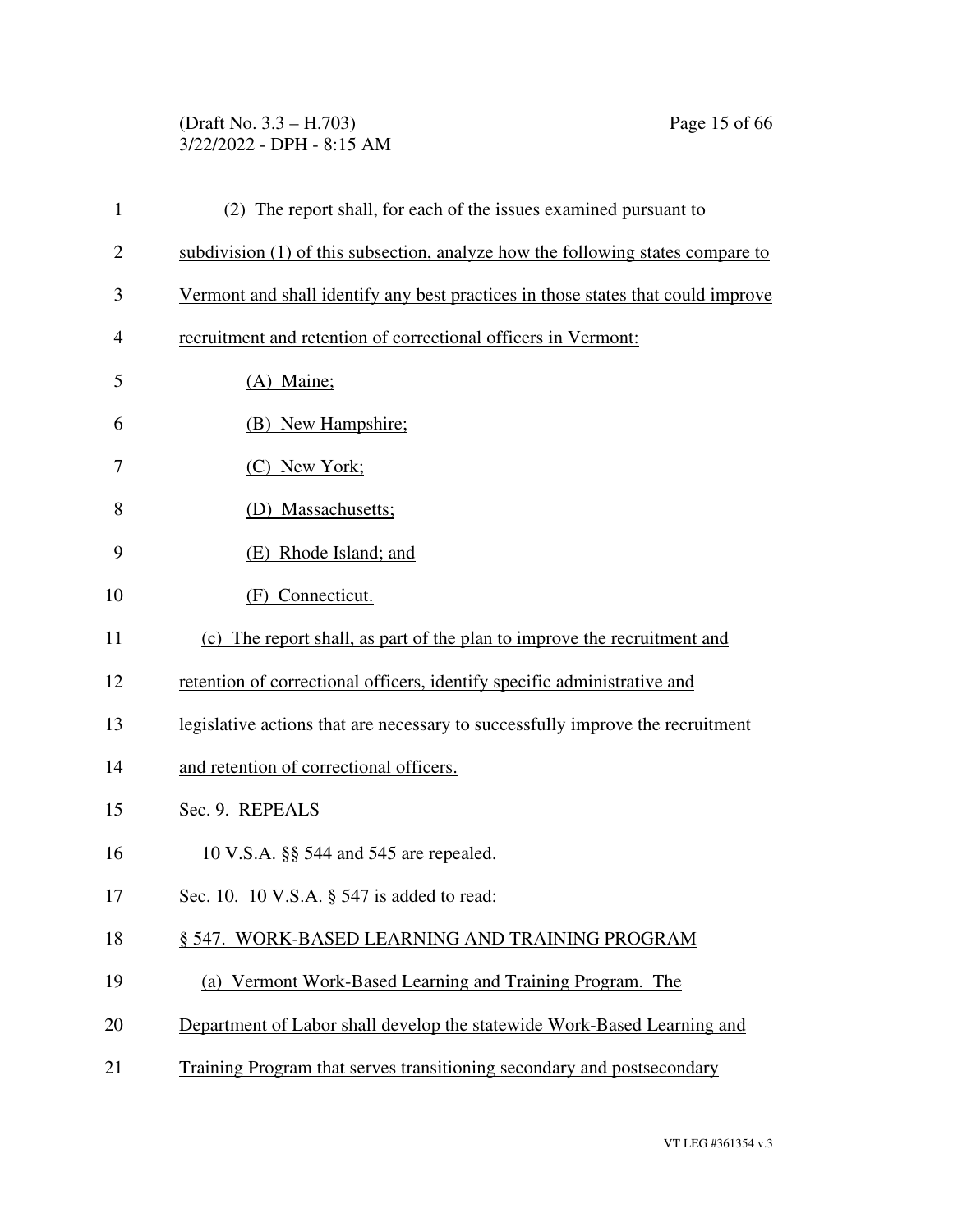(Draft No. 3.3 – H.703) Page 16 of 66 3/22/2022 - DPH - 8:15 AM

| $\mathbf{1}$   | students and Vermonters seeking work-based experience as part of a career      |
|----------------|--------------------------------------------------------------------------------|
| $\overline{2}$ | experience or change and is designed to:                                       |
| 3              | (1) support Vermonters who are graduating from postsecondary                   |
| $\overline{4}$ | education or a secondary CTE program or who are pursuing a career change       |
| 5              | with a paid on-the-job work experience lasting 12 weeks or fewer;              |
| 6              | (2) establish a statewide platform available to all employers to list their    |
| 7              | internships, returnships, pre-apprenticeships, and registered apprenticeship   |
| 8              | opportunities and for jobseekers to view and access information about specific |
| 9              | opportunities; and                                                             |
| 10             | (3) support employers by providing them with assistance in developing          |
| 11             | and implementing meaningful work-based learning and training opportunities.    |
| 12             | (b) Definitions. As used in this section:                                      |
| 13             | (1) "Internship" means a work-based learning experience with an                |
| 14             | employer where the participant may, but does not necessarily, receive          |
| 15             | academic credit.                                                               |
| 16             | "Returnship" means an on-the-job learning experience for an<br>(2)             |
| 17             | individual who is returning to the workforce after an extended absence or is   |
| 18             | seeking a limited-duration on-the-job work experience in a different           |
| 19             | occupation or occupational setting as part of a career change.                 |
| 20             | (c) Activities. The Department may use funds appropriated to it for the        |
| 21             | Program to:                                                                    |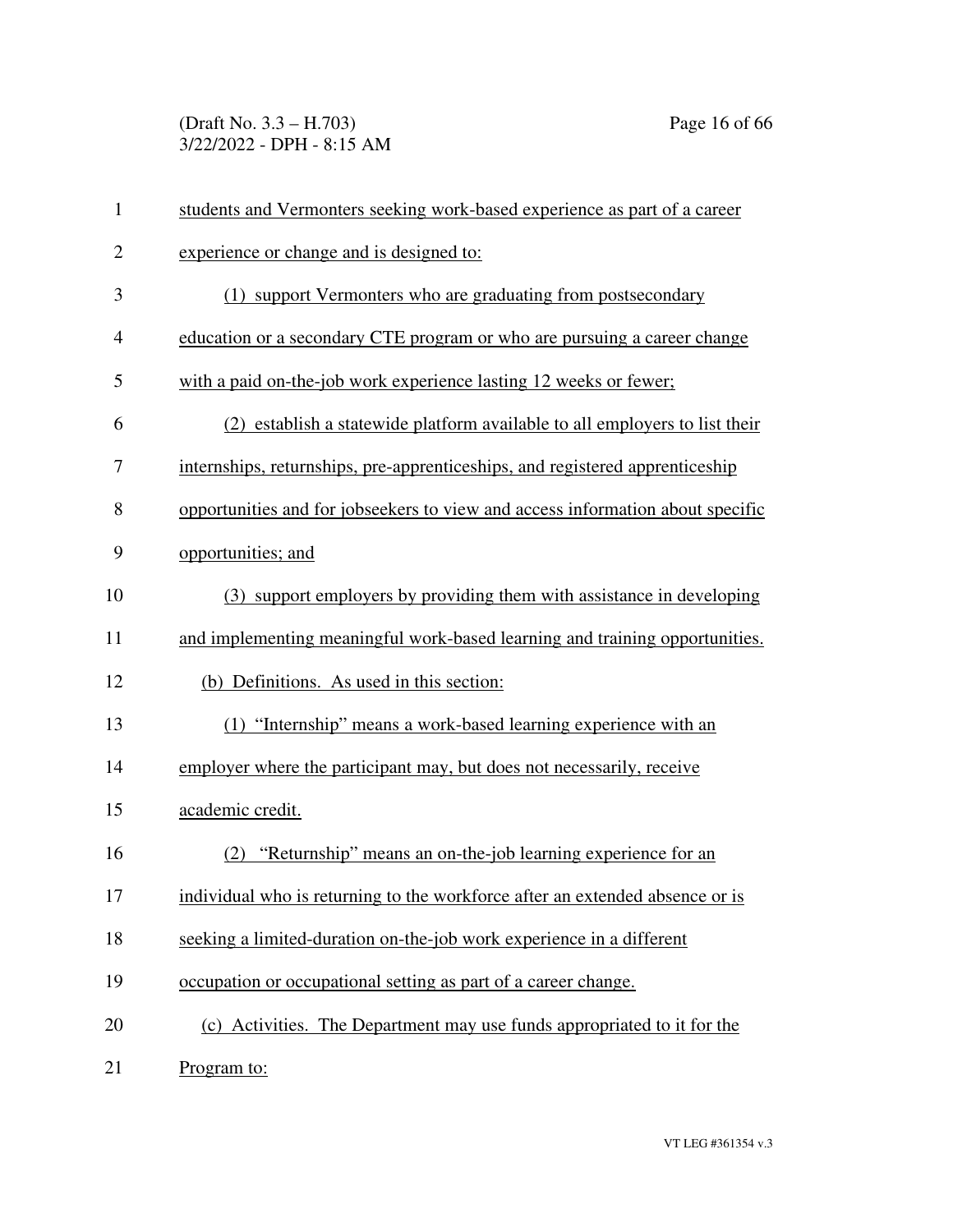(Draft No. 3.3 – H.703) Page 17 of 66 3/22/2022 - DPH - 8:15 AM

| $\mathbf{1}$   | (1) build and administer the Program;                                           |
|----------------|---------------------------------------------------------------------------------|
| $\overline{2}$ | (2) develop an online platform that will connect students and jobseckers        |
| 3              | with work-based learning and training opportunities within Vermont;             |
| 4              | (3) support work-based learning and training opportunities with public          |
| 5              | and private employers available to prospective workers located in or relocating |
| 6              | to Vermont;                                                                     |
| 7              | (4) promote work-based learning and training as a valuable component            |
| 8              | of a talent pipeline; and                                                       |
| 9              | (5) assist employers in developing meaningful work-based learning and           |
| 10             | training opportunities.                                                         |
| 11             | (d) Data. The Department shall collect the following data:                      |
| 12             | (1) the total number of participants served;                                    |
| 13             | (2) the number of participants who received wage assistance or other            |
| 14             | financial assistance as part of this Program and their employment status one    |
| 15             | year after completion;                                                          |
| 16             | (3) the average wage of participants in subdivision (2) of this subsection      |
| 17             | at the start of the Program and the average wage of participants one year after |
| 18             | completion;                                                                     |
| 19             | (4) the number of work-based learning or training opportunities listed on       |
| 20             | the platform; and                                                               |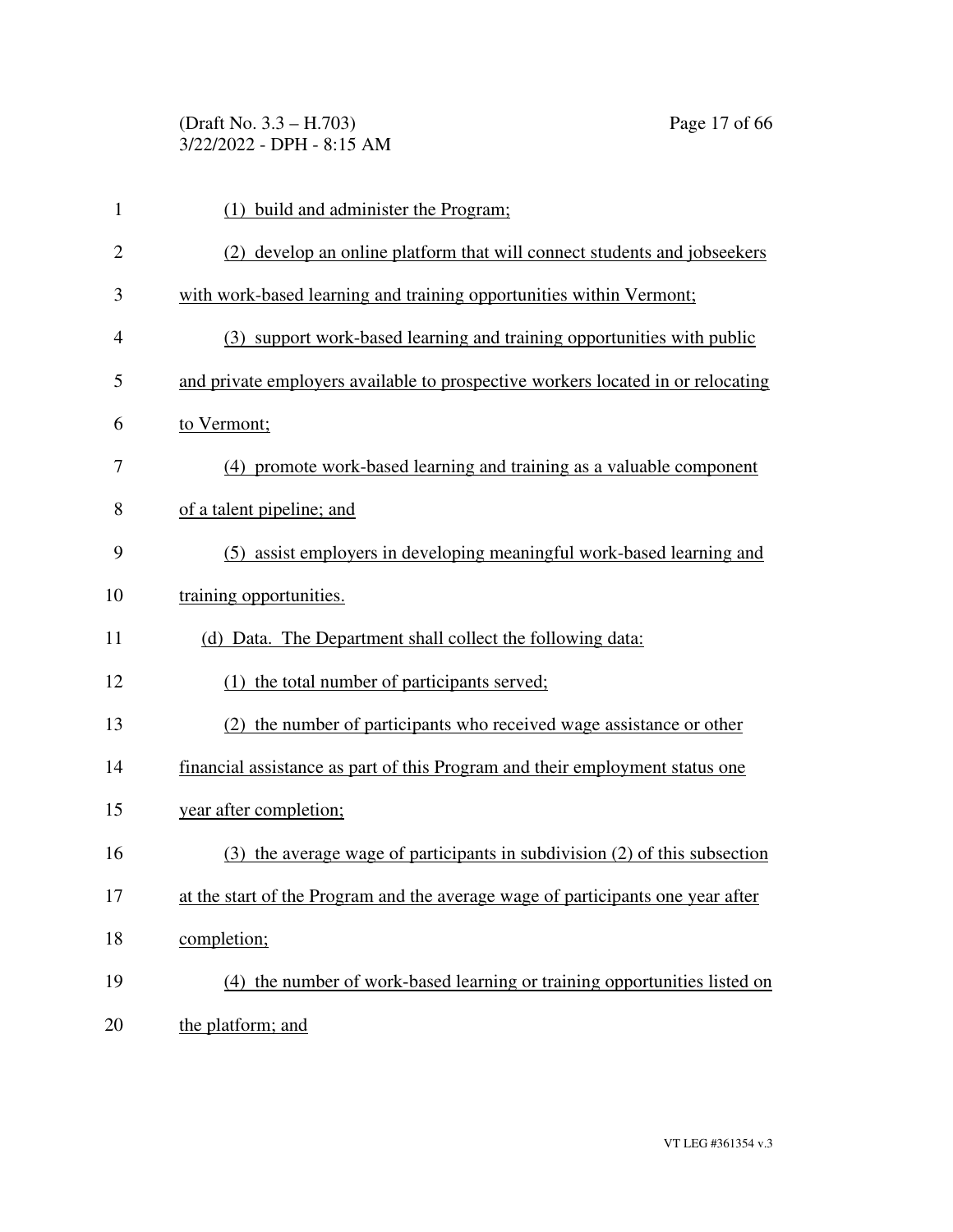(Draft No. 3.3 – H.703) Page 18 of 66 3/22/2022 - DPH - 8:15 AM

| $\mathbf{1}$   | (5) the number of employers who offered a work-based learning or                 |
|----------------|----------------------------------------------------------------------------------|
| $\overline{2}$ | training opportunity.                                                            |
| 3              | (e) State participation. The Department shall engage appropriate State           |
| $\overline{4}$ | agencies and departments to expand Program opportunities with State              |
| 5              | government and with entities awarded State contracts.                            |
| 6              | (f) Reporting. On or before February 15, 2023, the Department shall report       |
| 7              | Program data to the relevant committees of jurisdiction.                         |
| 8              | Sec. X. WORK-BASED LEARNING AND TRAINING PROGRAM;                                |
| 9              | <b>APPROPRIATION</b>                                                             |
| 10             | In fiscal year 2023 the amount of $$1,500,000.00$ is appropriated from the       |
| 11             | General Fund to the Department of Labor to implement the Vermont Work-           |
| 12             | Based Learning and Training Program created in Sec. 10 of this act.              |
| 13             | Sec. 11. SECONDARY STUDENT INDUSTRY RECOGNIZED                                   |
| 14             | <b>CREDENTIAL PILOT</b>                                                          |
| 15             | (a) Pilot Project creation. There is created the Secondary Student Industry      |
| 16             | Recognized Credential Pilot Project to provide funding for secondary students    |
| 17             | taking nondegree adult courses at Vermont career technical centers.              |
| 18             | (b) Eligibility.                                                                 |
| 19             | (1) An eligible student may enroll in one adult career technical center          |
| 20             | course prior to completion of secondary school for which neither the student     |
| 21             | nor the student's parent or guardian shall be required to pay tuition. A student |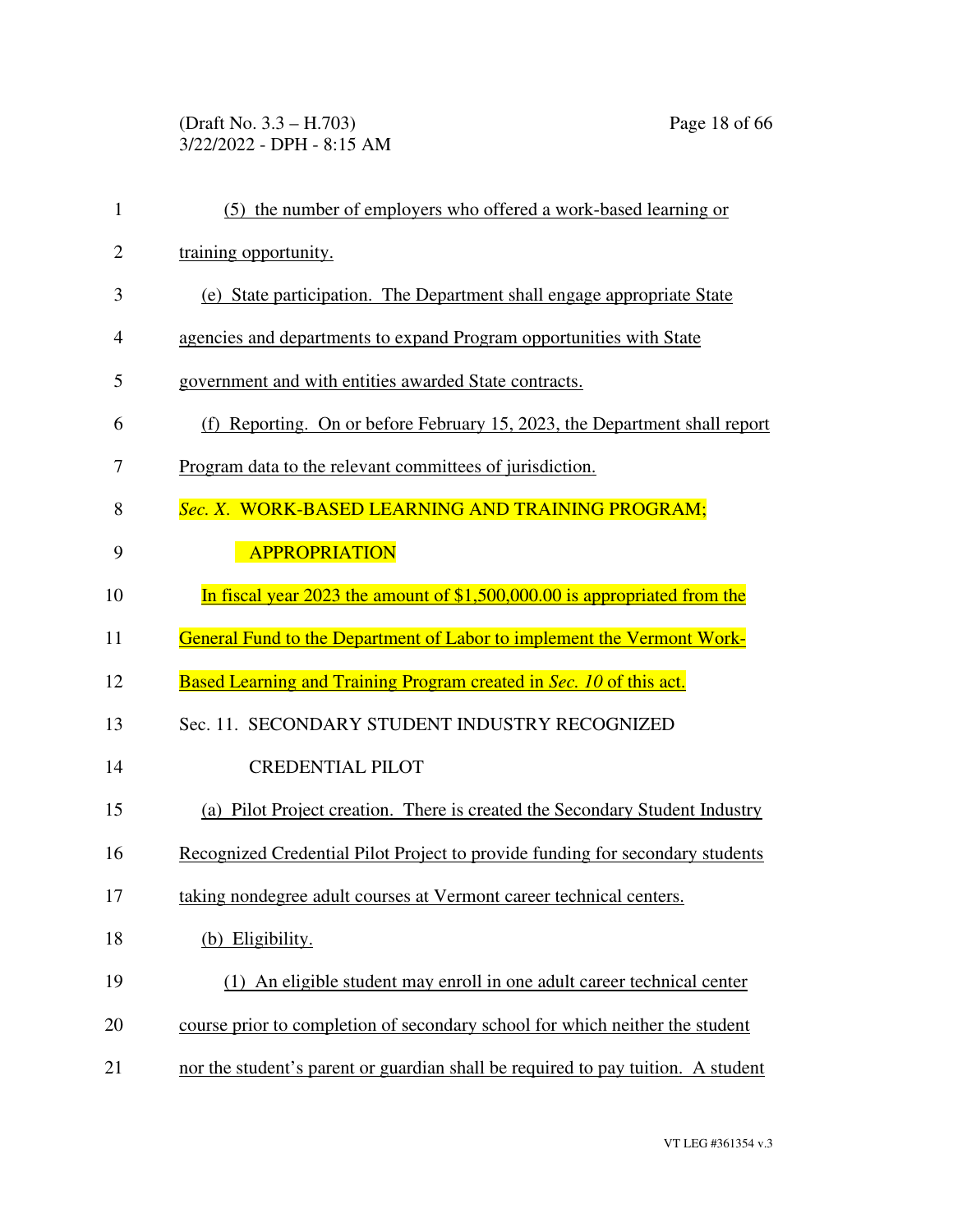(Draft No. 3.3 – H.703) Page 19 of 66 3/22/2022 - DPH - 8:15 AM

| $\mathbf{1}$   | may enroll in a summer, evening, or weekend course offered while secondary      |
|----------------|---------------------------------------------------------------------------------|
| $\overline{2}$ | school is in session and during the summer.                                     |
| 3              | (2) A Vermont resident who is attending a Vermont public or approved            |
| $\overline{4}$ | independent secondary school who has completed grade 11 but has not             |
| 5              | received a high school diploma is eligible to participate in the Pilot Project. |
| 6              | (3) The program funded must be an adult career technical center course,         |
| 7              | included as an element within the student's personalized learning plan and      |
| 8              | reasonably related to the student's career goals.                               |
| 9              | (4) The secondary school and the career and technical center must               |
| 10             | determine that the student is sufficiently prepared to succeed in the selected  |
| 11             | adult course and meets the course prerequisites and must have exhausted use of  |
| 12             | available funding sources before an application is submitted.                   |
| 13             | (c) Adult career technical education. Secondary students may take courses       |
| 14             | that fall under the definitions of adult career technical education or          |
| 15             | postsecondary career technical education as they are defined in 16 V.S.A.       |
| 16             | $\S$ 1522(11) and (12). The postsecondary or adult course may be taken at any   |
| 17             | regional career and technical center, as defined in 16 V.S.A. § 1522(4).        |
| 18             | (d) Administration. The Vermont Department of Labor, in consultation            |
| 19             | with the Vermont Agency of Education, shall administer the pilot.               |
| 20             | (1) The Agency of Education shall develop an application that shall be          |
| 21             | completed by the requesting student's secondary school that includes the        |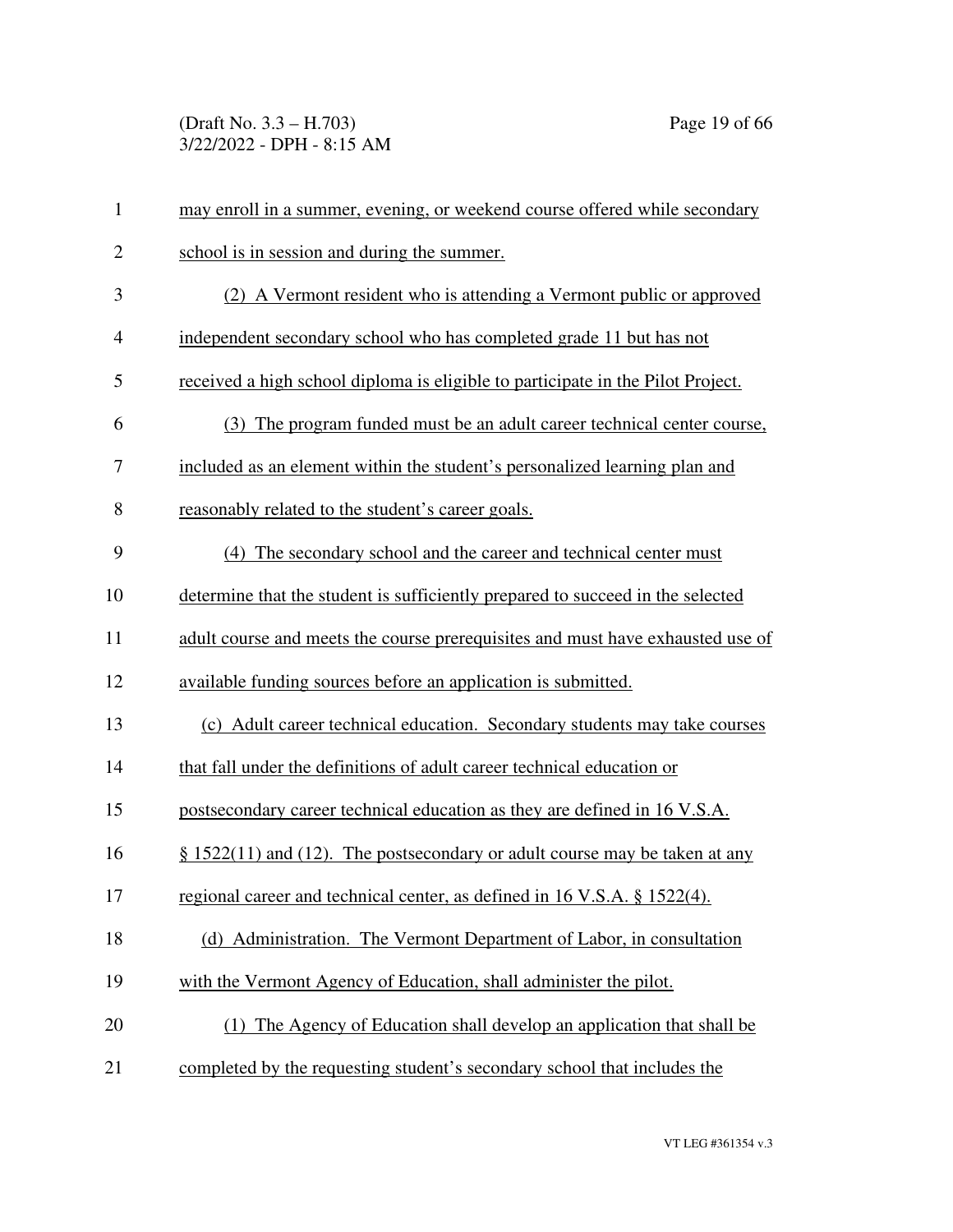(Draft No. 3.3 – H.703) Page 20 of 66 3/22/2022 - DPH - 8:15 AM

| $\mathbf{1}$   | student's enrollment status, the course detail for which payment is requested, a |
|----------------|----------------------------------------------------------------------------------|
| $\overline{2}$ | copy of the student's personalized learning plan that supports funding for the   |
| 3              | course, attestation that the secondary and adult career technical education      |
| $\overline{4}$ | programs find the program of study appropriate for the student, description of   |
| 5              | federal and local funding sources that were explored but insufficient or         |
| 6              | unavailable for use by the student, and any other information that may be        |
| 7              | deemed necessary.                                                                |
| 8              | (2) Applications shall be submitted jointly to the Department of Labor           |
| 9              | and the Agency of Education. The Agency shall take not more than 10              |
| 10             | business days to review applications and forward applications of eligible        |
| 11             | students who request funding to the Department of Labor.                         |
| 12             | (3) The Department of Labor shall review the application and, if                 |
| 13             | appropriate, meet with the student to determine eligibility for existing federal |
| 14             | and State programs, including WIOA Title I Youth (in-school) and the             |
| 15             | Vermont Youth Employment Program. If the Department can meet the                 |
| 16             | student's need using existing funds, it will disburse funding and support        |
| 17             | accordingly.                                                                     |
| 18             | (4) The Department shall provide funding for tuition to students for             |
| 19             | whom no other program or source of funding meets their need.                     |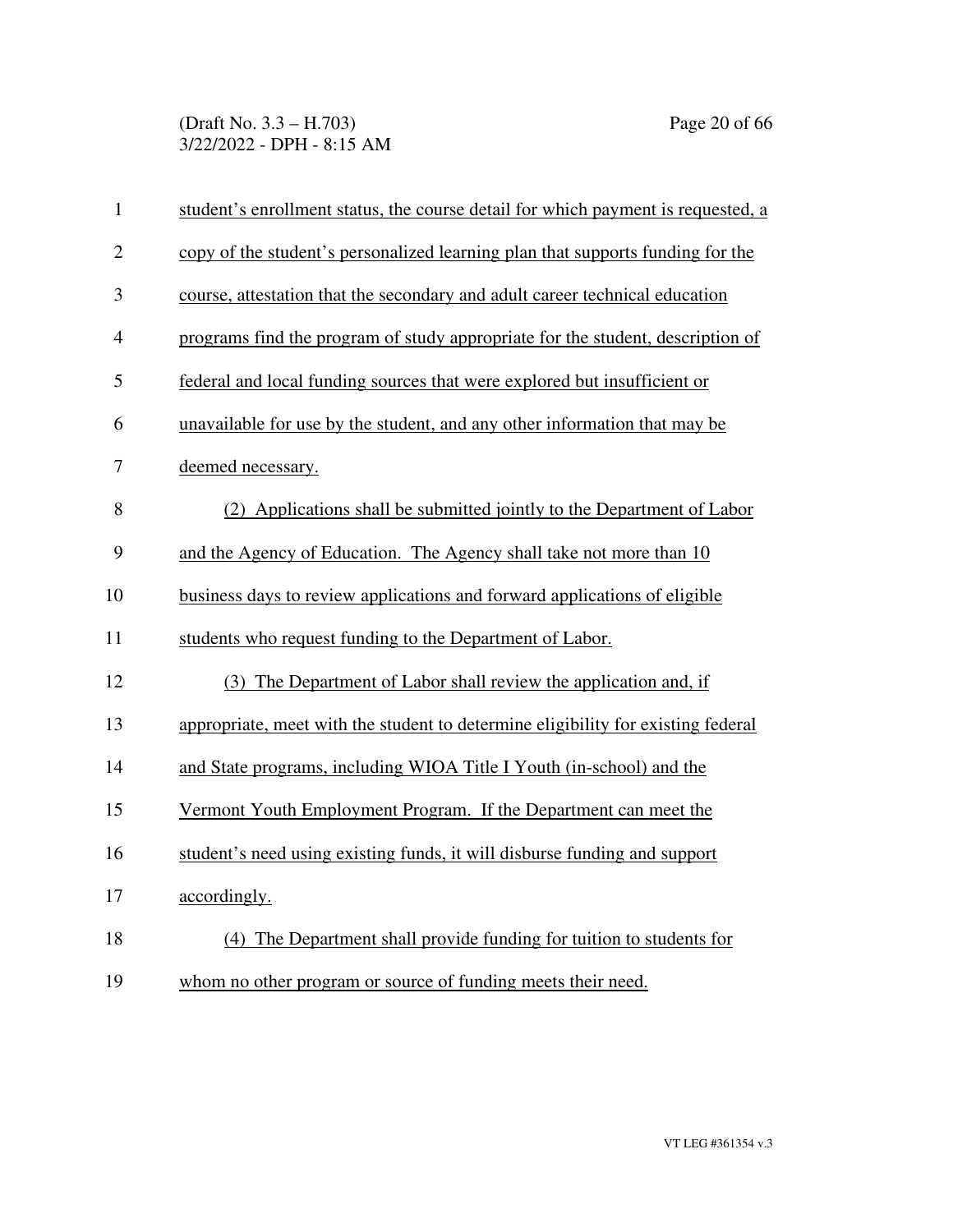(Draft No. 3.3 – H.703) Page 21 of 66 3/22/2022 - DPH - 8:15 AM

| $\mathbf{1}$   | (5) For students who meet low-income qualifications set annually under              |
|----------------|-------------------------------------------------------------------------------------|
| $\overline{2}$ | WIOA, the Department may also use funding to purchase books, supplies,              |
| 3              | exam fees, and equipment.                                                           |
| $\overline{4}$ | (e) Funding. The Department of Labor shall use \$100,000.00 of funds                |
| 5              | available in FY 2023, for the purpose of funding the Pilot Project. Funds shall     |
| 6              | be granted to eligible students on a first-come, first-served basis until funds are |
| 7              | depleted. No adult CTE center shall receive more than \$20,000.00 in a fiscal       |
| 8              | year.                                                                               |
| 9              | (f) Adult career and technical center report. The Department of Labor shall         |
| 10             | require a report from each adult career and technical education center              |
| 11             | providing information to support the Department's reporting requirements            |
| 12             | below.                                                                              |
| 13             | (g) Interim Report. The Department of Labor and Agency of Education                 |
| 14             | shall report to the House and Senate Committees on Education, the House             |
| 15             | Committee on Commerce and Economic Development, and the Senate                      |
| 16             | Committee on Economic Development, Housing and General Affairs on or                |
| 17             | before the January 15, 2023 regarding the use of funds, including data relating     |
| 18             | to student circumstances, levels of participation, and how local school districts   |
| 19             | are able or unable to meet the career preparation and training needs of             |
| 20             | secondary students using the program.                                               |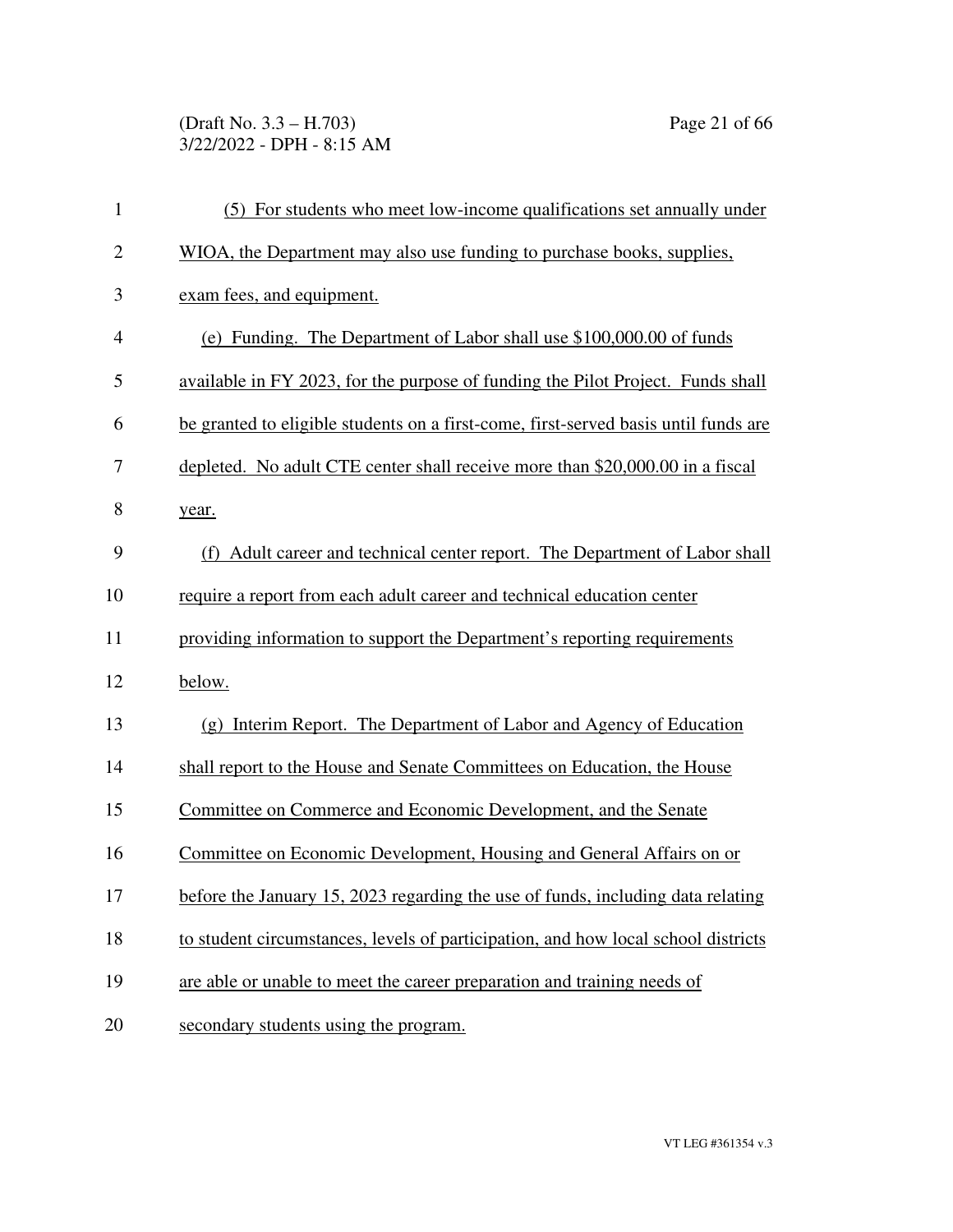(Draft No. 3.3 – H.703) Page 22 of 66 3/22/2022 - DPH - 8:15 AM

| $\mathbf{1}$ | (h) Final Report. The Department of Labor and Agency of Education shall           |
|--------------|-----------------------------------------------------------------------------------|
| $\mathbf{2}$ | report to the House and Senate Committees on Education, the House                 |
| 3            | Committee on Commerce and Economic Development, the Senate Committee              |
| 4            | on Economic Development, Housing and General Affairs, the House                   |
| 5            | Committee on Ways and Means, and the Senate Committee on Finance within           |
| 6            | 45 days following the end of the fiscal year or exhaustion of funds, whichever    |
| 7            | comes first, regarding the use of funds, including data relating to the number of |
| 8            | participants, student circumstances, levels of participation, what certifications |
| 9            | were issued, how local school districts are able or unable to meet the career     |
| 10           | preparation and training needs of secondary students using the program, and       |
| 11           | recommendations on how to address gaps in access and funding for secondary        |
| 12           | students seeking professional certifications not offered through the secondary    |
| 13           | education system.                                                                 |
| 14           | Sec. 12. INTERNSHIP COST OFFSET INITIATIVE                                        |
| 15           | (a) In fiscal year 2023, the amount of $$3,000,000.00$ \$1,500,000.00 is          |
| 16           | appropriated from the General Fund to the Department of Labor for an              |
| 17           | Internship Cost Offset Initiative.                                                |
| 18           | (b) The Department shall design and implement the Initiative to expand the        |
| 19           | number of postsecondary students participating in an internship with a            |
| 20           | Vermont employer, consistent with the following:                                  |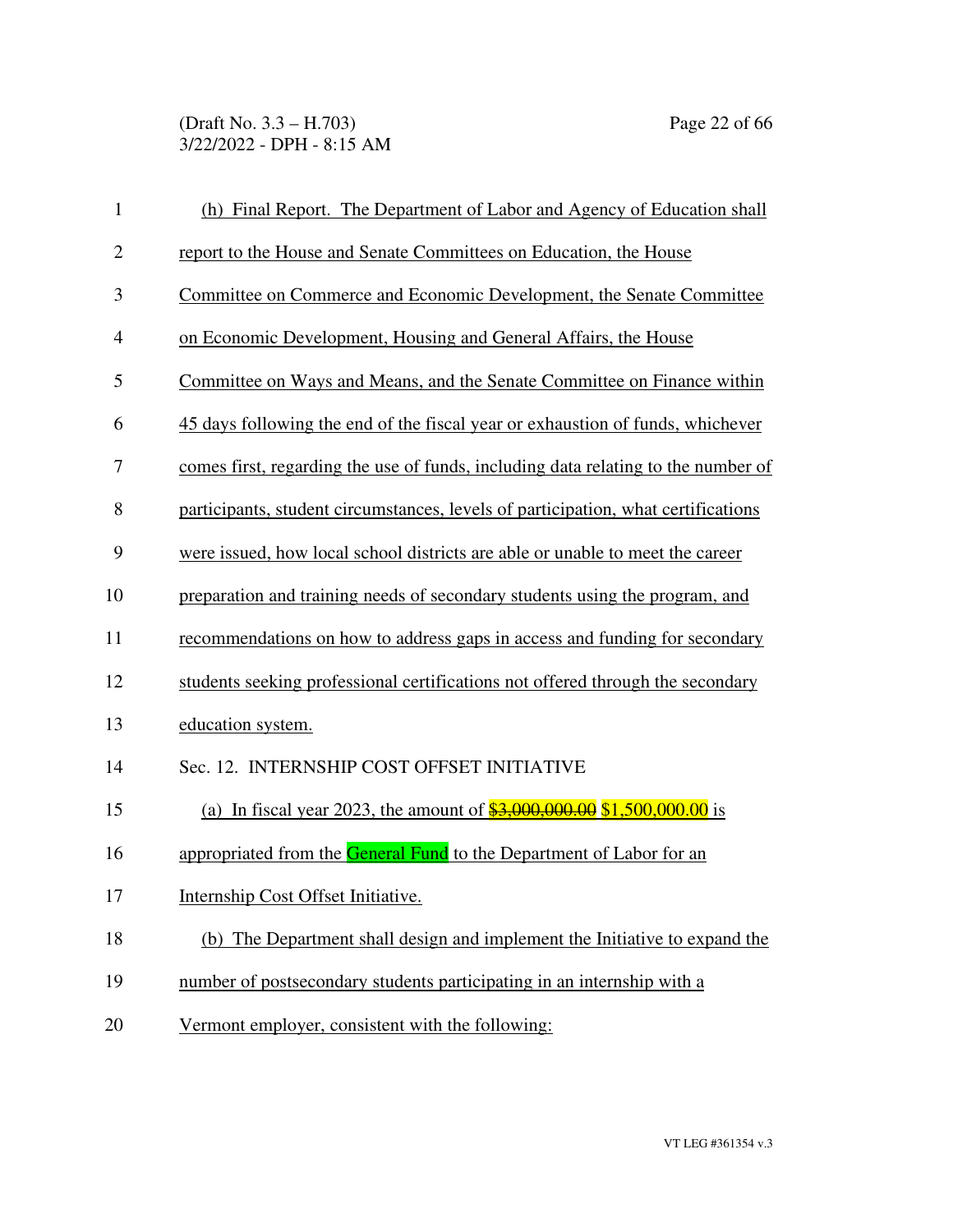(Draft No. 3.3 – H.703) Page 23 of 66 3/22/2022 - DPH - 8:15 AM

| $\mathbf{1}$   | (1) Students with a household income that is at or below 120 percent of          |
|----------------|----------------------------------------------------------------------------------|
| $\overline{2}$ | area median income and enrolled in an approved postsecondary institution are     |
| 3              | eligible for not more than \$3,000.00 for tuition and fees directly related to   |
| $\overline{4}$ | participating in an internship with a Vermont employer for which they are also   |
| 5              | receiving postsecondary credit toward a degree.                                  |
| 6              | (2) The Department shall enter into an agreement with the Vermont                |
| 7              | Student Assistance Corporation to develop and administer the Initiative, which   |
| 8              | shall include an amount not to exceed seven percent for costs associated with    |
| 9              | the administration of the program.                                               |
| 10             | (c) Reporting. On or before February 15, 2023, the Department shall report       |
| 11             | on the number of individuals served through the Initiative and the types of      |
| 12             | internship opportunities they completed.                                         |
| 13             | Sec. 13. THE VERMONT TRADES SCHOLARSHIP PROGRAM                                  |
| 14             | (a) The Vermont Trades Scholarship Program is created and shall be               |
| 15             | administered by the Vermont Student Assistance Corporation. The Vermont          |
| 16             | Student Assistance Corporation shall disburse initial licensing fees, exam fees, |
| 17             | and tuition payments under the Program on behalf of eligible individuals,        |
| 18             | subject to the appropriation of funds by the General Assembly for this purpose.  |
| 19             | (b) To be eligible for a scholarship under the Program, an individual,           |
| 20             | whether a resident or nonresident, shall:                                        |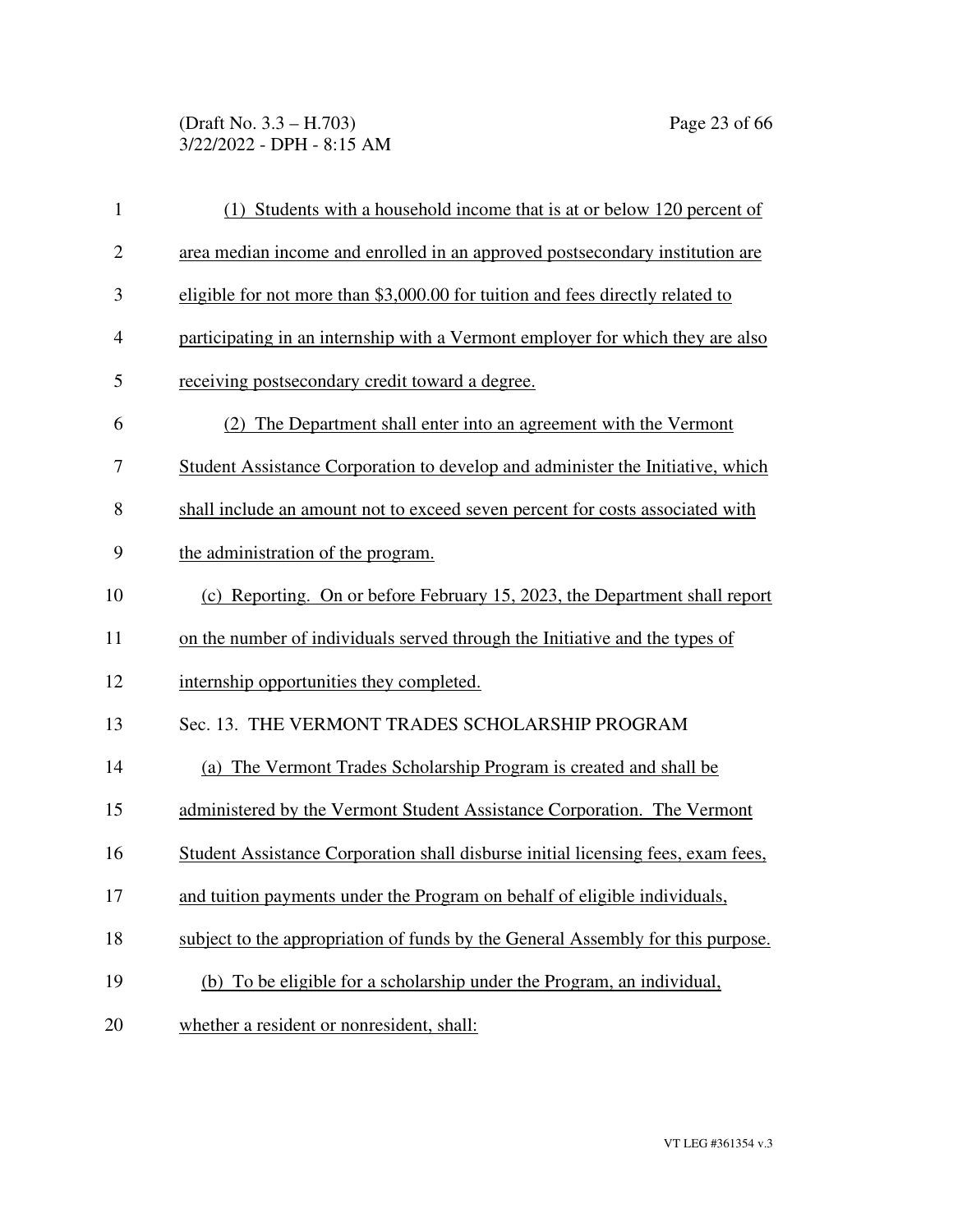#### (Draft No. 3.3 – H.703) Page 24 of 66 3/22/2022 - DPH - 8:15 AM

| $\mathbf{1}$   | (1) be enrolled in an industry recognized training and certification               |
|----------------|------------------------------------------------------------------------------------|
| $\overline{c}$ | program that leads to initial employment or career advancement in a building,      |
| 3              | mechanical, industrial, or medical trade, or in clean energy, energy efficiency,   |
| 4              | weatherization, or clean transportation;                                           |
| 5              | (2) demonstrate financial need and have a household income that is at or           |
| 6              | below 120 percent of area median income and;                                       |
| 7              | (3) register with the Vermont Department of Labor for the purpose of               |
| 8              | receiving relevant job referrals, if unemployed; and                               |
| 9              | (4) agree to work in their profession in Vermont for a minimum of one              |
| 10             | year following licensure or certification completion for each year of              |
| 11             | scholarship awarded.                                                               |
| 12             | $(c)(1)$ The Corporation shall give preference to students attending a             |
| 13             | Vermont-based training program or, if one isn't available for their certification, |
| 14             | an offer of employment or promotion from a Vermont employer upon                   |
| 15             | completion.                                                                        |
| 16             | (2) The Corporation shall give priority to applicants who have not                 |
| 17             | received other assistance.                                                         |
| 18             | (d) There shall be no deadline to apply for a scholarship under this section.      |
| 19             | Scholarships shall be awarded on a rolling basis if funds are available, and any   |
| 20             | funds remaining at the end of a fiscal year shall roll over and shall be available |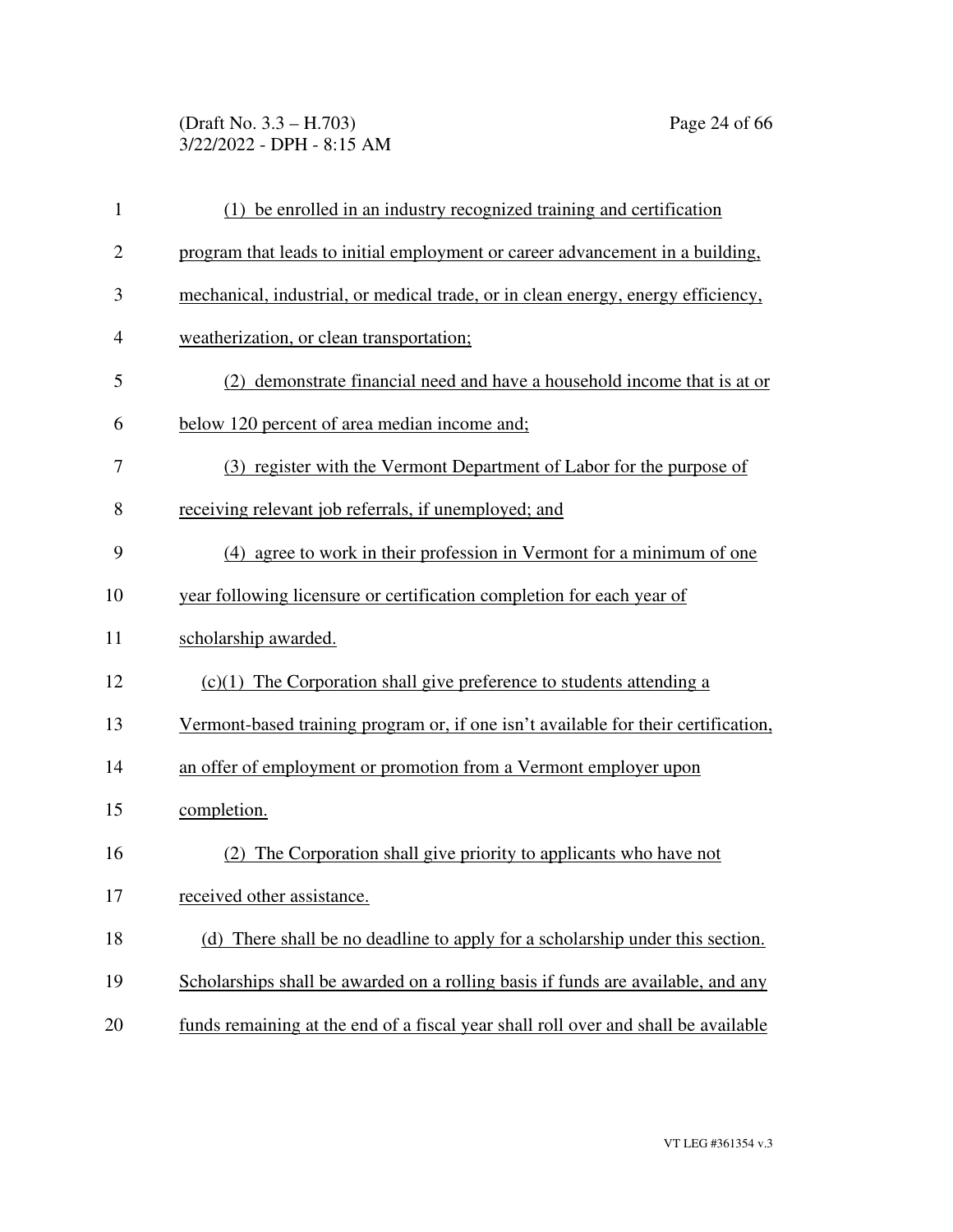(Draft No. 3.3 – H.703) Page 25 of 66 3/22/2022 - DPH - 8:15 AM

| $\mathbf{1}$   | to the Vermont Student Assistance Corporation in the following fiscal year to    |
|----------------|----------------------------------------------------------------------------------|
| $\overline{2}$ | award additional scholarships as set forth in this section.                      |
| 3              | (e) In fiscal year 2023 the amount of $$3,000,000.00$ is appropriated from       |
| 4              | the <b>General Fund</b> to the Vermont Student Assistance Corporation for        |
| 5              | scholarships for trades students under the Vermont Trades Scholarship            |
| 6              | Program.                                                                         |
| 7              | Sec. 14. THE VERMONT TRADES LOAN REIMBURSEMENT                                   |
| 8              | <b>PROGRAM</b>                                                                   |
| 9              | (a) The Vermont Trades Loan Repayment Reimbursement Program is                   |
| 10             | created and shall be administered by the Vermont Student Assistance              |
| 11             | Corporation. The Vermont Student Assistance Corporation shall disburse           |
| 12             | funds under the Program to eligible individuals, subject to the appropriation of |
| 13             | funds by the General Assembly for this purpose.                                  |
| 14             | (b) To be eligible for loan repayment under the Program, an individual,          |
| 15             | shall:                                                                           |
| 16             | (1) be a Vermont resident; and                                                   |
| 17             | (2) be employed in an occupation in the building, mechanical, industrial,        |
| 18             | or medical trades, or in the clean energy, energy efficiency, weatherization, or |
| 19             | clean transportation sectors, for an average of at least 30 hours per week for   |
| 20             | least one full calendar year before applying.                                    |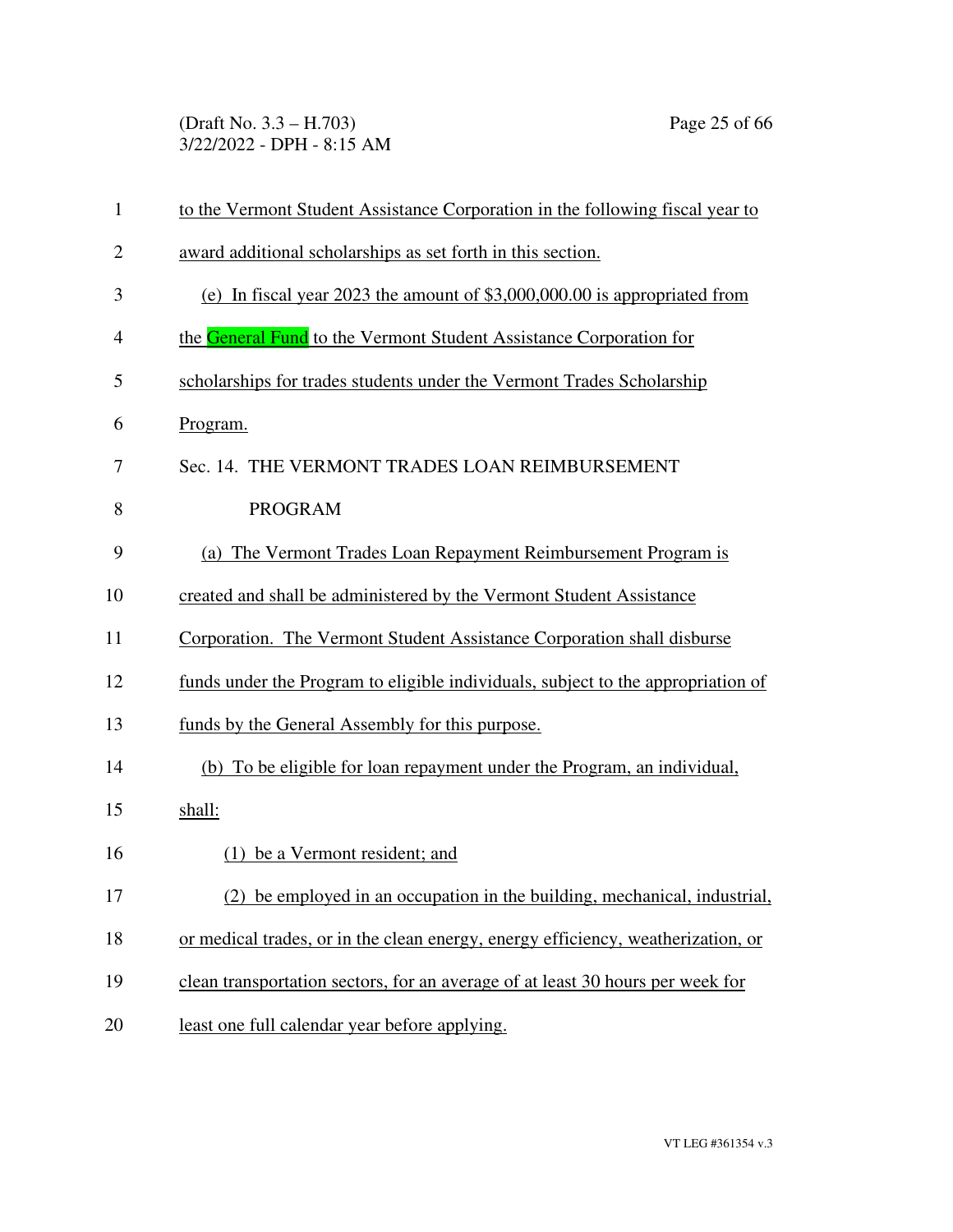(Draft No. 3.3 – H.703) Page 26 of 66 3/22/2022 - DPH - 8:15 AM

| $\mathbf{1}$   | (c) For every year of work in a qualifying occupation, an individual shall         |
|----------------|------------------------------------------------------------------------------------|
| $\overline{2}$ | be eligible for up to \$5,000.00 in loan repayment reimbursement.                  |
| 3              | Reimbursements shall not exceed the total amount of educational debt owed.         |
| $\overline{4}$ | (d) There shall be no deadline to apply for loan repayment reimbursement           |
| 5              | under this section. Loan repayment shall be awarded on a rolling basis if funds    |
| 6              | are available, and any funds remaining at the end of a fiscal year shall roll over |
| 7              | and shall be available to the Vermont Student Assistance Corporation in the        |
| 8              | following fiscal year to award additional loan repayment as set forth in this      |
| 9              | section.                                                                           |
| 10             | (e) In fiscal year 2023 the amount of \$500,000.00 is appropriated from the        |
| 11             | General Fund to the Vermont Student Assistance Corporation for loan                |
| 12             | repayment for trades professionals under the Program.                              |
| 13             | Sec. 15. CTE CONSTRUCTION AND REHABILITATION                                       |
| 14             | EXPERIENTIAL LEARNING PROGRAM; REVOLVING LOAN                                      |
| 15             | <b>FUND</b>                                                                        |
| 16             | (a) Purpose. This section authorizes and provides funding for the CTE              |
| 17             | Construction and Rehabilitation Experiential Learning Program and Revolving        |
| 18             | Loan Fund, the purposes of which are to:                                           |
| 19             | (1) expand the experiential and educational opportunities for high school          |
| 20             | and adult CTE students to work directly on construction projects;                  |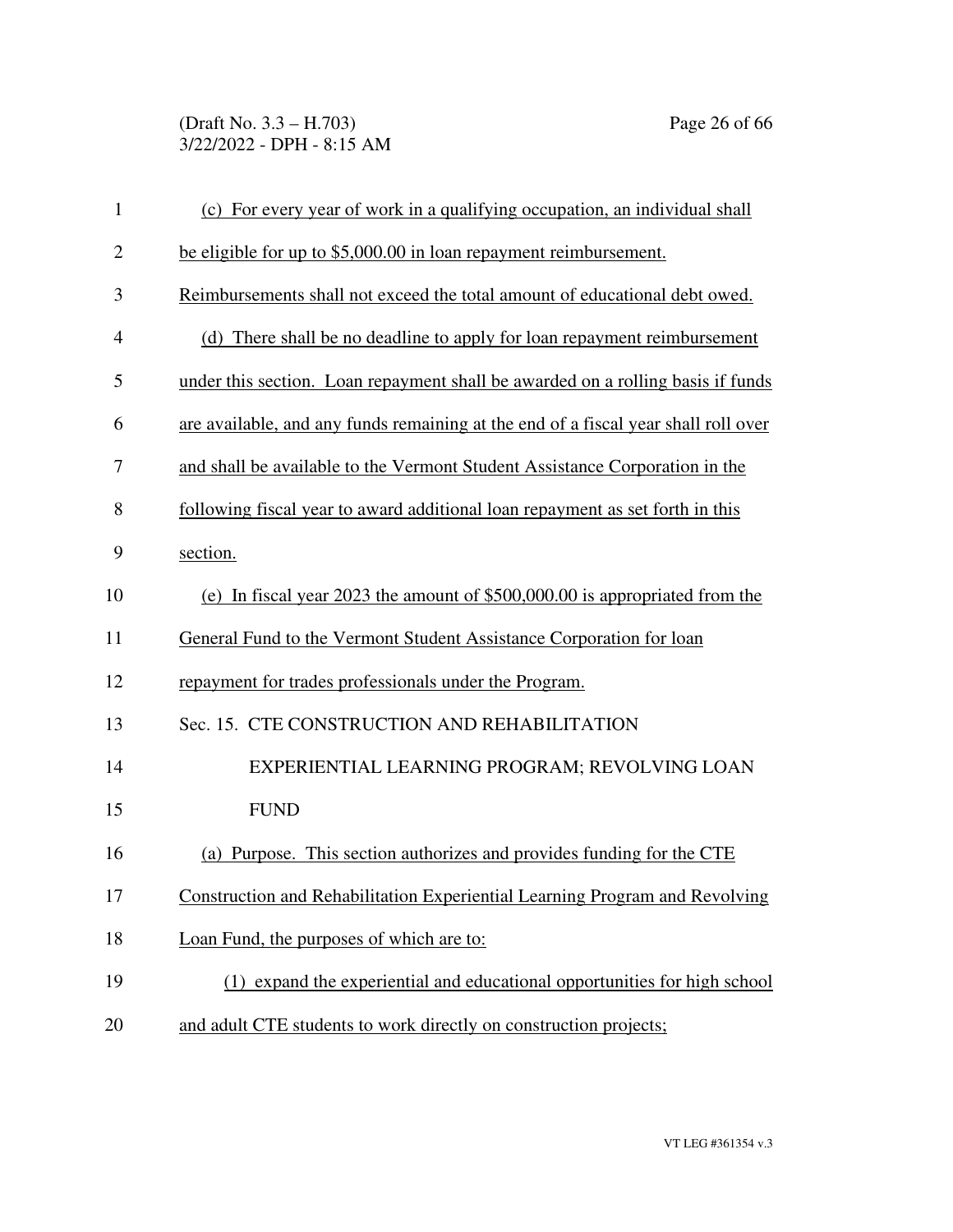(Draft No. 3.3 – H.703) Page 27 of 66 3/22/2022 - DPH - 8:15 AM

| $\mathbf{1}$   | (2) build community partnerships among CTE centers, housing                    |
|----------------|--------------------------------------------------------------------------------|
| $\overline{2}$ | organizations, government, and private businesses;                             |
| 3              | (3) beautify communities and rehabilitate buildings that are                   |
| $\overline{4}$ | underperforming assets;                                                        |
| 5              | (4) expand housing access to Vermonters in communities throughout the          |
| 6              | State; and                                                                     |
| 7              | (5) improve property values while teaching high school and adult               |
| 8              | students trade skills.                                                         |
| 9              | (b) Appropriation; creation of fund; administration.                           |
| 10             | (1) In fiscal year 2023, the amount of $$15,000,000.00$ is appropriated        |
| 11             | from the Education Fund to the Vermont Housing and Conservation Board to       |
| 12             | create and administer the CTE Construction and Rehabilitation Experiential     |
| 13             | Learning Program and Revolving Loan Fund pursuant to this section.             |
| 14             | (2) The Board may use not more than five percent of the Fund for its           |
| 15             | costs of administration.                                                       |
| 16             | (c) Proposals; applications; funding.                                          |
| 17             | (1) A regional CTE center, working in collaboration with one or more           |
| 18             | housing and community partners, private businesses, nonprofit organizations,   |
| 19             | or municipalities, shall identify construction projects that would be relevant |
| 20             | and appropriate for CTE students enrolled in construction, electrical,         |
| 21             | plumbing, design, business management, or other CTE programs, including:       |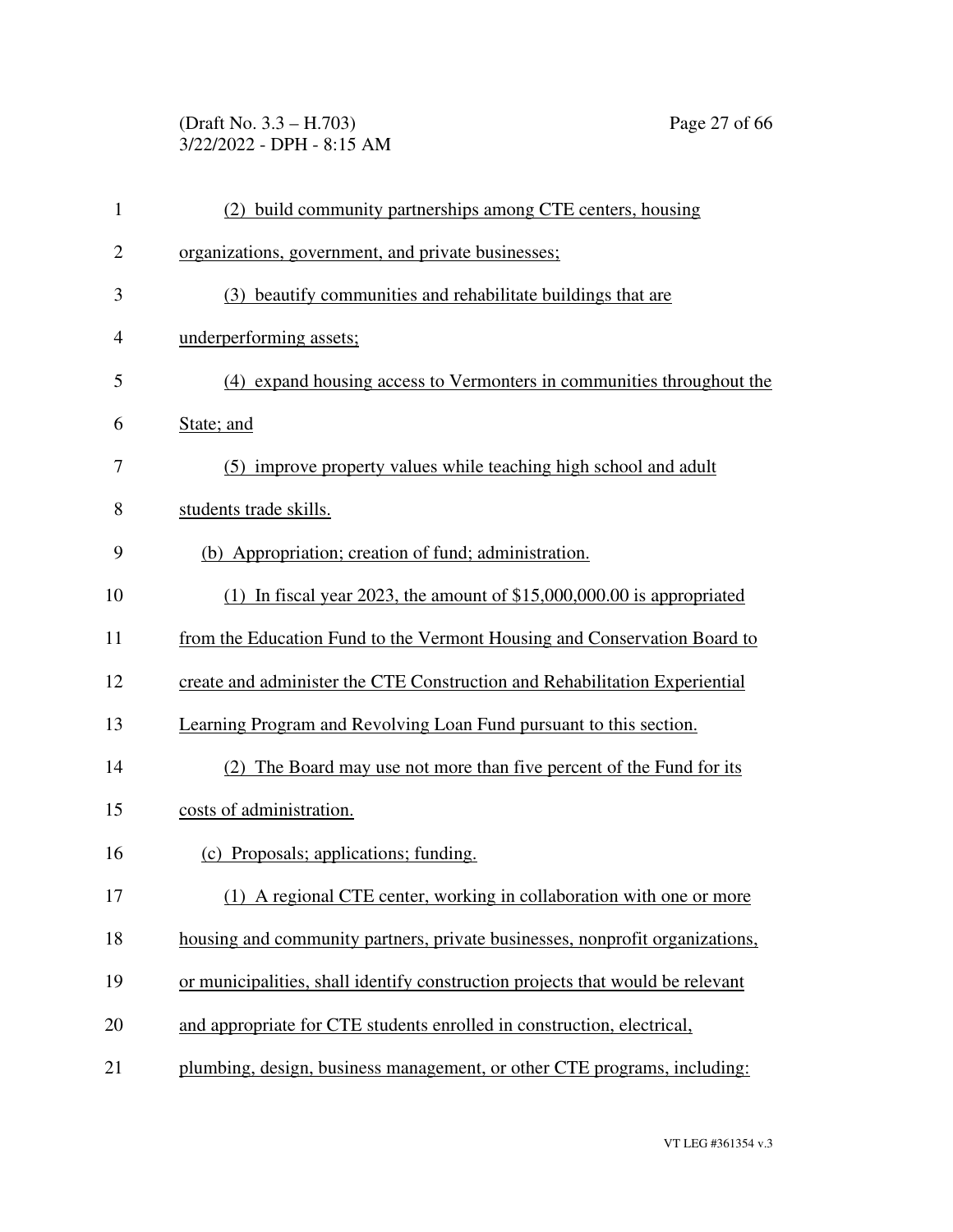# (Draft No. 3.3 – H.703) Page 28 of 66 3/22/2022 - DPH - 8:15 AM

| $\mathbf{1}$   | (A) rehabilitation of residential properties that are blighted or not          |
|----------------|--------------------------------------------------------------------------------|
| $\overline{2}$ | code-compliant;                                                                |
| 3              | (B) new residential construction projects or improvements to land in           |
| $\overline{4}$ | cases of critical community need; and                                          |
| 5              | (C) commercial construction projects that have substantial                     |
| 6              | community benefit.                                                             |
| 7              | (2) Prior to or during the application process, a CTE center and its           |
| 8              | partners may consult with the Board to identify and consider potential funding |
| 9              | partners to leverage amounts available through the Fund.                       |
| 10             | (3) A CTE center and its partners shall apply to the Board for funding         |
| 11             | by submitting a project application that includes the information required by  |
| 12             | the Board and addresses the following:                                         |
| 13             | (A) the educational benefits for students and fit with the CTE                 |
| 14             | curriculum;                                                                    |
| 15             | (B) the community benefits for the neighborhood, municipality, or              |
| 16             | region in which the project is located; and                                    |
| 17             | (C) the partners with whom the CTE center is collaborating and the             |
| 18             | respective responsibility for the aspects of a project, including:             |
| 19             | (i) educational instruction and academic credit;                               |
| 20             | (ii) project management;                                                       |
| 21             | (iii) insurance coverage for students and the property;                        |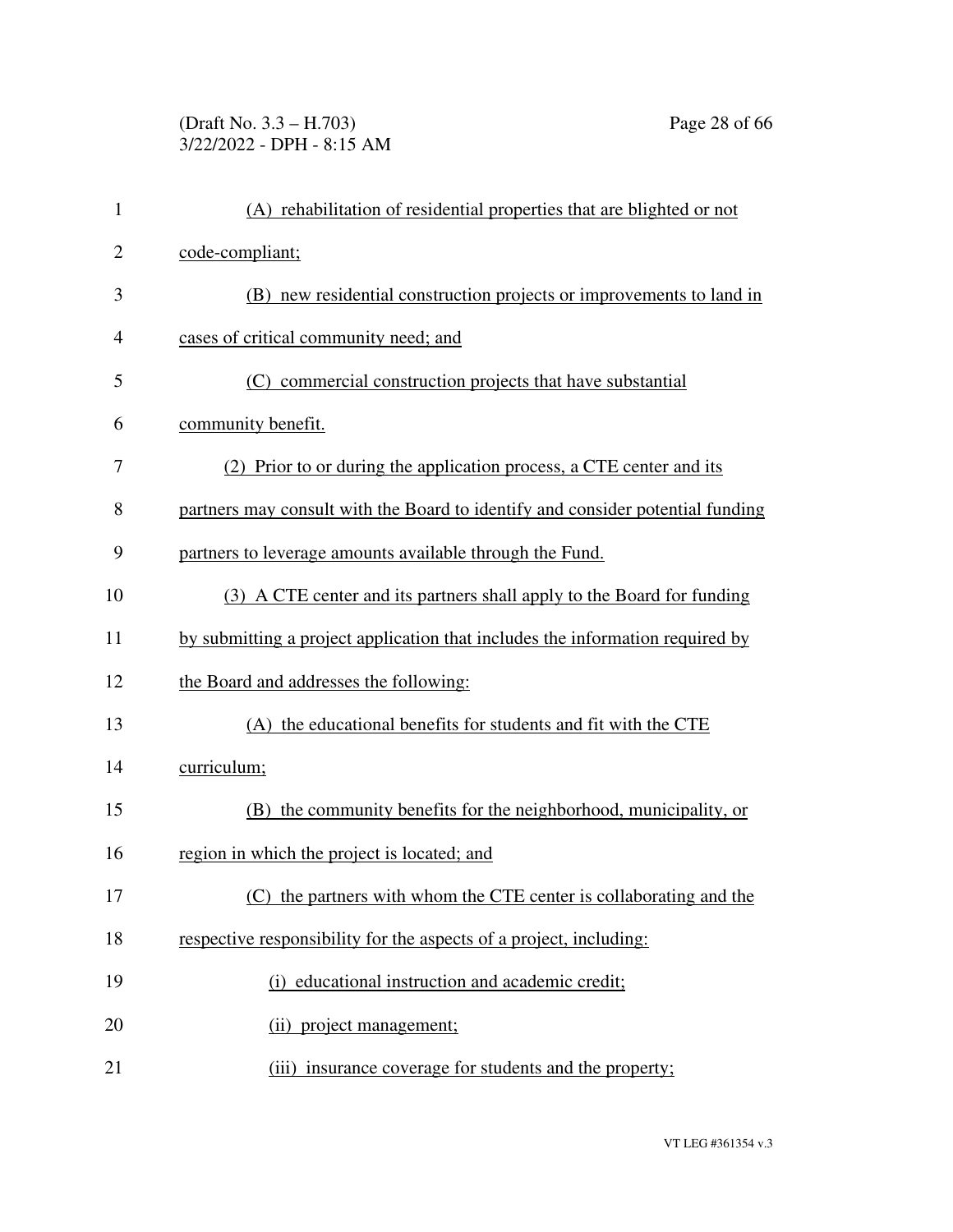# (Draft No. 3.3 – H.703) Page 29 of 66 3/22/2022 - DPH - 8:15 AM

| $\mathbf{1}$   | (iv) compensation and benefits, including compliance with labor                |
|----------------|--------------------------------------------------------------------------------|
| $\overline{2}$ | laws, standards, and practices; and                                            |
| 3              | (v) property acquisition, ownership, and transfer.                             |
| $\overline{4}$ | (4) A CTE center may use funding for, and shall specify in its                 |
| 5              | application the allocation of costs associated with:                           |
| 6              | (A) acquisition, design, permitting, construction, marketing, and              |
| 7              | other building-related expenses; and                                           |
| 8              | (B) costs for labor, including for student wages and for instructor            |
| 9              | compensation during the academic year as well as for amountmer or other        |
| 10             | work that is not otherwise budgeted during the academic year.                  |
| 11             | (d) Eligibility; review; approval. The Board may approve an application        |
| 12             | that includes the information required by subsection (c) of this section and   |
| 13             | provide funding for a project that meets the following eligibility criteria:   |
| 14             | (1) The project involves the rehabilitation of blighted or otherwise           |
| 15             | noncode compliant property, or new residential construction projects or        |
| 16             | improvements to land in cases of critical need, and results in a building with |
| 17             | not more than four residential dwelling units.                                 |
| 18             | (2) The project includes a weatherization component.                           |
| 19             | (3) Students working on the project receive academic credit, a                 |
| 20             | competitive wage, or both.                                                     |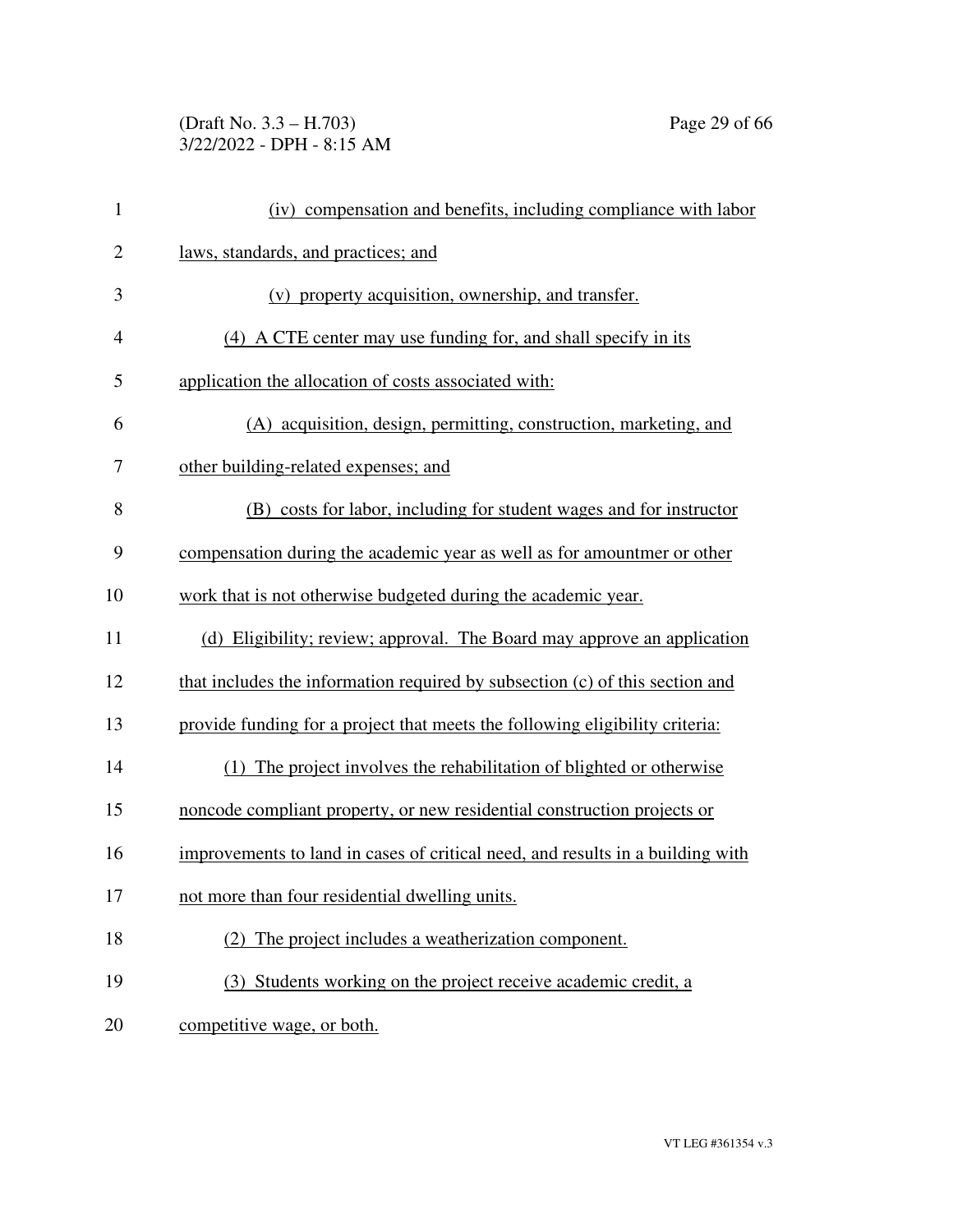(Draft No. 3.3 – H.703) Page 30 of 66 3/22/2022 - DPH - 8:15 AM

| $\mathbf{1}$   | (e) Affordability; flexibility. If appropriate in the circumstances, the Board |
|----------------|--------------------------------------------------------------------------------|
| $\overline{2}$ | may condition funding for a project on the inclusion of one or mechanisms      |
| 3              | addressing the affordability of the property upon rent or sale.                |
| $\overline{4}$ | (f) Funding; proceeds; revolving loans.                                        |
| 5              | (1) The Board shall provide funding for projects from the amounts              |
| 6              | available in the Fund in the form of zero-interest loans, in an amount, for a  |
| 7              | period, and upon terms specified by the Board.                                 |
| 8              | (2) The Board shall return to the Fund any proceeds realized to provide        |
| 9              | funding for future projects.                                                   |
| 10             | (g) Report. The Board shall address the implementation of this section in      |
| 11             | its annual report to the General Assembly.                                     |
| 12             | Sec. 16. EARLY CHILDHOOD EDUCATION; FINDINGS                                   |
| 13             | The General Assembly finds that:                                               |
| 14             | (1) while child care is an essential component of Vermont's economy,           |
| 15             | research has shown that three out of five of Vermont's youngest children do    |
| 16             | not have access to the child care needed by their families;                    |
| 17             | (2) according to the Federal Reserve Bank of New York, early                   |
| 18             | childhood educators are the lowest-paid college graduates of any degree        |
| 19             | program in the country;                                                        |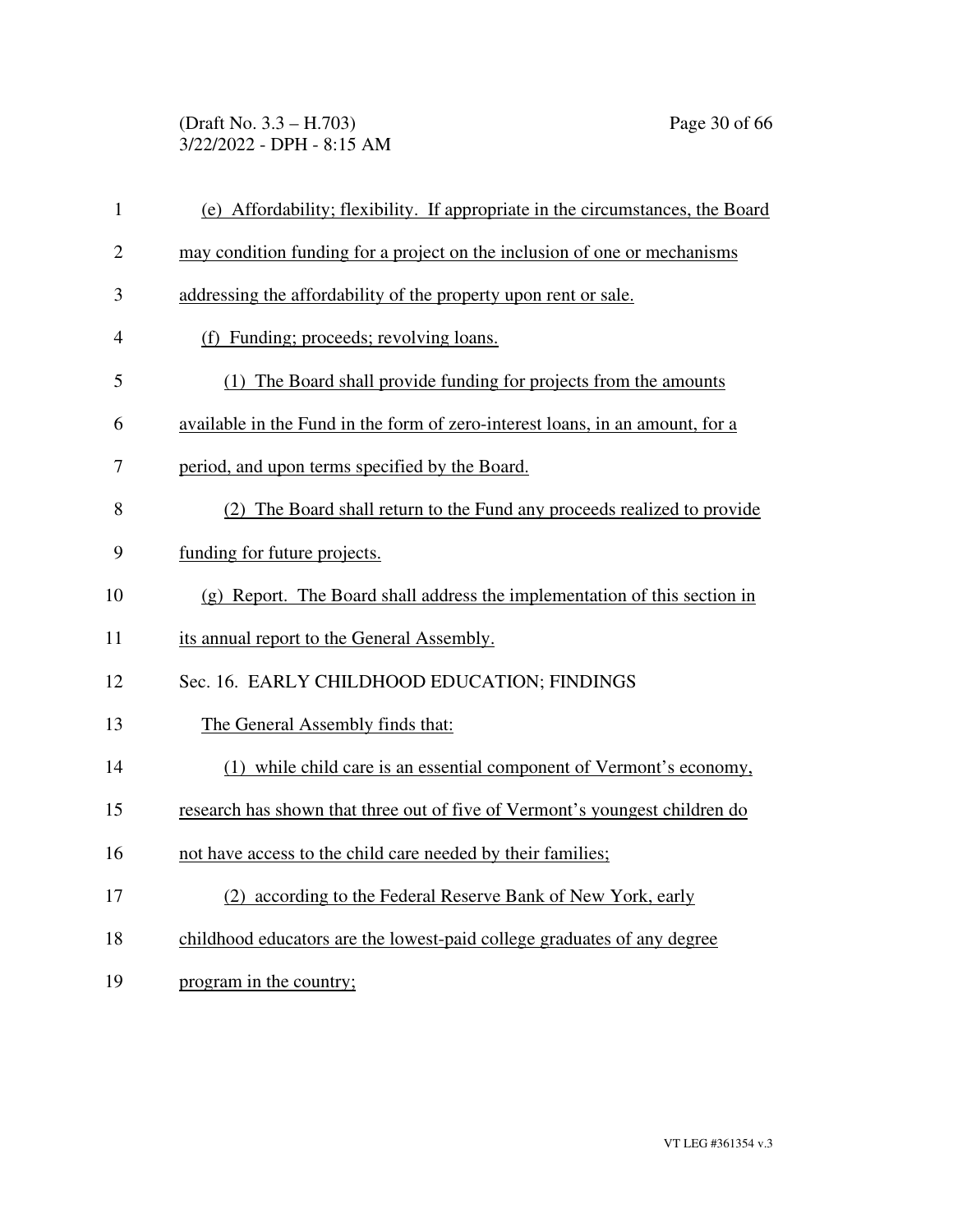# (Draft No. 3.3 – H.703) Page 31 of 66 3/22/2022 - DPH - 8:15 AM

| $\mathbf{1}$   | (3) the Council for a Strong America found in a national economic                |
|----------------|----------------------------------------------------------------------------------|
| $\overline{2}$ | impact study that the U.S. economy loses \$57 billion annually due to child care |
| 3              | challenges;                                                                      |
| $\overline{4}$ | (4) the U.S. Chamber of Commerce Foundation found that high-quality              |
| 5              | child care is a powerful two-generation workforce development strategy that      |
| 6              | strengthens today's workforce and puts children on the path to develop well      |
| 7              | and enter kindergarten ready to thrive in school, work, and life;                |
| 8              | (5) the Vermont Early Care and Learning Dividend Study found that                |
| 9              | increased investment in early care and education, as described in the            |
| 10             | recommendations of Vermont's Blue Ribbon Commission on Financing High-           |
| 11             | Quality Affordable Child Care, would yield \$3.08 for every additional dollar    |
| 12             | invested into the system;                                                        |
| 13             | (6) 2021 Acts and Resolves No. 45 established goals that no Vermont              |
| 14             | family spend more than 10 percent of its income on child care and that early     |
| 15             | childhood educators receive compensation commensurate with their peers in        |
| 16             | similar fields as informed by a systems analysis and financing study;            |
| 17             | (7) while the State works toward achieving these goals, the COVID-19             |
| 18             | pandemic has exacerbated already pressing challenges, making it even harder      |
| 19             | for families to find affordable high-quality child care and more difficult for   |
| 20             | early childhood education programs to find and retain qualified educators; and   |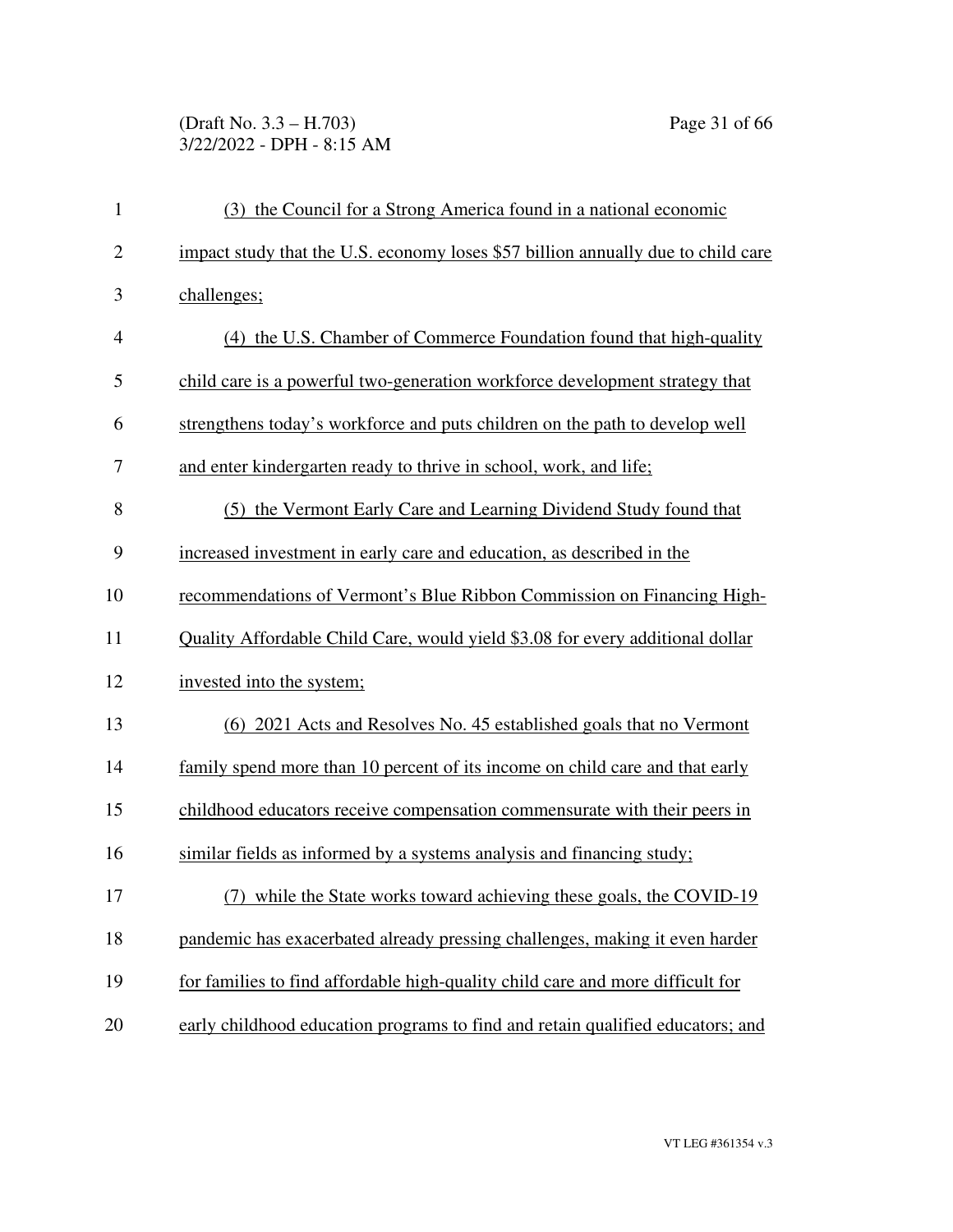(Draft No. 3.3 – H.703) Page 32 of 66 3/22/2022 - DPH - 8:15 AM

| $\mathbf{1}$   | (8) according to a recent study by the National Association for the            |
|----------------|--------------------------------------------------------------------------------|
| $\overline{2}$ | Education of Young Children, 71 percent of center-based child care programs    |
| 3              | in Vermont reported experiencing a staffing shortage.                          |
| $\overline{4}$ | Sec. 17. EARLY CHILDHOOD EDUCATION; LEGISLATIVE INTENT                         |
| 5              | It is the intent of the General Assembly that immediate action is necessary    |
| 6              | to support Vermont's economy; ensure that all families with young children     |
| 7              | have access to affordable, high-quality early childhood education; and ensure  |
| 8              | that Vermont's early childhood educators, the backbone of our economy, are     |
| 9              | well supported.                                                                |
| 10             | Sec. 18. EARLY CHILDHOOD EDUCATOR RECRUITMENT                                  |
|                |                                                                                |
|                | In fiscal year 2023 the amount of \$125,000.00 is appropriated from the        |
| 11<br>12       | General Fund to the Department for Children and Families' Child                |
|                | Development Division for a performance-based contract to develop and           |
| 13<br>14       | implement a comprehensive early childhood educator recruitment campaign.       |
| 15             | Sec. 19. HEALTH CARE WORKFORCE; LEGISLATIVE INTENT                             |
| 16             | (a) The General Assembly values all health care workers, at every level and    |
| 17             | in each component of the health care system. The General Assembly also         |
| 18             | acknowledges the many struggles faced by health care workers and that the      |
| 19             | pandemic has placed further strain on an already taxed system. Many health     |
| 20             | care workers have not had their pay adjusted over time to address increases in |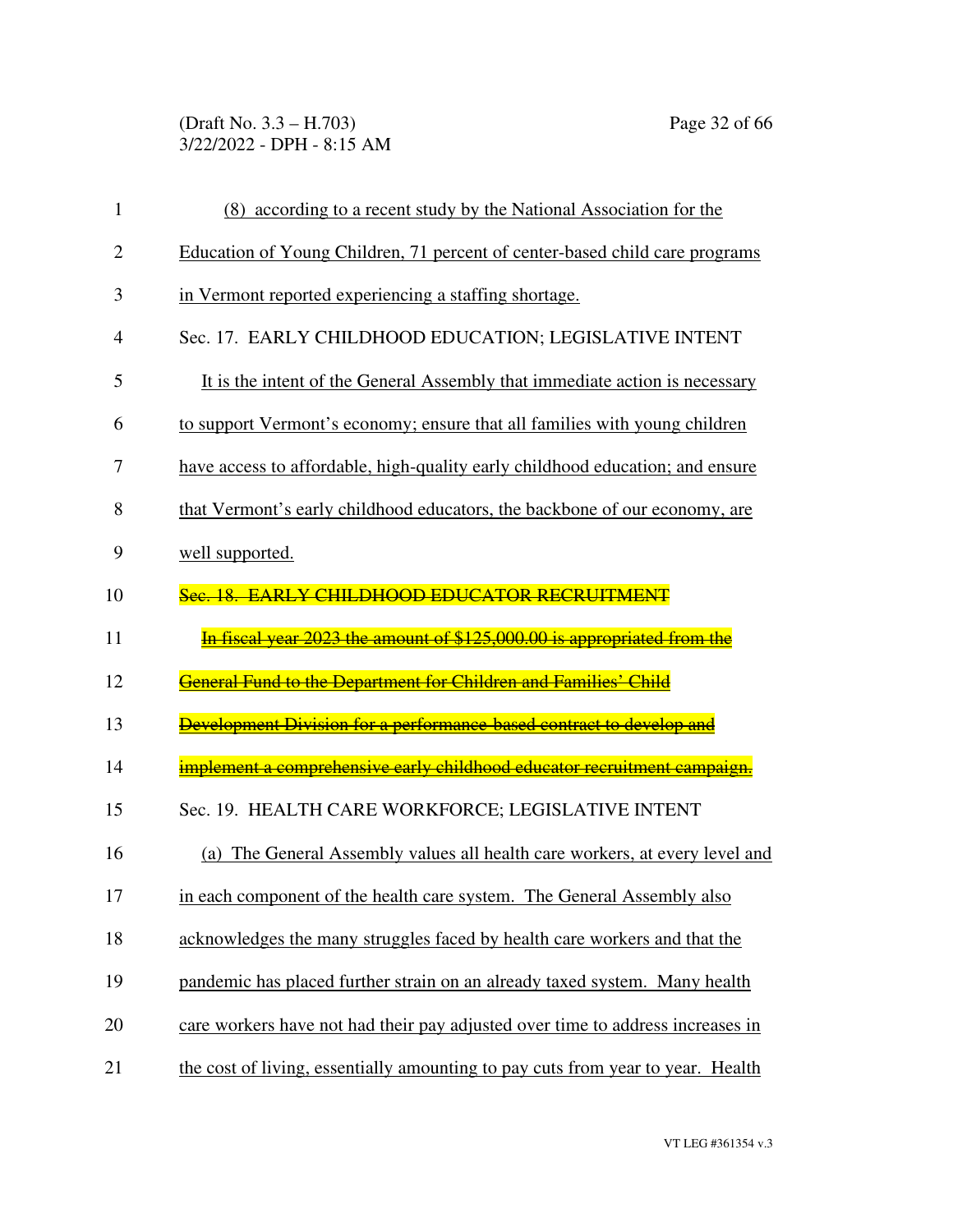(Draft No. 3.3 – H.703) Page 33 of 66 3/22/2022 - DPH - 8:15 AM

| $\mathbf{1}$             | care workers have experienced burnout, trauma, and moral injuries due to a        |
|--------------------------|-----------------------------------------------------------------------------------|
| $\overline{2}$           | history of underfunding and the present stress of the pandemic.                   |
| 3                        | (b) In order to retain and recruit health care workers in Vermont, it is the      |
| $\overline{\mathcal{A}}$ | intent of the General Assembly to invest in multiple solutions aimed at           |
| 5                        | reinforcing our health care workforce in the present and sustaining our health    |
| 6                        | care workers into the future.                                                     |
| 7                        | Sec. 20. EMERGENCY GRANTS TO SUPPORT NURSE EDUCATORS                              |
| 8                        | (a) In fiscal year 2023 the amount of $$3,000,000.00$ is appropriated from        |
| 9                        | the American Rescue Plan Act (ARPA) – Coronavirus State Fiscal Recovery           |
| 10                       | Funds to the Department of Health and shall carry forward for the purpose of      |
| 11                       | providing emergency interim grants to Vermont's nursing schools over three        |
| 12                       | years to increase the compensation for their nurse faculty and staff, with        |
| 13                       | $$1,000,000.00$ to be distributed in each of fiscal years 2023, 2024, and 2025 to |
| 14                       | increase the compensation for each full-time-equivalent (FTE) member of the       |
| 15                       | clinical and didactic nurse faculty and staff. The Department shall distribute    |
| 16                       | the funds among the nursing schools in Vermont equitably based on each            |
| 17                       | school's proportion of nursing faculty and staff to the total number of FTE       |
| 18                       | nursing faculty and staff across all nursing schools statewide.                   |
| 19                       | (b) If the nurse faculty or staff, or both, of a nursing school receiving a       |
| 20                       | grant under this section are subject to a collective bargaining agreement, the    |
| 21                       | use of the grant funds provided to the nursing school for those faculty or staff, |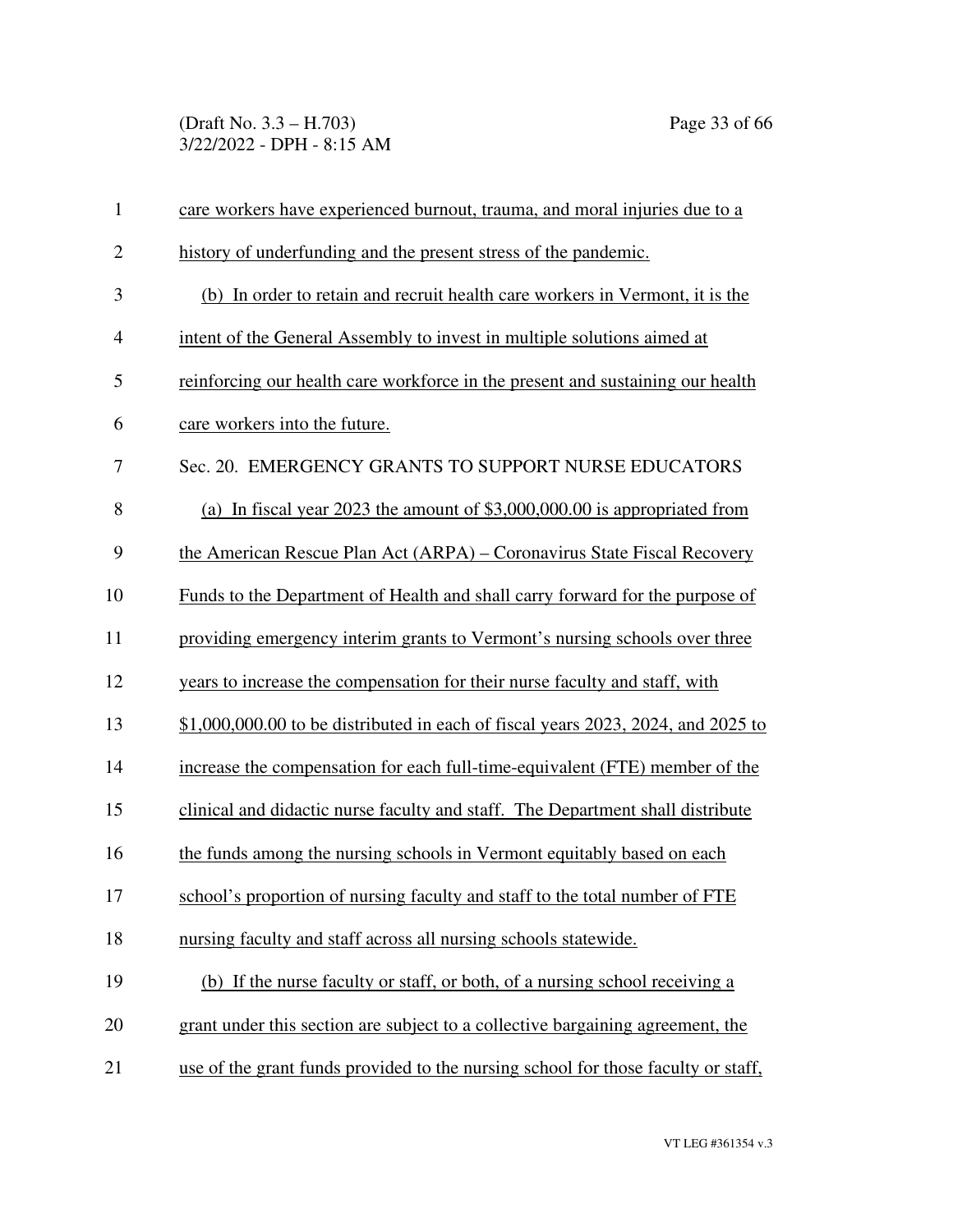(Draft No. 3.3 – H.703) Page 34 of 66 3/22/2022 - DPH - 8:15 AM

| $\mathbf{1}$   | or both, shall be subject to impact bargaining between the nursing school and       |
|----------------|-------------------------------------------------------------------------------------|
| $\overline{2}$ | the collective bargaining representative of the nurse faculty or staff, or both, to |
| 3              | the extent required by the applicable collective bargaining agreement.              |
| $\overline{4}$ | Sec. 21. NURSE PRECEPTOR INCENTIVE GRANTS; HOSPITALS;                               |
| 5              | <b>WORKING GROUP; REPORT</b>                                                        |
| 6              | (a)(1) In fiscal year 2023 the amount of $$2,400,000.00$ is appropriated from       |
| 7              | the General Fund to the Agency of Human Services to provide incentive grants        |
| 8              | to hospital-employed nurses in Vermont to serve as preceptors for nursing           |
| 9              | students enrolled in Vermont nursing school programs. The Agency shall              |
| 10             | distribute the funds to hospitals employing nurses who provide student              |
| 11             | preceptor supervision based on the number of preceptor hours to be provided,        |
| 12             | at a rate of \$5.00 per preceptor hour, or a lesser hourly rate if the need exceeds |
| 13             | the available funds.                                                                |
| 14             | (2) If nurse preceptors receiving compensation pursuant to a grant awarded          |
| 15             | to a hospital under this section are subject to a collective bargaining agreement,  |
| 16             | the use of the grant funds provided to the hospital for the nurse preceptors shall  |
| 17             | be subject to impact bargaining between the hospital and the collective             |
| 18             | bargaining representative of the nurses to the extent required by the collective    |
| 19             | bargaining agreement.                                                               |
| 20             | (b)(1) The Director of Health Care Reform or designee in the Agency of              |
| 21             | Human Services shall convene a working group of stakeholders representing           |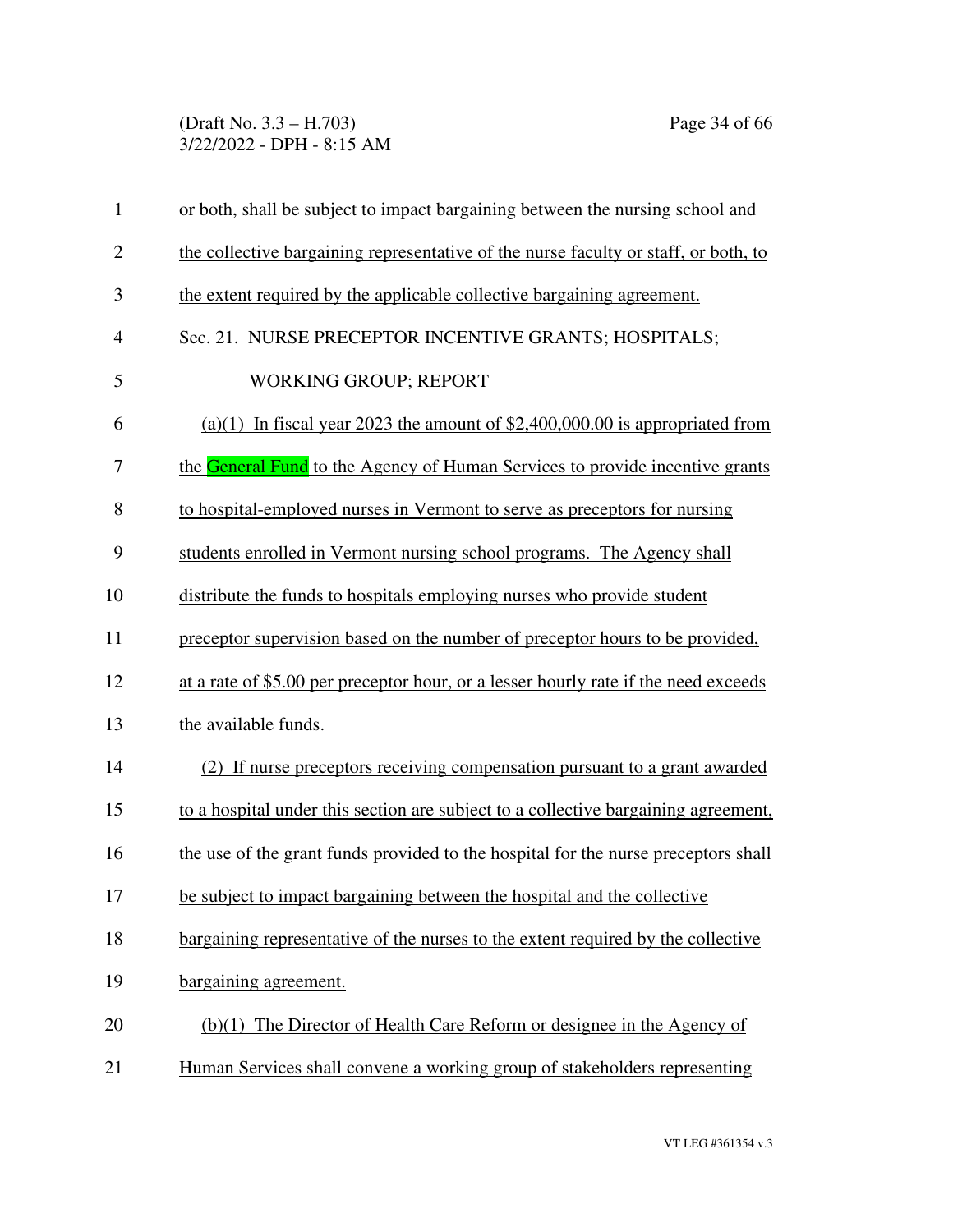(Draft No. 3.3 – H.703) Page 35 of 66 3/22/2022 - DPH - 8:15 AM

| $\mathbf{1}$   | nursing schools, long-term care facilities, designated and specialized service       |
|----------------|--------------------------------------------------------------------------------------|
| $\overline{2}$ | agencies, federally qualified health centers, home health agencies, primary care     |
| 3              | practices, and other health care facilities to:                                      |
| $\overline{4}$ | (A) identify ways to increase clinical placement opportunities across                |
| 5              | a variety of health care settings for nursing students enrolled in Vermont           |
| 6              | nursing school programs;                                                             |
| 7              | (B) establish sustainable funding models for compensating nurses                     |
| 8              | serving as preceptors or for supporting the hiring of additional nurses to           |
| 9              | alleviate the pressures on nurse preceptors, or both; and                            |
| 10             | (C) develop an action plan for implementing the clinical placement                   |
| 11             | expansion and sustainable funding models identified and established pursuant         |
| 12             | to subdivisions $(A)$ and $(B)$ of this subdivision $(1)$ , including addressing the |
| 13             | need for student housing opportunities.                                              |
| 14             | (2) On or before January 15, 2023, the Director of Health Care Reform                |
| 15             | shall provide the working group's action plan and any recommendations for            |
| 16             | legislative action to the House Committees on Health Care, on Commerce and           |
| 17             | Economic Development, and on Appropriations and the Senate Committees on             |
| 18             | Health and Welfare, on Economic Development, Housing and General Affairs,            |
| 19             | and on Appropriations.                                                               |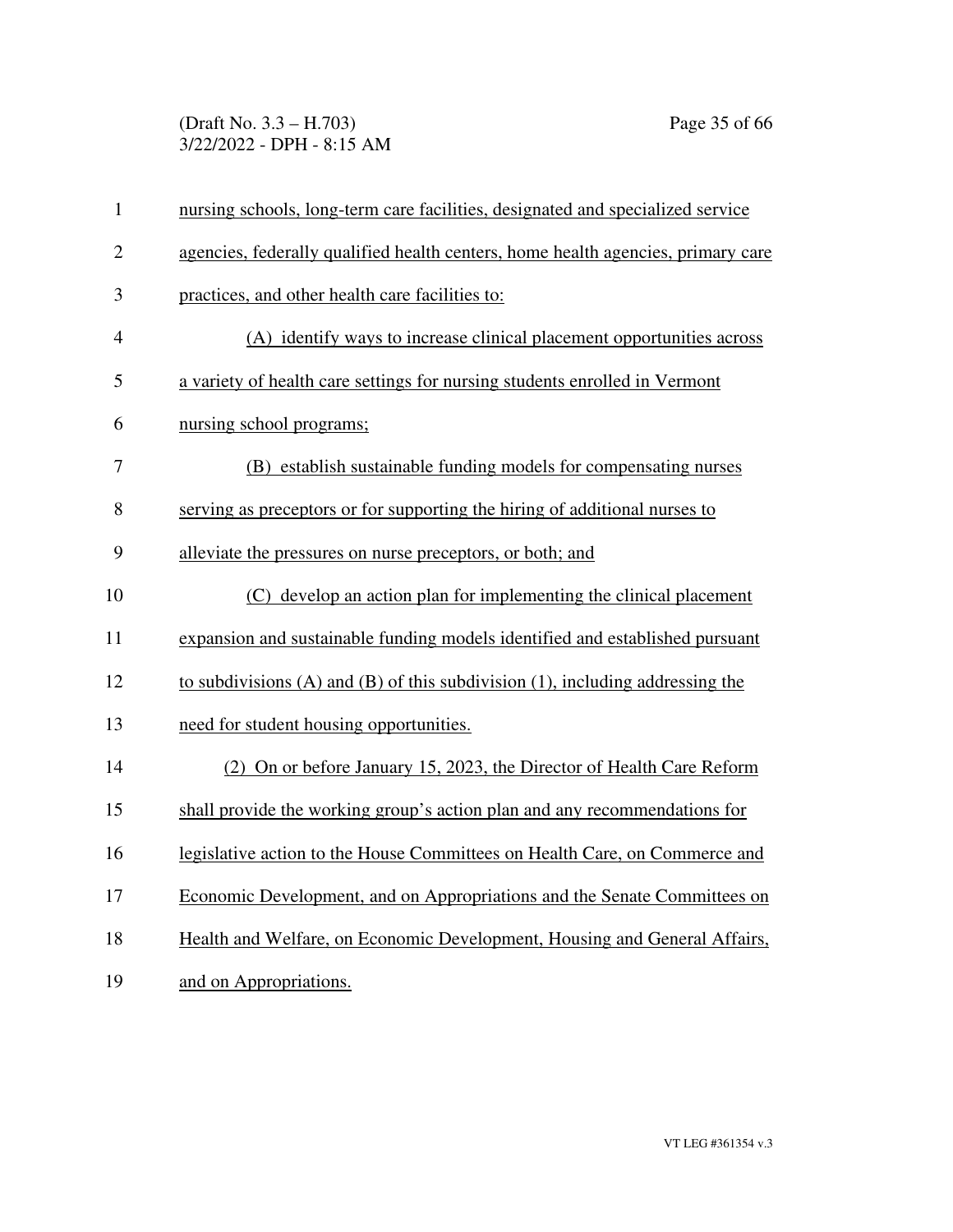(Draft No. 3.3 – H.703) Page 36 of 66 3/22/2022 - DPH - 8:15 AM

| $\mathbf{1}$   | Sec. 22. HEALTH CARE EMPLOYER NURSING PIPELINE AND                                  |
|----------------|-------------------------------------------------------------------------------------|
| $\overline{2}$ | APPRENTICESHIP PROGRAM                                                              |
| 3              | (a) In fiscal year 2023 the amount of $$3,000,000.00$ is appropriated from          |
| $\overline{4}$ | the American Rescue Plan Act (ARPA) – Coronavirus State Fiscal Recovery             |
| 5              | Funds to the Vermont Student Assistance Corporation and shall carry forward         |
| 6              | for the purpose of providing grants to health care employers, including             |
| 7              | hospitals, long-term care facilities, designated and specialized service agencies,  |
| 8              | federally qualified health centers, and other health care providers, to establish   |
| 9              | or expand partnerships with Vermont nursing schools to create nursing               |
| 10             | pipeline or apprenticeship programs, or both, that will train members of the        |
| 11             | health care employers' existing staff, including personal care attendants,          |
| 12             | licensed nursing assistants, and licensed practical nurses, to become higher-       |
| 13             | level nursing professionals. Through a combination of scholarship awards,           |
| 14             | grants awarded to health care employers pursuant to this section, and the health    |
| 15             | care employer's contributions, the trainees' tuition and fees shall be covered in   |
| 16             | full, and trainees shall be provided with assistance in meeting their living costs, |
| 17             | such as housing and child care, while attending the program.                        |
| 18             | (b) In awarding grants pursuant to this section, VSAC shall give priority to        |
| 19             | health care employer proposals based on the following criteria:                     |
| 20             | (1) the extent to which the health care employer proposes to participate            |
| 21             | financially in the program;                                                         |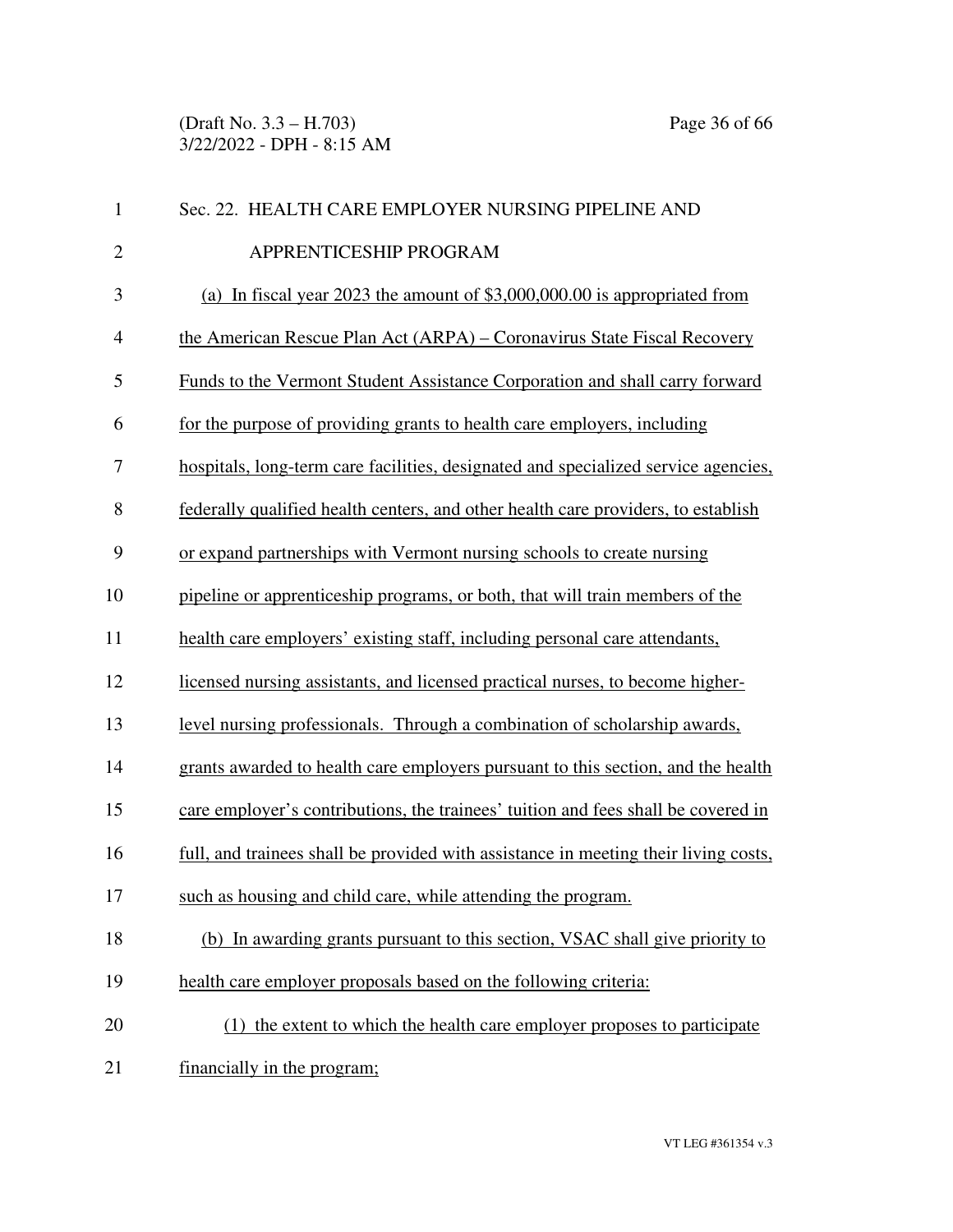# (Draft No. 3.3 – H.703) Page 37 of 66 3/22/2022 - DPH - 8:15 AM

| $\mathbf{1}$   | (2) the extent of the health care employer's commitment to sustaining       |
|----------------|-----------------------------------------------------------------------------|
| $\overline{2}$ | the program financially, including providing financial support for nurse    |
| 3              | preceptors, to create ongoing opportunities for educational advancement in  |
| 4              | nursing;                                                                    |
| 5              | (3) the ability of the health care employer's staff to leverage nursing     |
| 6              | scholarship opportunities to maximize the reach of the grant funds;         |
| 7              | (4) the employer's demonstrated ability to retain nursing students in the   |
| 8              | Vermont nursing workforce;                                                  |
| 9              | (5) the employer's geographic location, in order to ensure access to        |
| 10             | pipeline and apprenticeship programs for nursing staff across Vermont; and  |
| 11             | (6) the employer's commitment to advancing the professional                 |
| 12             | development of individuals from marginalized communities, especially those  |
| 13             | that have been historically disadvantaged in accessing educational          |
| 14             | opportunities and career advancement in the health care professions.        |
| 15             | $(c)(1)$ VSAC shall begin awarding grants under this section expeditiously  |
| 16             | in order to enable health care employer staff to begin enrolling in nursing |
| 17             | school programs that commence in the fall of 2022.                          |
| 18             | (2) On or before September 15, 2022, VSAC shall provide an update to        |
| 19             | the Health Reform Oversight Committee on the status of program              |
| 20             | implementation.                                                             |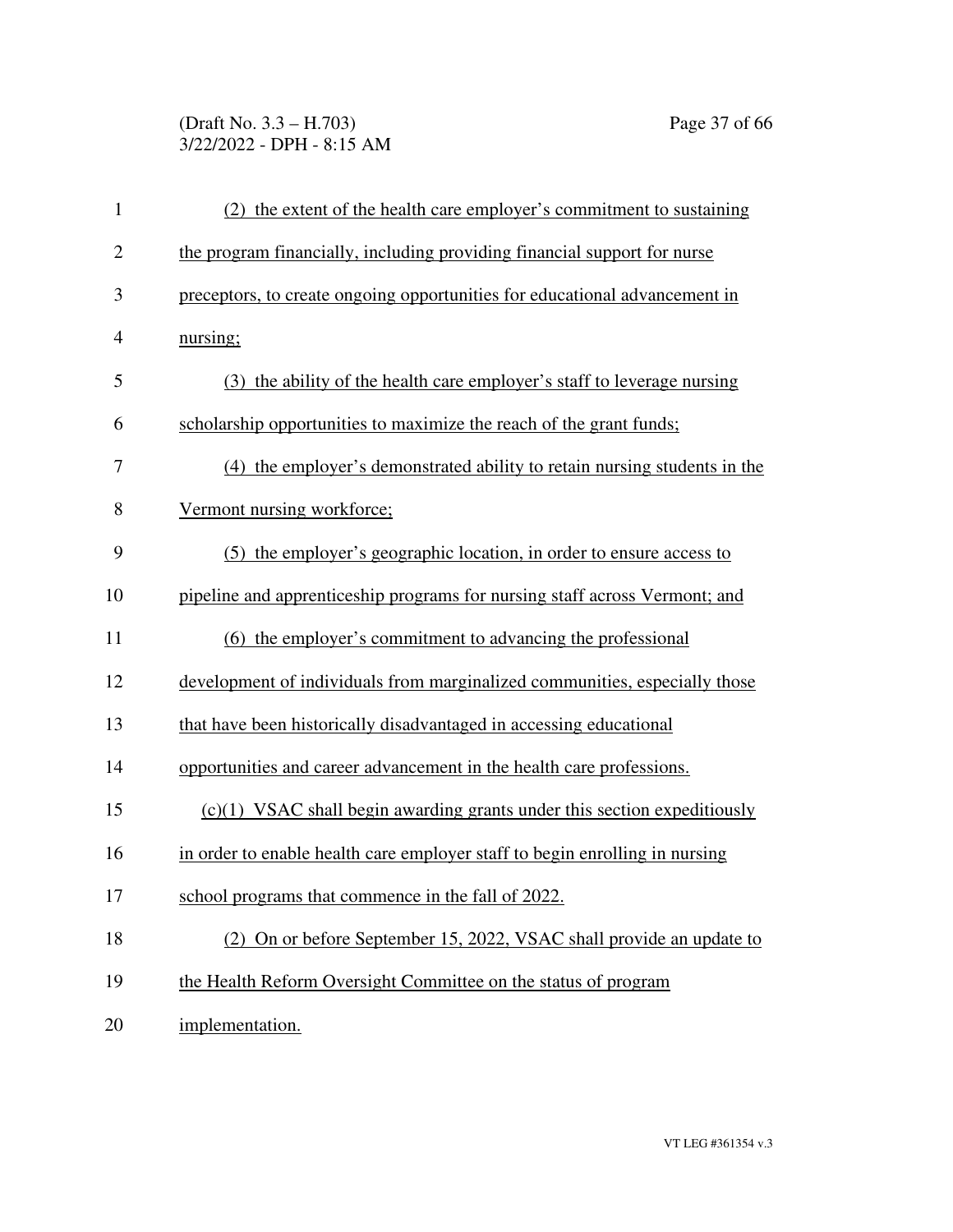(Draft No. 3.3 – H.703) Page 38 of 66 3/22/2022 - DPH - 8:15 AM

| $\mathbf{1}$   | Sec. 23. 18 V.S.A. § 34 is added to read:                                       |
|----------------|---------------------------------------------------------------------------------|
| $\overline{2}$ | § 34. VERMONT NURSING FORGIVABLE LOAN INCENTIVE                                 |
| 3              | <b>PROGRAM</b>                                                                  |
| 4              | (a) The Vermont Nursing Forgivable Loan Incentive Program is created            |
| 5              | and shall be administered by the Department of Health in collaboration with     |
| 6              | the Vermont Student Assistance Corporation. The Vermont Student                 |
| 7              | Assistance Corporation shall disburse forgivable loan funds under the Program   |
| 8              | on behalf of eligible individuals, subject to the appropriation of funds by the |
| 9              | General Assembly for this purpose.                                              |
| 10             | (b) To be eligible for a forgivable loan under the Program, an individual,      |
| 11             | whether a resident or nonresident, shall:                                       |
| 12             | (1) be enrolled at an approved postsecondary education institution as           |
| 13             | defined in 16 V.S.A. § 2822;                                                    |
| 14             | (2) demonstrate financial need;                                                 |
| 15             | (3) demonstrate academic capacity by carrying the minimum grade point           |
| 16             | average in the individual's course of study prior to receiving the fund award;  |
| 17             | and                                                                             |
| 18             | (4) agree to work as a nurse in Vermont for a minimum of one year               |
| 19             | following licensure for each year of forgivable loan awarded.                   |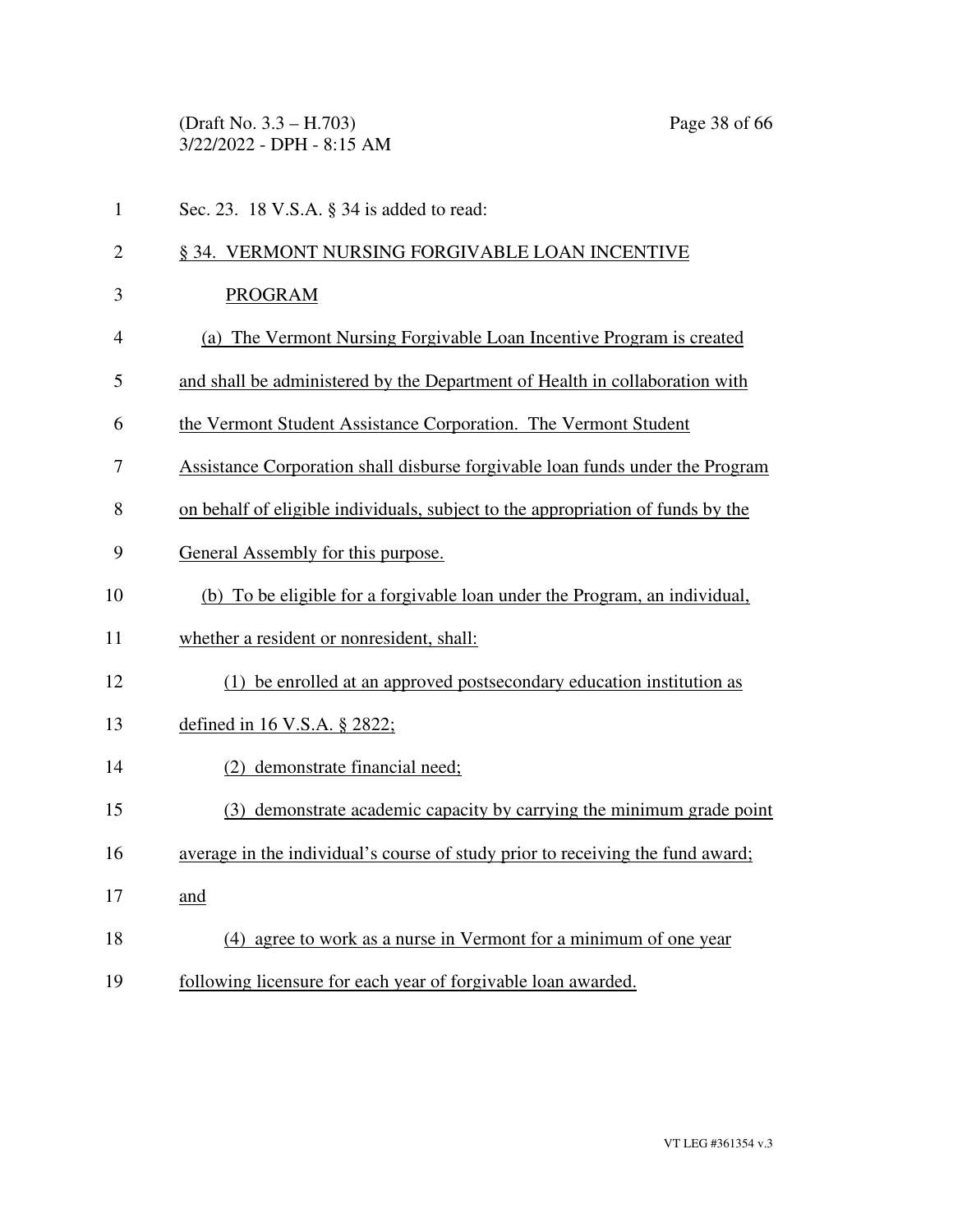(Draft No. 3.3 – H.703) Page 39 of 66 3/22/2022 - DPH - 8:15 AM

| $\mathbf{1}$   | $(c)(1)$ First priority for forgivable loan funds shall be given to students       |
|----------------|------------------------------------------------------------------------------------|
| $\overline{2}$ | pursuing a practical nursing certificate who will be eligible to sit for the       |
| 3              | NCLEX-PN examination upon completion of the certificate.                           |
| $\overline{4}$ | (2) Second priority for forgivable loan funds shall be given to students           |
| 5              | pursuing an associate's degree in nursing who will be eligible to sit for the      |
| 6              | NCLEX-RN examination upon graduation.                                              |
| 7              | (3) Third priority for forgivable loan funds shall be given to students            |
| 8              | pursuing a bachelor of science degree in nursing.                                  |
| 9              | (4) Fourth priority shall be given to students pursuing graduate nursing           |
| 10             | education.                                                                         |
| 11             | (d) Students attending an approved postsecondary educational institution in        |
| 12             | Vermont shall receive first preference for forgivable loans.                       |
| 13             | (e) There shall be no deadline to apply for a forgivable loan under this           |
| 14             | section. Forgivable loans shall be awarded on a rolling basis as long as funds     |
| 15             | are available, and any funds remaining at the end of a fiscal year shall roll over |
| 16             | and shall be available to the Department of Health and the Vermont Student         |
| 17             | Assistance Corporation in the following fiscal year to award additional            |
| 18             | forgivable loans as set forth in this section.                                     |
| 19             | Sec. 24. REPEAL                                                                    |
| 20             | 18 V.S.A. § 31 (educational assistance; incentives; nurses) is repealed.           |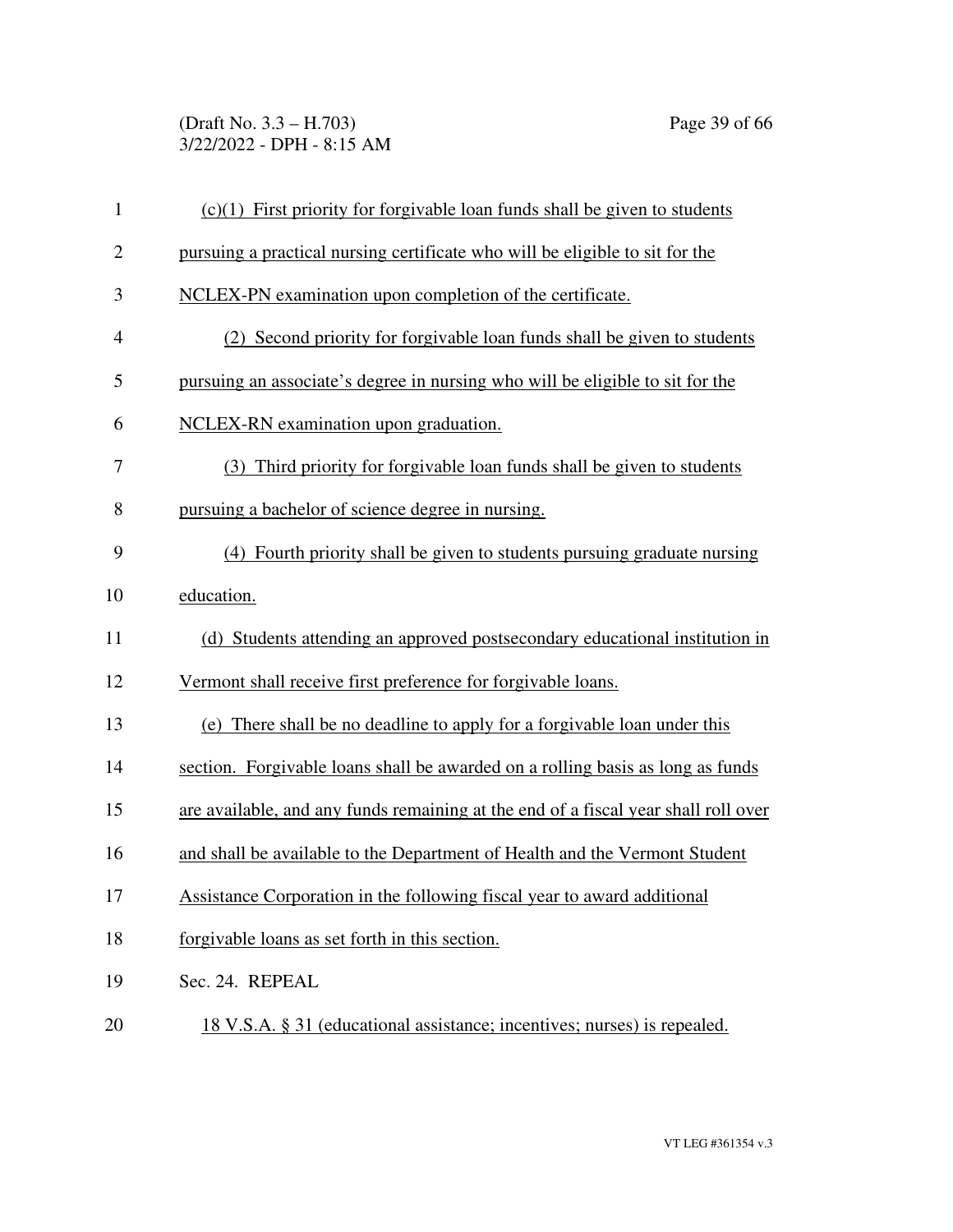(Draft No. 3.3 – H.703) Page 40 of 66 3/22/2022 - DPH - 8:15 AM

| 1              | Sec. 25. VERMONT NURSING FORGIVABLE LOAN INCENTIVE                           |
|----------------|------------------------------------------------------------------------------|
| $\overline{2}$ | PROGRAM; APPROPRIATION                                                       |
| 3              | In fiscal year 2023, the amount of \$100,000.00 in Global Commitment         |
| 4              | investment funds is appropriated to the Department of Health for forgivable  |
| 5              | loans for nursing students under the Vermont Nursing Forgivable Loan         |
| 6              | Incentive Program established in Sec. 23 of this act.                        |
| 7              | Sec. 26. 18 V.S.A. § 35 is added to read:                                    |
| 8              | § 35. VERMONT NURSING AND PHYSICIAN ASSISTANT LOAN                           |
| 9              | REPAYMENT PROGRAM                                                            |
| 10             | (a) As used in this section:                                                 |
| 11             | (1) "Corporation" means the Vermont Student Assistance Corporation           |
| 12             | established in 16 V.S.A. § 2821.                                             |
| 13             | (2) "Eligible individual" means an individual who satisfies the eligibility  |
| 14             | requirements for loan repayment under this section.                          |
| 15             | (3) "Eligible school" means an approved postsecondary education              |
| 16             | institution, as defined under 16 V.S.A. § 2822.                              |
| 17             | (4) "Loan repayment" means the cancellation and repayment of loans           |
| 18             | under this section.                                                          |
| 19             | (5) "Loans" means education loans guaranteed, made, financed,                |
| 20             | serviced, or otherwise administered by the Corporation under this subchapter |
| 21             | for attendance at an eligible school.                                        |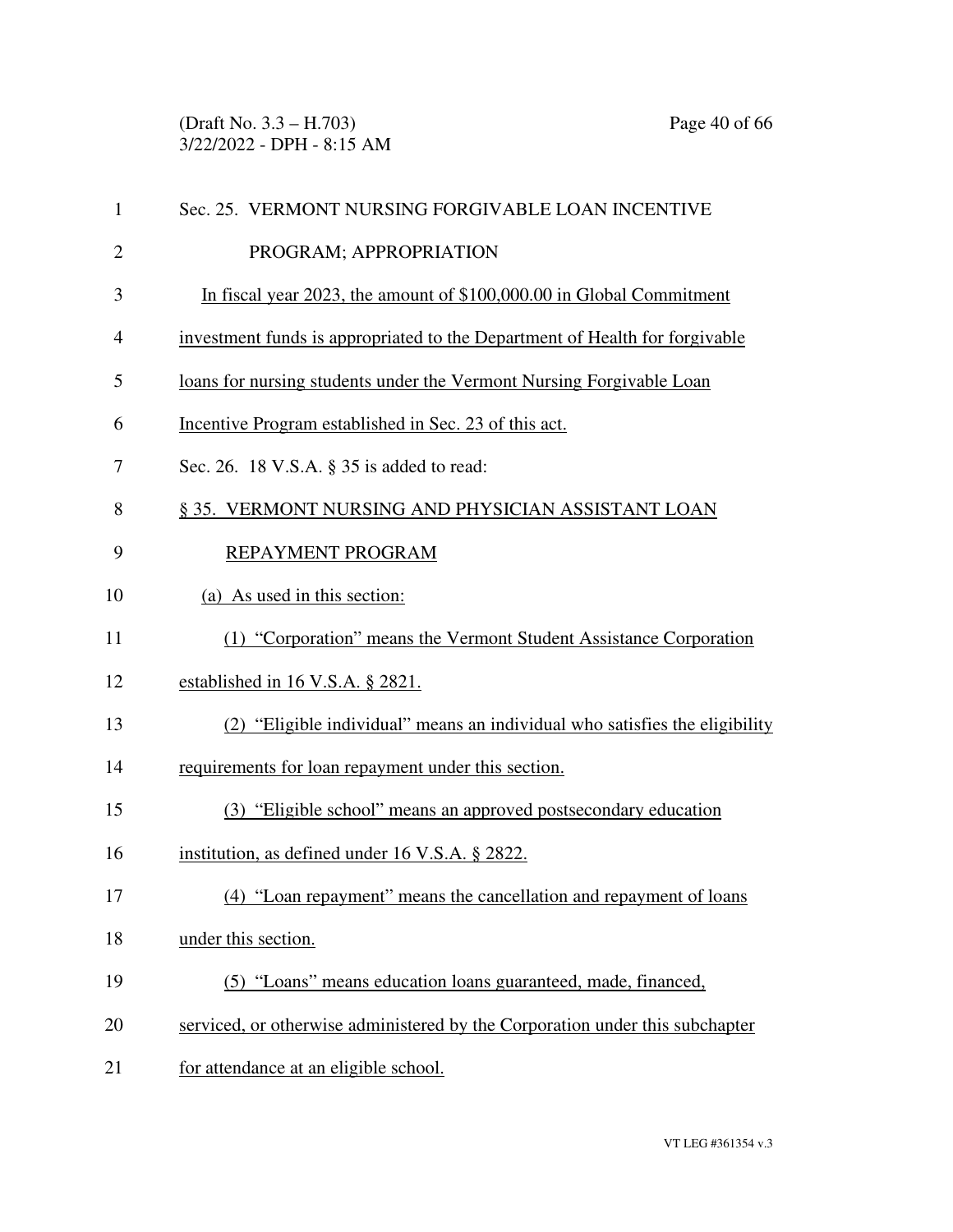(Draft No. 3.3 – H.703) Page 41 of 66 3/22/2022 - DPH - 8:15 AM

| $\mathbf{1}$   | (6) "Program" means the Vermont Nursing and Physician Assistant                   |
|----------------|-----------------------------------------------------------------------------------|
| $\mathbf{2}$   | Loan Repayment Program created under this section.                                |
| 3              | (b) The Vermont Nursing and Physician Assistant Loan Repayment                    |
| $\overline{4}$ | Program is created and shall be administered by the Department of Health in       |
| 5              | collaboration with the Corporation. The Program provides loan repayment on        |
| 6              | behalf of individuals who live and work as a nurse or physician assistant in this |
| 7              | State and who meet the eligibility requirements in subsection (e) of this         |
| 8              | section.                                                                          |
| 9              | (c) The loan repayment benefits provided under the Program shall be paid          |
| 10             | on behalf of the eligible individual by the Corporation, subject to the           |
| 11             | appropriation of funds by the General Assembly specifically for this purpose.     |
| 12             | (d) To be eligible for loan repayment under the Program, an individual            |
| 13             | shall satisfy all of the following requirements:                                  |
| 14             | (1) have graduated from an eligible school where the individual has,              |
| 15             | within the past five years, been awarded a nursing degree or a degree in          |
| 16             | physician assistant studies;                                                      |
| 17             | (2) had the minimum grade point average or better or the equivalent as            |
| 18             | determined by the Corporation if the eligible school does not use grade point     |
| 19             | averages from the eligible school;                                                |
| 20             | (3) work as a nurse or physician assistant in this State; and                     |
| 21             | (4) be a resident of Vermont.                                                     |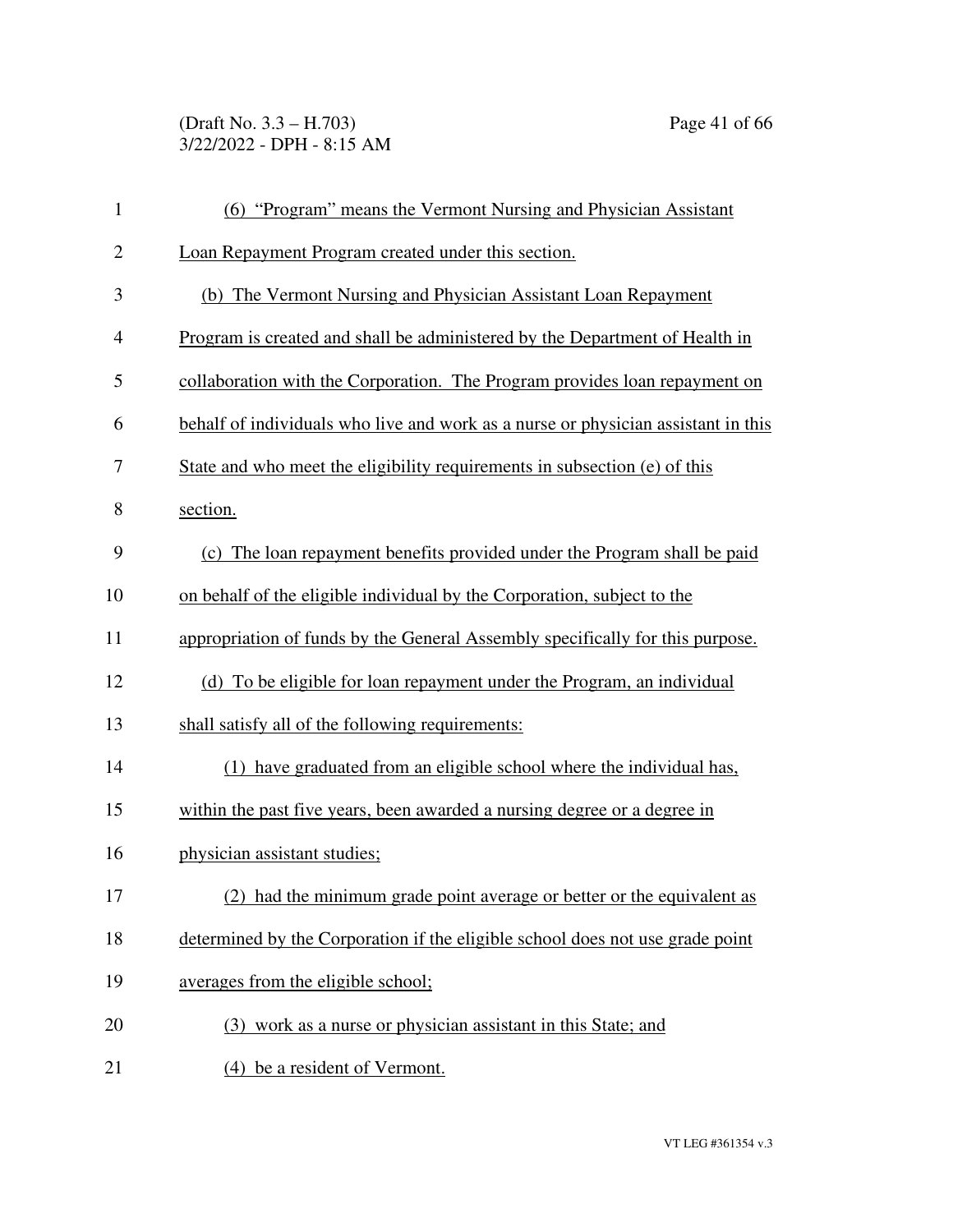(Draft No. 3.3 – H.703) Page 42 of 66 3/22/2022 - DPH - 8:15 AM

| $\mathbf{1}$   | $(f)(1)$ An eligible individual shall be entitled to an amount of loan            |
|----------------|-----------------------------------------------------------------------------------|
| $\overline{2}$ | cancellation and repayment under this section equal to one year of loans for      |
| 3              | each year of service as a nurse or physician assistant in this State.             |
| 4              | (2) The Corporation shall award loan repayments in amounts that are               |
| 5              | sufficient to attract high-quality candidates while also making a meaningful      |
| 6              | increase in Vermont's health care professional workforce.                         |
| 7              | (i) The Corporation shall adopt policies, procedures, and guidelines              |
| 8              | necessary to implement the provisions of this section.                            |
| 9              | Sec. 27. VERMONT NURSING AND PHYSICIAN ASSISTANT LOAN                             |
| 10             | REPAYMENT PROGRAM; APPROPRIATION                                                  |
| 11             | In fiscal year 2023 the amount of \$2,000,000.00 is appropriated from the         |
| 12             | <b>General Fund</b> to the Department of Health for loan repayment for nurses and |
| 13             | physician assistants under the Vermont Nursing and Physician Assistant Loan       |
| 14             | Repayment Program established in Sec. 26 of this act.                             |
| 15             | Sec. 28. 18 V.S.A. § 36 is added to read:                                         |
| 16             | § 36. NURSE EDUCATOR FORGIVABLE LOAN AND LOAN                                     |
| 17             | REPAYMENT PROGRAM                                                                 |
| 18             | (a) Definitions. As used in this section:                                         |
| 19             | (1) "Eligible individual" means an individual who satisfies the eligibility       |
| 20             | requirements under this section for a forgivable loan or loan repayment.          |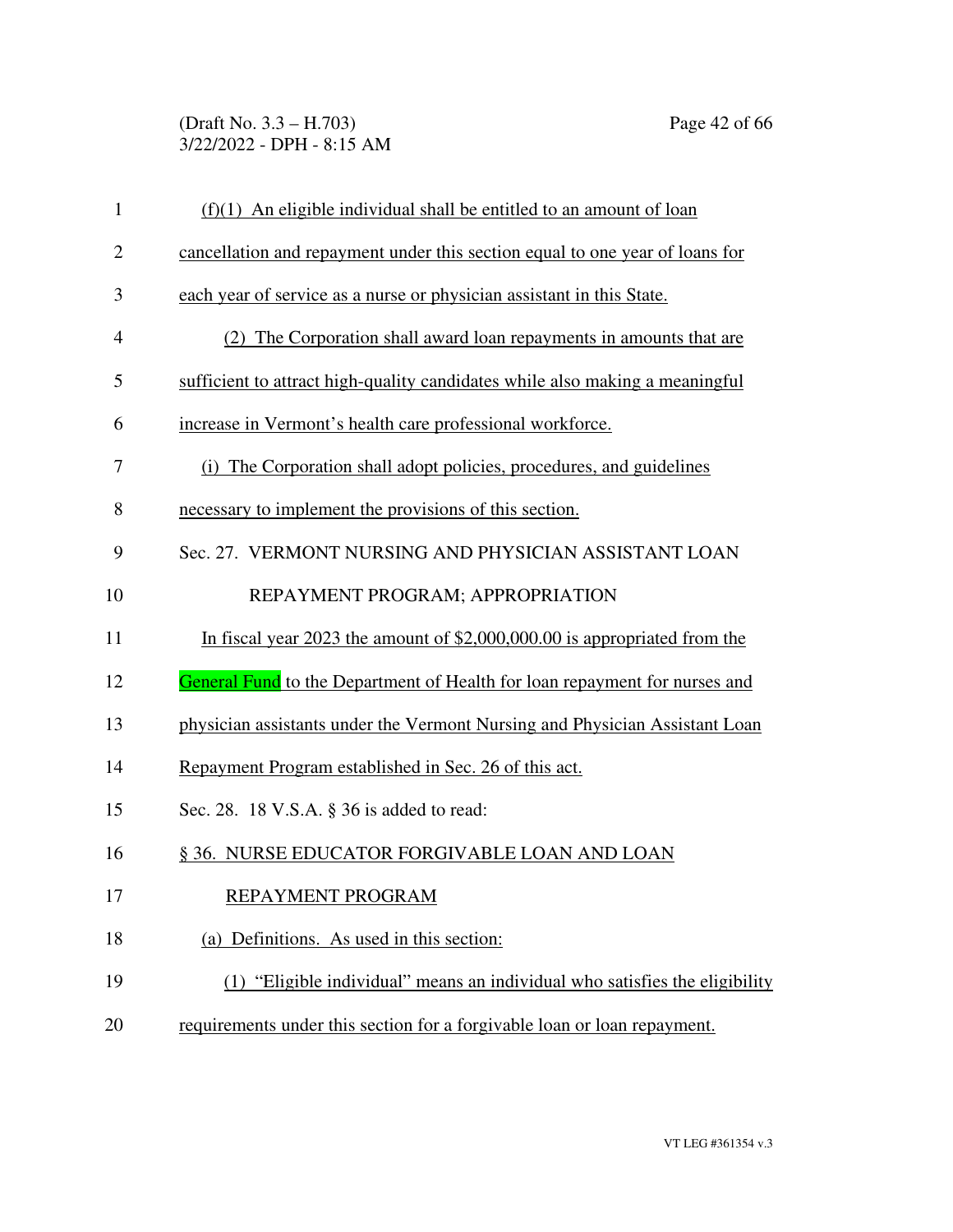(Draft No. 3.3 – H.703) Page 43 of 66 3/22/2022 - DPH - 8:15 AM

| $\mathbf{1}$   | (2) "Eligible school" means an approved postsecondary education                   |
|----------------|-----------------------------------------------------------------------------------|
| $\overline{2}$ | institution, as defined under 16 V.S.A. § 2822.                                   |
| 3              | (3) "Forgivable loan" means a loan awarded under this section covering            |
| $\overline{4}$ | tuition, room, board, and the cost of required books and supplies for up to full- |
| 5              | time attendance at an eligible school.                                            |
| 6              | (4) "Gift aid" means grant or scholarship financial aid received from the         |
| 7              | federal government or from the State.                                             |
| 8              | (5) "Loan repayment" means the cancellation and repayment of loans                |
| 9              | under this section.                                                               |
| 10             | (6) "Loans" means education loans guaranteed, made, financed,                     |
| 11             | serviced, or otherwise administered by the Corporation under this subchapter      |
| 12             | for attendance at an eligible school.                                             |
| 13             | (7) "Nurse educator" means a nurse with a master's or doctoral degree             |
| 14             | that qualifies the individual to teach at a nursing school in this State.         |
| 15             | (8) "Program" means the Nurse Educator Forgivable Loan and Loan                   |
| 16             | Repayment Program created under this section.                                     |
| 17             | (b) Program creation. The Nurse Educator Forgivable Loan and Loan                 |
| 18             | Repayment Program is created and shall be administered by the Department of       |
| 19             | Health in collaboration with the Corporation. The Program provides                |
| 20             | forgivable loans to students enrolled in an eligible school who commit to         |
| 21             | working as a nurse educator at a nursing school in this State and who meet the    |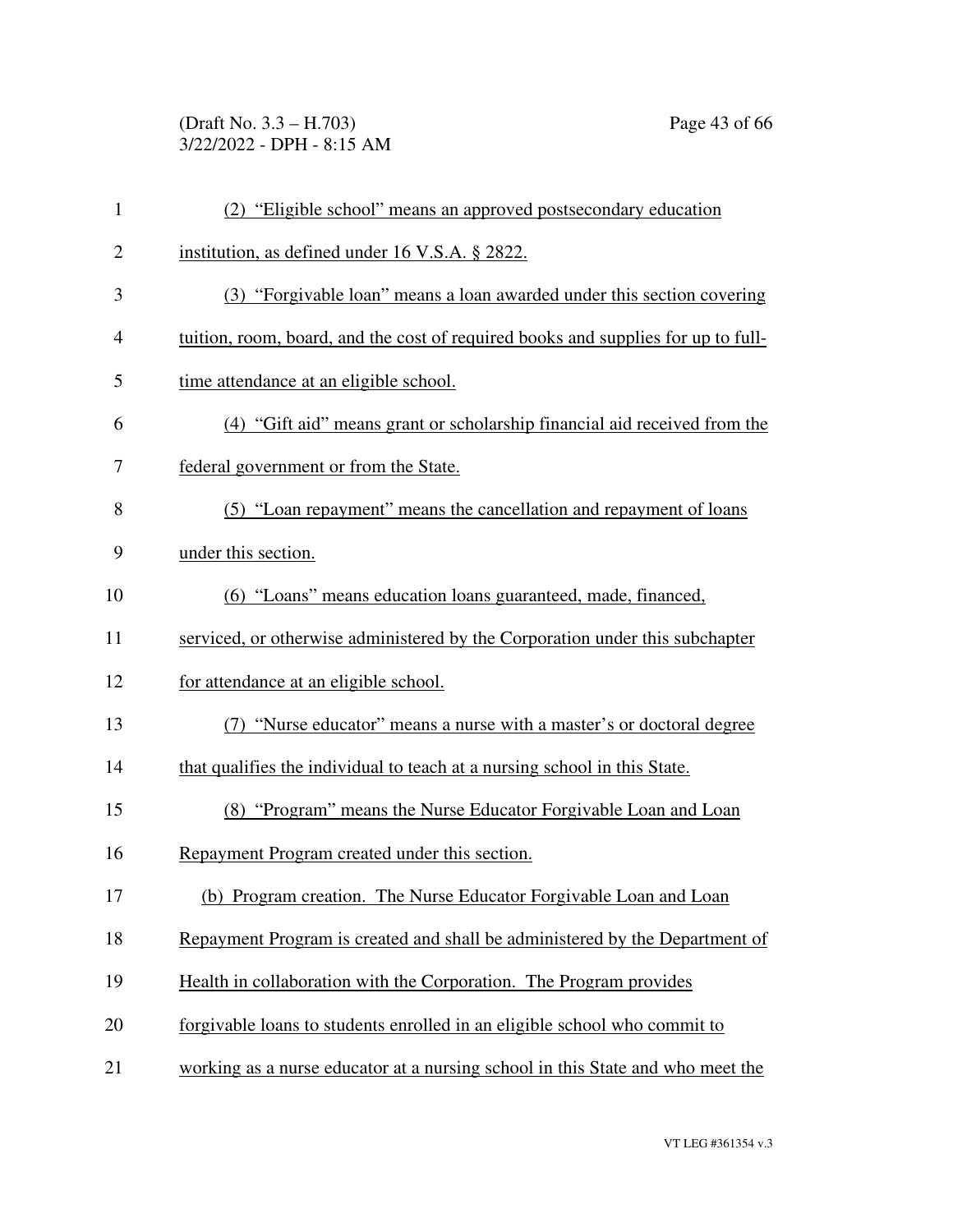(Draft No. 3.3 – H.703) Page 44 of 66 3/22/2022 - DPH - 8:15 AM

| $\mathbf{1}$   | eligibility requirements in subsection (d) of this section. The Program also   |
|----------------|--------------------------------------------------------------------------------|
| $\overline{2}$ | provides loan repayment on behalf of individuals who work as nurse educators   |
| 3              | at a nursing school in this State and who meet the eligibility requirements in |
| $\overline{4}$ | subsection (e) of this section.                                                |
| 5              | (c) The forgivable loan and loan repayment benefits provided under the         |
| 6              | Program shall be paid on behalf of the eligible individual by the Corporation, |
| 7              | subject to the appropriation of funds by the General Assembly specifically for |
| 8              | this purpose.                                                                  |
| 9              | (d) Eligibility for forgivable loans. To be eligible for a forgivable loan     |
| 10             | under the Program, an individual, whether a resident or nonresident, shall     |
| 11             | satisfy all of the following requirements:                                     |
| 12             | (1) be enrolled at an eligible school in a program that leads to a graduate    |
| 13             | degree in nursing;                                                             |
| 14             | (2) continually demonstrate satisfactory academic progress by                  |
| 15             | maintaining the minimum grade point average or better or the equivalent as     |
| 16             | determined by the Corporation if the eligible school does not use grade point  |
| 17             | averages;                                                                      |
| 18             | (3) have used any available gift aid;                                          |
| 19             | (4) have executed a contract with the Corporation committing the               |
| 20             | individual to work as a nurse educator at a nursing school in this State;      |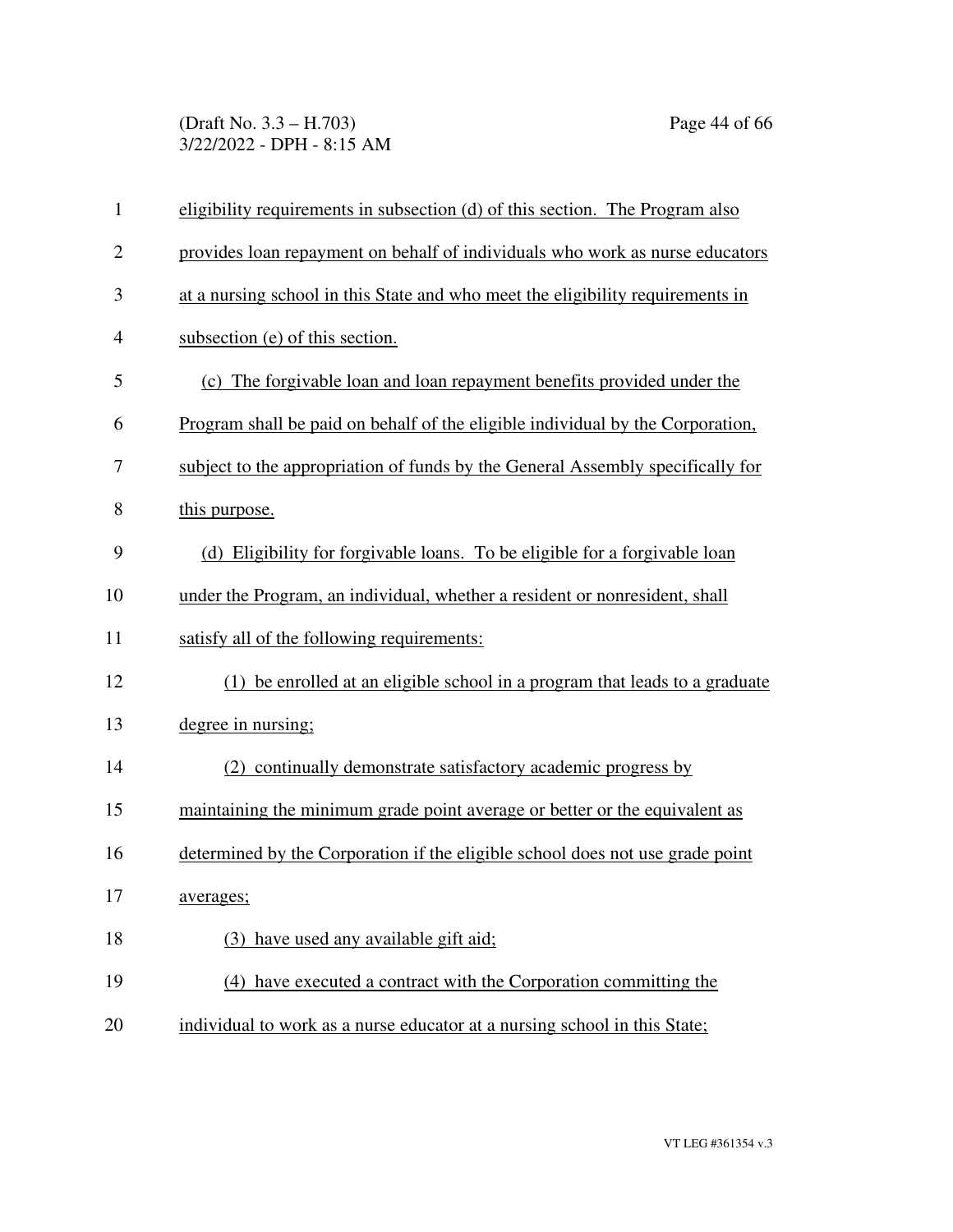#### (Draft No. 3.3 – H.703) Page 45 of 66 3/22/2022 - DPH - 8:15 AM

| $\mathbf{1}$   | (5) have executed a promissory note that will reduce the individual's               |
|----------------|-------------------------------------------------------------------------------------|
| $\overline{2}$ | forgivable loan benefit, in whole or in part, if the individual fails to complete   |
| 3              | the period of service required in subsection (f) of this section; and               |
| $\overline{4}$ | (6) have completed the Program's application form, the free application             |
| 5              | for federal student aid (FAFSA), and the Vermont grant application each             |
| 6              | academic year of enrollment in accordance with a schedule determined by the         |
| 7              | Corporation.                                                                        |
| 8              | (e) Eligibility for loan repayment. To be eligible for loan repayment under         |
| 9              | the Program, an individual shall satisfy all of the following requirements:         |
| 10             | (1) graduated from an eligible school where the individual has, within              |
| 11             | the past five years, been awarded a graduate degree in nursing;                     |
| 12             | had the minimum grade point average or better or the equivalent as                  |
| 13             | determined by the Corporation if the eligible school does not use grade point       |
| 14             | averages from the eligible school;                                                  |
| 15             | (3) work as a nurse educator at a nursing school in this State; and                 |
| 16             | (4) be a resident of Vermont.                                                       |
| 17             | (f) Service commitment.                                                             |
| 18             | (1) Forgivable loans. For each year of service as a nurse educator at a             |
| 19             | nursing school in this State, an eligible individual shall be entitled to a full    |
| 20             | academic year of forgivable loan benefit under the Program. If an eligible          |
| 21             | individual fails to serve as a nurse educator at a nursing school in this State for |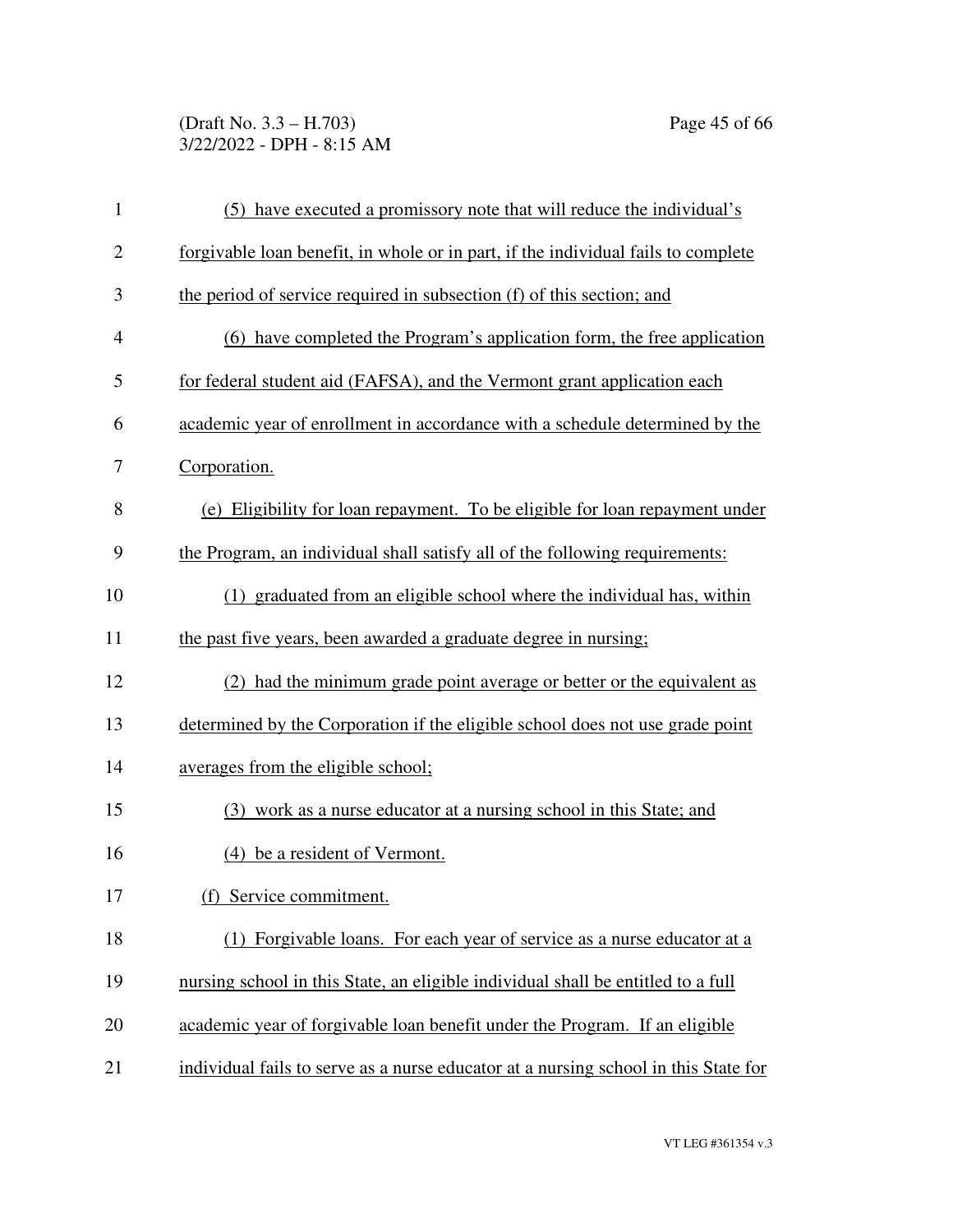(Draft No. 3.3 – H.703) Page 46 of 66 3/22/2022 - DPH - 8:15 AM

| $\mathbf{1}$   | a period that would entitle the individual to the full forgivable loan benefit    |
|----------------|-----------------------------------------------------------------------------------|
| $\overline{2}$ | received by the individual, other than for good cause as determined by the        |
| 3              | Corporation in consultation with the Vermont Department of Health, then the       |
| 4              | individual shall receive only partial loan for giveness for a pro rata portion of |
| 5              | the loan pursuant to the terms of the interest-free reimbursement promissory      |
| 6              | note signed by the individual at the time of entering the Program.                |
| 7              | (2) Loan repayment. An eligible individual shall be entitled to an                |
| 8              | amount of loan cancellation and repayment under this section equal to one year    |
| 9              | of loans for each year of service as a nurse educator at a nursing school in this |
| 10             | State.                                                                            |
| 11             | (g) Adoption of policies, procedures, and guidelines. The Corporation             |
| 12             | shall adopt policies, procedures, and guidelines necessary to implement the       |
| 13             | provisions of this section.                                                       |
| 14             | Sec. 29. NURSE EDUCATOR FORGIVABLE LOAN AND LOAN                                  |
| 15             | REPAYMENT PROGRAM; APPROPRIATION                                                  |
| 16             | In fiscal year 2023, the amount of \$500,000.00 is appropriated from the          |
| 17             | American Rescue Plan Act (ARPA) - Coronavirus State Fiscal Recovery               |
| 18             | Funds to the Department of Health for forgivable loans and loan repayment for     |
| 19             | nurse educators under the Nurse Educator Forgivable Loan and Loan                 |
| 20             | Repayment Program established in Sec. 28 of this act.                             |
| 21             | Sec. 30. 18 V.S.A. § 9456 is amended to read:                                     |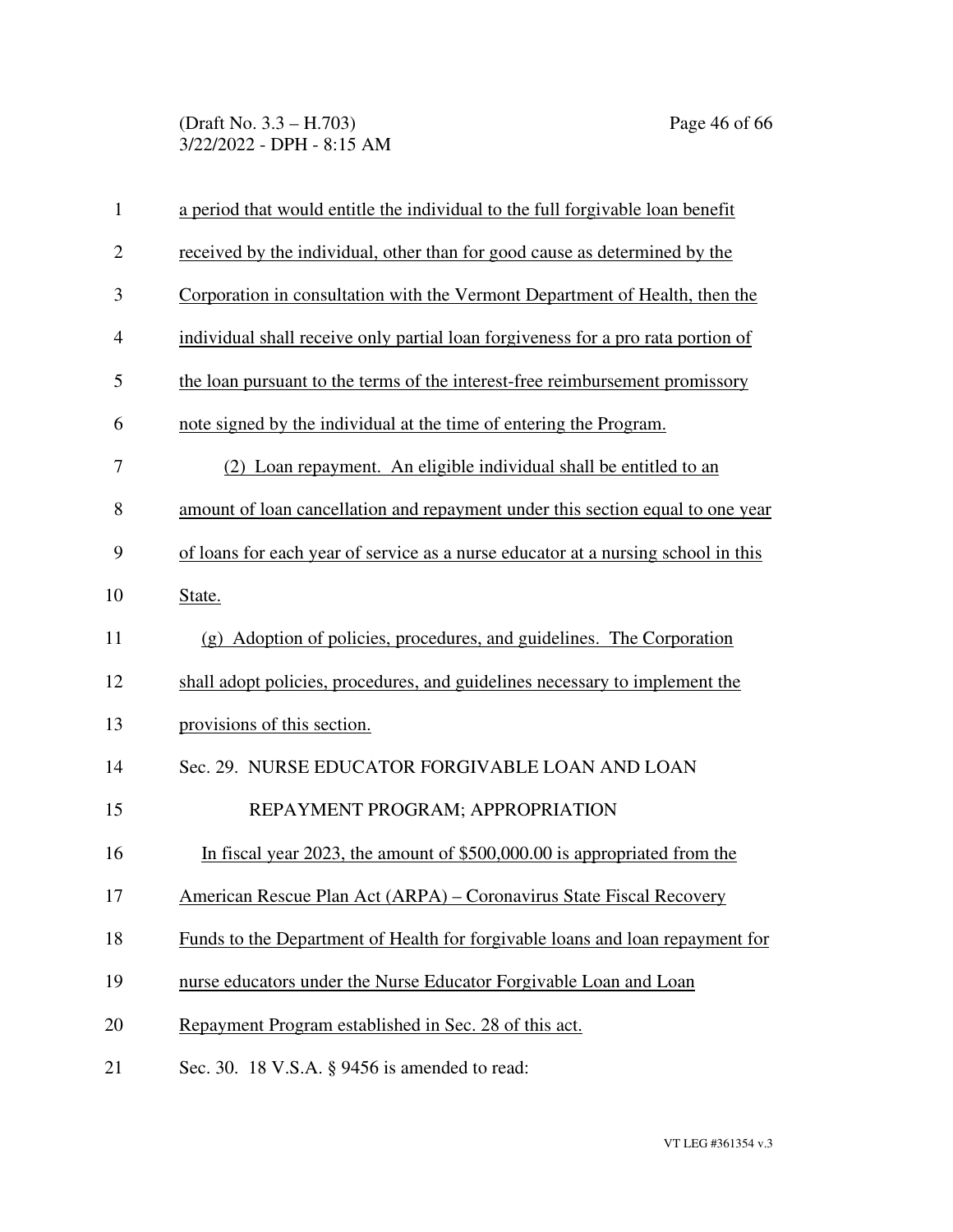(Draft No. 3.3 – H.703) Page 47 of 66 3/22/2022 - DPH - 8:15 AM

| $\mathbf{1}$ | § 9456. BUDGET REVIEW                                                             |
|--------------|-----------------------------------------------------------------------------------|
| 2            | (a) The Board shall conduct reviews of each hospital's proposed budget            |
| 3            | based on the information provided pursuant to this subchapter and in              |
| 4            | accordance with a schedule established by the Board.                              |
| 5            | (b) In conjunction with budget reviews, the Board shall:                          |
| 6            | * * *                                                                             |
| 7            | (10) require each hospital to provide information on administrative               |
| 8            | costs, as defined by the Board, including specific information on the amounts     |
| 9            | spent on marketing and advertising costs; and                                     |
| 10           | (11) require each hospital to create or maintain connectivity to the              |
| 11           | State's Health Information Exchange Network in accordance with the criteria       |
| 12           | established by the Vermont Information Technology Leaders, Inc., pursuant to      |
| 13           | subsection 9352(i) of this title, provided that the Board shall not require a     |
| 14           | hospital to create a level of connectivity that the State's Exchange is unable to |
| 15           | support;                                                                          |
| 16           | (12) review the hospital's investments in workforce development                   |
| 17           | initiatives, including nursing workforce pipeline collaborations with nursing     |
| 18           | schools and compensation and other support for nurse preceptors; and              |
| 19           | (13) consider the salaries for the hospital's executive and clinical              |
| 20           | leadership and the hospital's salary spread, including a comparison of median     |
| 21           | salaries to the medians of northern New England states.                           |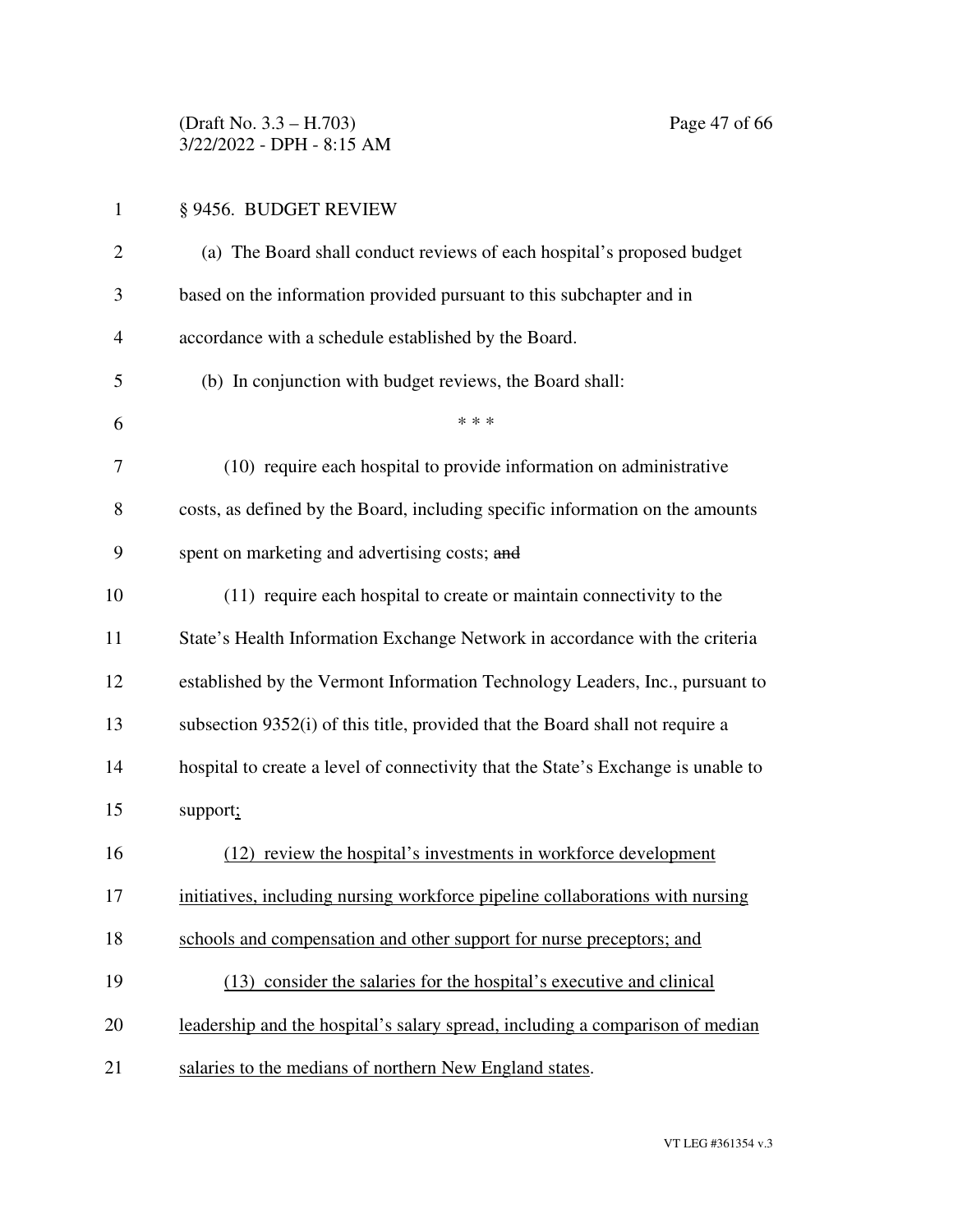| $\mathbf{1}$   | * * *                                                                               |
|----------------|-------------------------------------------------------------------------------------|
| $\overline{2}$ | Sec. 31. GREEN MOUNTAIN CARE BOARD; FISCAL YEAR 2023                                |
| 3              | HOSPITAL BUDGET REVIEW; NURSING WORKFORCE                                           |
| $\overline{4}$ | DEVELOPMENT INITIATIVES                                                             |
| 5              | For hospital fiscal year 2023, the Green Mountain Care Board may exclude            |
| 6              | all or a portion of a hospital's investments in nursing workforce development       |
| 7              | initiatives from any otherwise applicable financial limitations on the hospital's   |
| 8              | budget or budget growth. Notwithstanding any provision of GMCB Rule                 |
| 9              | 3.202, the Board may modify its hospital budget guidance for hospital fiscal        |
| 10             | year 2023 as needed to comply with this section.                                    |
| 11             | Sec. 32. AGENCY OF HUMAN SERVICES; HEALTH CARE                                      |
| 12             | <b>WORKFORCE DATA CENTER</b>                                                        |
| 13             | (a) In fiscal year 2023, the amount of $\frac{$2,500,000,00}{$2,000,000,000,00}$ is |
| 14             | appropriated from the American Rescue Plan Act (ARPA) – Coronavirus State           |
| 15             | Fiscal Recovery Funds to the Office of Health Care Reform in the Agency of          |
| 16             | Human Services to enable the Agency to establish and operate the statewide          |
| 17             | Health Care Workforce Data Center. In order to enhance the State's public           |
| 18             | health data systems, respond to the COVID-19 public health emergency, and           |
| 19             | improve the State's COVID-19 mitigation and prevention efforts, the Center          |
| 20             | shall collect health care workforce data, shall collaborate with the Director of    |
| 21             | Health Care Reform to identify and propose solutions to address data gaps, and      |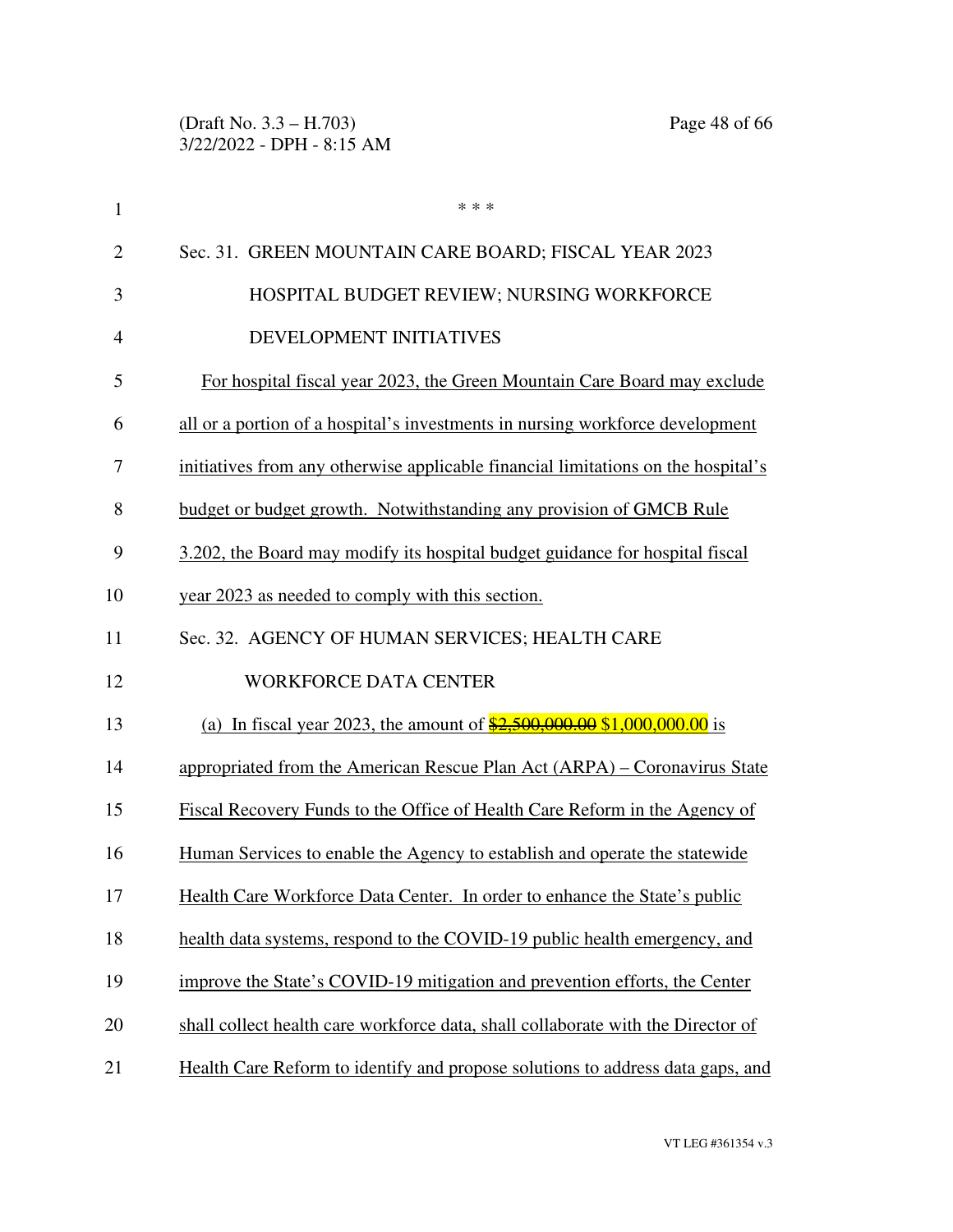(Draft No. 3.3 – H.703) Page 49 of 66 3/22/2022 - DPH - 8:15 AM

| $\mathbf{1}$   | shall share the data with the Green Mountain Care Board as appropriate to       |
|----------------|---------------------------------------------------------------------------------|
| $\overline{2}$ | inform the Board's Health Resource Allocation Plan responsibilities pursuant    |
| 3              | <u>to 18 V.S.A. § 9405.</u>                                                     |
| $\overline{4}$ | (b) The Center shall use existing statewide information to the extent           |
| 5              | practicable to avoid imposing administrative burdens on health care providers   |
| 6              | and to avoid duplication of efforts underway elsewhere in Vermont. The          |
| 7              | Center shall expand its data collection practices over two years to include all |
| 8              | levels of the health care workforce, beginning with the highest-level licensed  |
| 9              | health care professionals.                                                      |
| 10             | (c) In order to ensure the Center has access to accurate and timely health      |
| 11             | care workforce data, the Center:                                                |
| 12             | (1) shall have the cooperation of other State agencies and departments in       |
| 13             | responding to the Center's requests for information;                            |
| 14             | (2) may enter into data use agreements with institutions of higher              |
| 15             | education and other public and private entities, to the extent permitted under  |
| 16             | State and federal law; and                                                      |
| 17             | (3) may collect vacancy and turnover information from health care               |
| 18             | employers.                                                                      |
| 19             | (d) One classified, full-time Health Care Workforce Data Center Manager         |
| 20             | position is created in the Agency of Human Services, Office of Health Care      |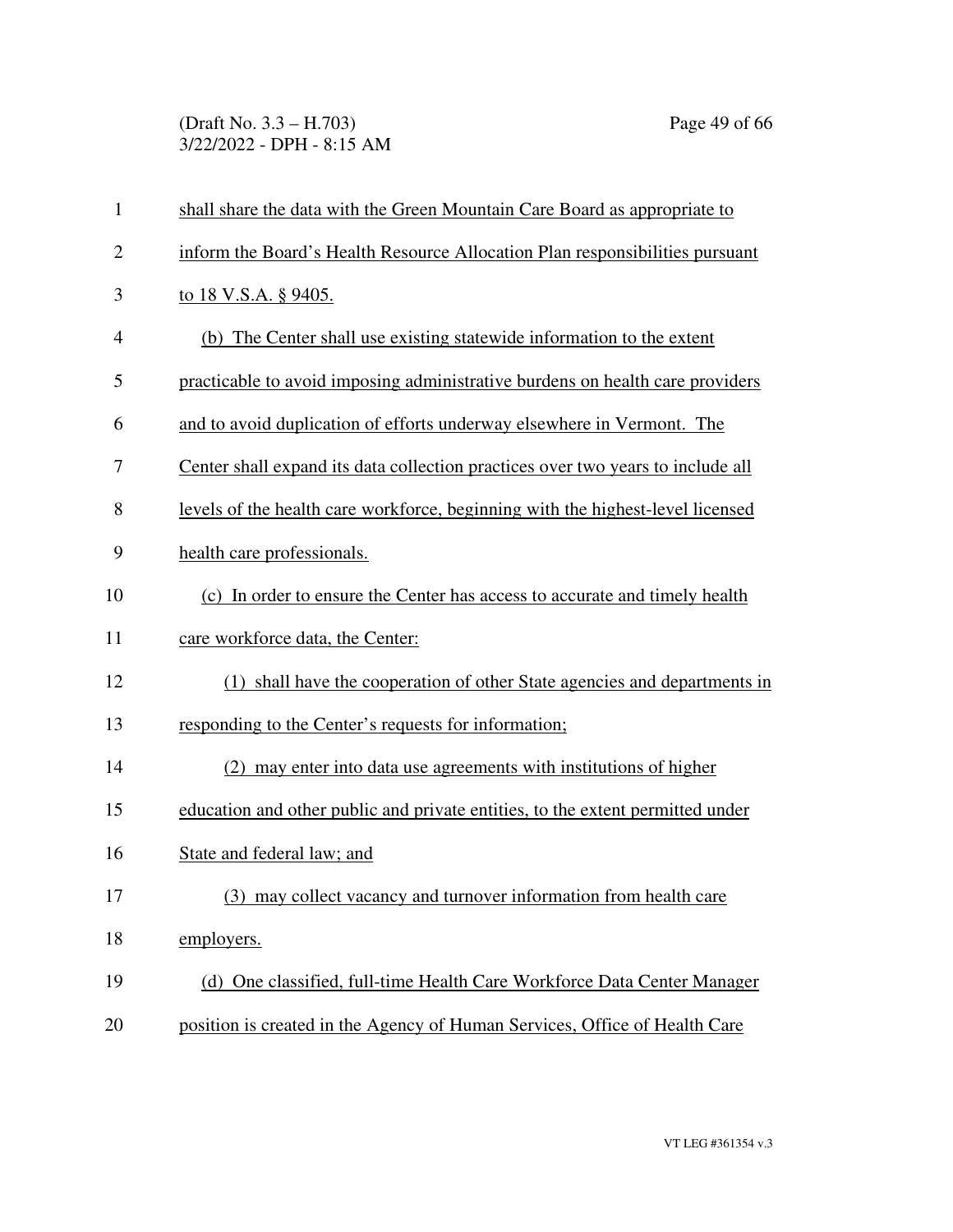(Draft No. 3.3 – H.703) Page 50 of 66 3/22/2022 - DPH - 8:15 AM

| $\mathbf{1}$   | Reform in fiscal year 2023 to manage the Health Care Workforce Data Center     |
|----------------|--------------------------------------------------------------------------------|
| $\overline{c}$ | created pursuant to this section.                                              |
| 3              | (e) The Agency of Human Services may include proposals for additional          |
| 4              | funding or data access, or both, for the Center as part of the Agency's fiscal |
| 5              | year 2024 budget request.                                                      |
| 6              | Sec. 33. OFFICE OF PROFESSIONAL REGULATION; BARRIERS TO                        |
| 7              | MENTAL HEALTH LICENSURE; REPORT                                                |
| 8              | The Office of Professional Regulation shall undertake a systematic review      |
| 9              | of the licensing processes for mental health and substance use disorder        |
| 10             | treatment professionals to identify barriers to licensure. On or before        |
| 11             | January 15, 2023, the Office shall provide its findings and recommendations to |
| 12             | address any identified barriers to licensure to the House Committees on Health |
| 13             | Care, on Human Services, on Commerce and Economic Development, and on          |
| 14             | Government Operations and the Senate Committees on Health and Welfare, on      |
| 15             | Economic Development, Housing and General Affairs, and on Government           |
| 16             | Operations.                                                                    |
| 17             | Sec. 34. AGENCY OF HUMAN SERVICES; POSITION;                                   |
| 18             | <b>APPROPRIATION</b>                                                           |
| 19             | (a) One classified, three-year limited-service Health Care Workforce           |
| 20             | Coordinator position is created in the Agency of Human Services, Office of     |
| 21             | Health Care Reform in fiscal year 2023 to support the health care workforce    |

VT LEG #361354 v.3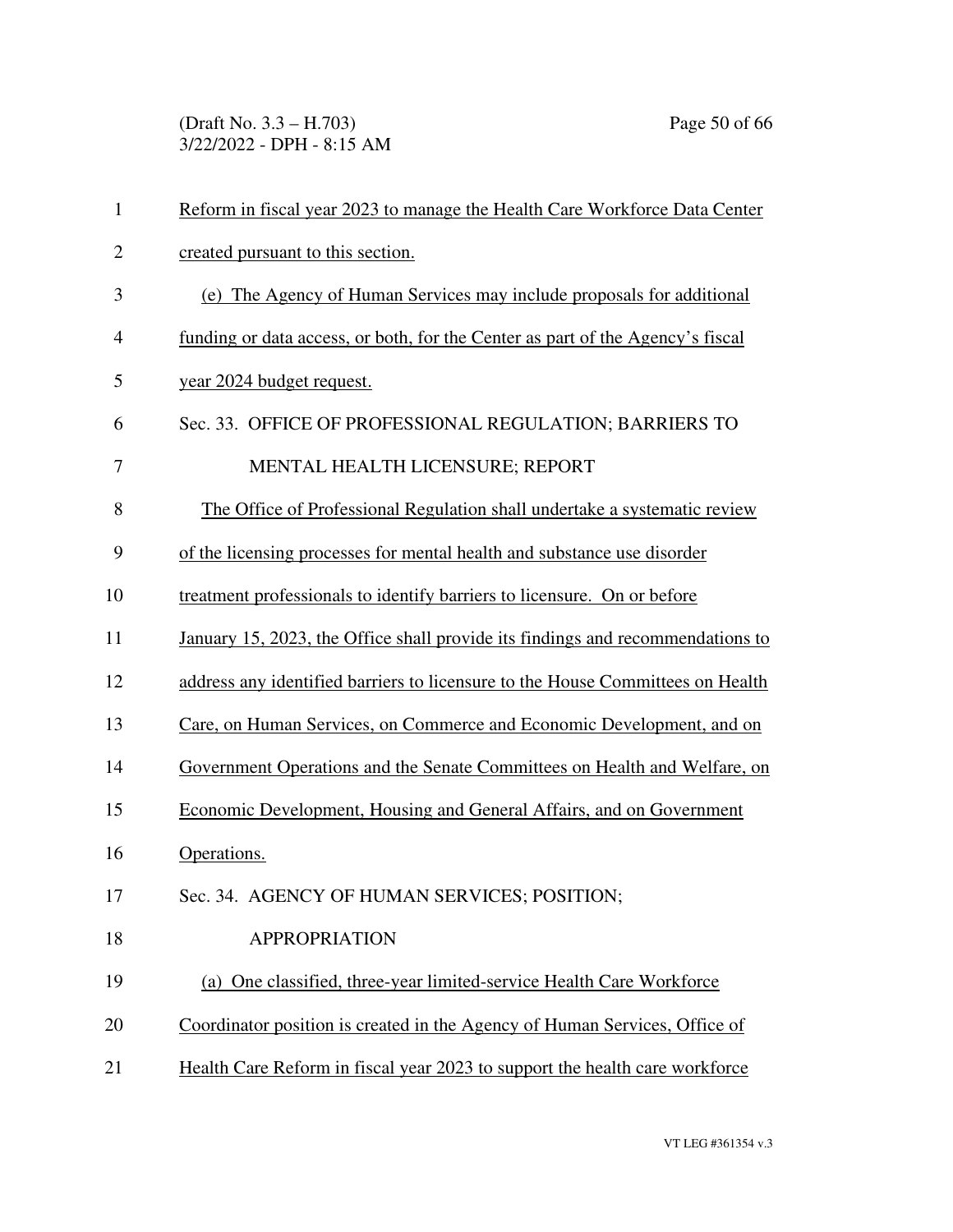(Draft No. 3.3 – H.703) Page 51 of 66 3/22/2022 - DPH - 8:15 AM

| $\mathbf{1}$   | initiatives set forth in this act and in the Health Care Workforce Development |
|----------------|--------------------------------------------------------------------------------|
| $\overline{2}$ | Strategic Plan. The Coordinator shall focus on building educational, clinical, |
| 3              | and housing partnerships and support structures to increase and improve health |
| $\overline{4}$ | care workforce training, recruitment, and retention.                           |
| 5              | (b) In fiscal year 2023 the amount of $$170,000.00$ is appropriated from the   |
| 6              | General Fund to the Agency of Human Services, Office of Health Care Reform     |
| 7              | for the Health Care Workforce Coordinator position, of which \$120,000.00 is   |
| 8              | for personal services and \$50,000.00 is for operating expenses.               |
| 9              | Sec. 35. DEPARTMENT OF LABOR; GREEN MOUNTAIN CARE                              |
| 10             | BOARD; SUPPLY AND DEMAND MODELING                                              |
| 11             | On or before January 15, 2023, the Department of Labor, in collaboration       |
| 12             | with the Green Mountain Care Board, shall explore and recommend to the         |
| 13             | House Committees on Health Care, on Human Services, and on Commerce and        |
| 14             | Economic Development and the Senate Committees on Health and Welfare           |
| 15             | and on Economic Development, Housing and General Affairs a process,            |
| 16             | methodology, and necessary funding amounts to establish and maintain the       |
| 17             | capacity to perform health care supply and demand modeling based on            |
| 18             | information in the health care workforce data hub, for use by health care      |
| 19             | employers, health care educators, and policymakers.                            |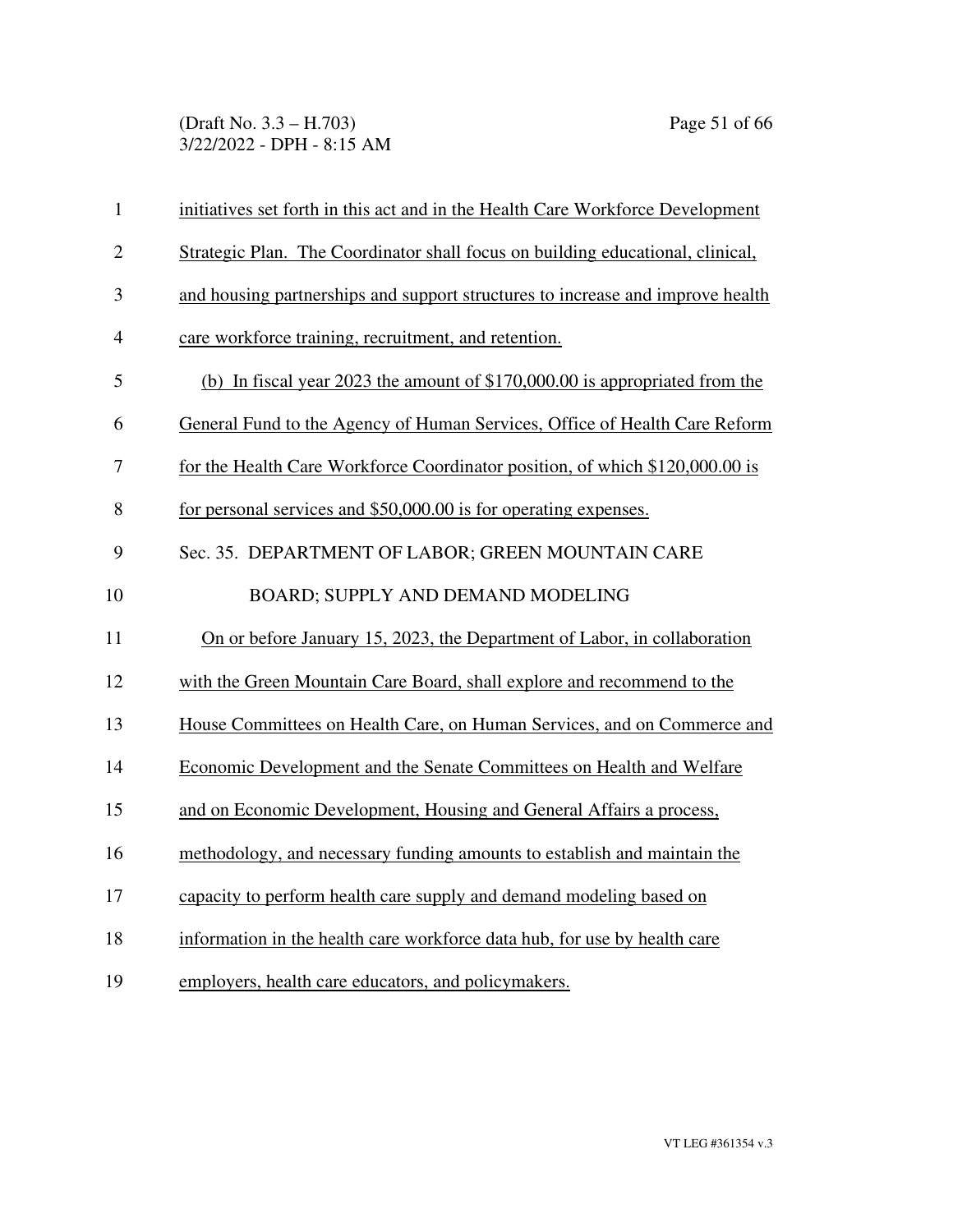| $\mathbf{1}$             | Sec. 36. DEPARTMENT OF FINANCIAL REGULATION; GREEN                                 |
|--------------------------|------------------------------------------------------------------------------------|
| $\overline{2}$           | MOUNTAIN CARE BOARD; PRIOR AUTHORIZATIONS;                                         |
| 3                        | ADMINISTRATIVE COST REDUCTION; REPORT                                              |
| $\overline{\mathcal{A}}$ | (a) The Department of Financial Regulation shall explore the feasibility of        |
| 5                        | requiring health insurers and their prior authorization vendors to access clinical |
| 6                        | data from the Vermont Health Information Exchange whenever possible to             |
| 7                        | support prior authorization requests in situations in which a request cannot be    |
| 8                        | automatically approved.                                                            |
| 9                        | (b) The Department of Financial Regulation shall direct health insurers to         |
| 10                       | provide prior authorization information to the Department in a format required     |
| 11                       | by the Department in order to enable the Department to analyze opportunities       |
| 12                       | to align and streamline prior authorization request processes. The Department      |
| 13                       | shall share its findings and recommendations with the Green Mountain Care          |
| 14                       | Board, and the Department and the Board shall collaborate to provide               |
| 15                       | recommendations to the House Committee on Health Care and the Senate               |
| 16                       | Committees on Health and Welfare and on Finance on or before January 15,           |
| 17                       | 2023 regarding the statutory changes necessary to align and streamline prior       |
| 18                       | authorization processes and requirements across health insurers.                   |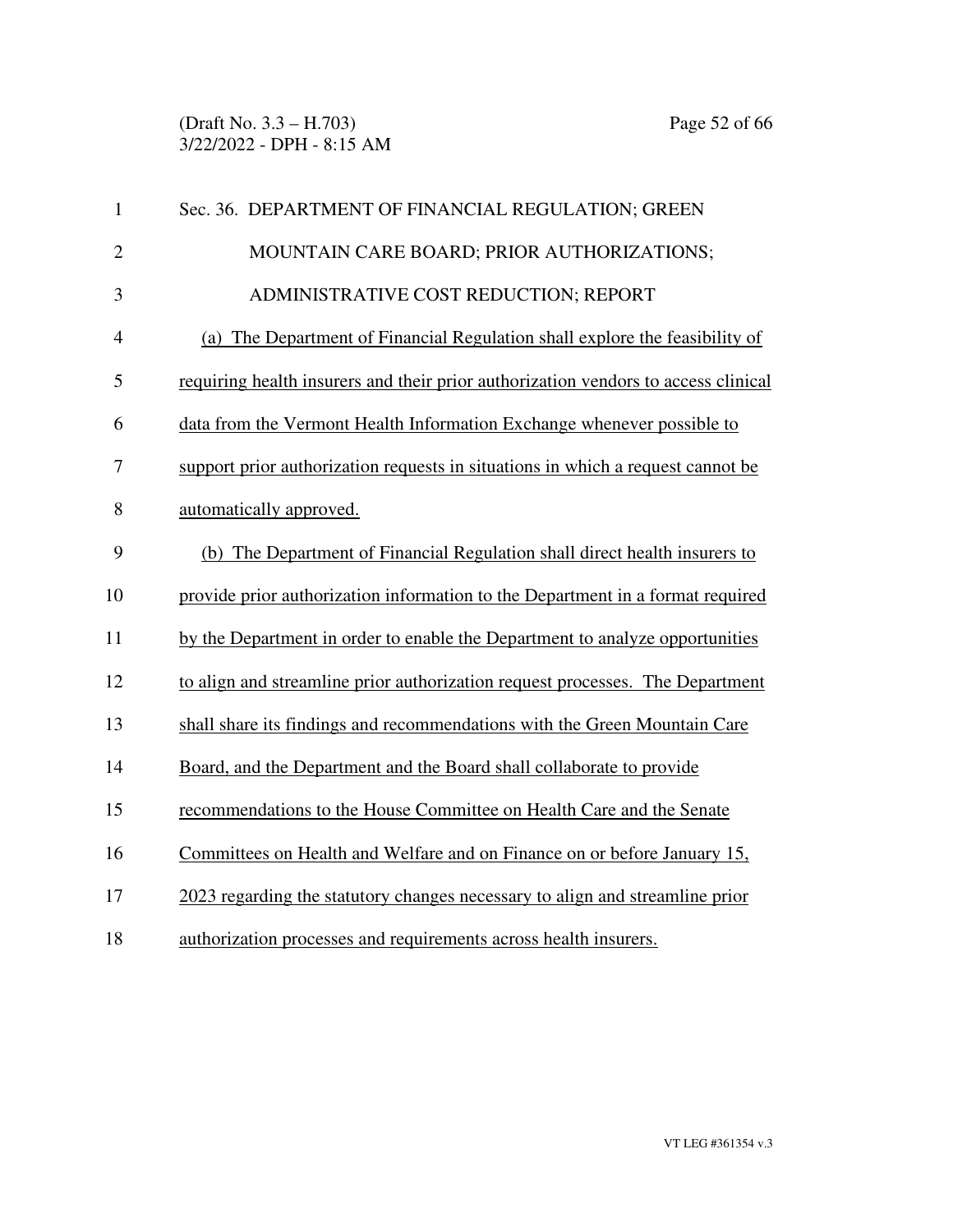(Draft No. 3.3 – H.703) Page 53 of 66 3/22/2022 - DPH - 8:15 AM

1 Sec. 37. 33 V.S.A. § 3543 is amended to read: 2 § 3543. STUDENT LOAN REPAYMENT ASSISTANCE 3 (a)(1) There is established a need-based student loan repayment assistance 4 program for the purpose of providing student loan repayment assistance to any 5 individual employed by a regulated, privately operated center-based child care 6 program or family child care home. 7 (2) An eligible individual shall: 8 (A) work in a privately operated center-based child care program or 9 in a family child care home that is regulated by the Division for at least an 10 average of 30 hours per week for 48 weeks of the year, except that this 11 minimum time requirement does not apply to an employee of Vermont Head 12 Start to the extent it conflicts with any law or contract provision governing the 13 terms of employment. 14 (B) receive an annual salary of not more than \$50,000.00; and 15 (C) have earned an associates or bachelor's degree with a major 16 concentration in early childhood, child and human development, elementary 17 education, special education with a birth to age eight focus, or child and family 18 services within the preceding five years. 19  $***$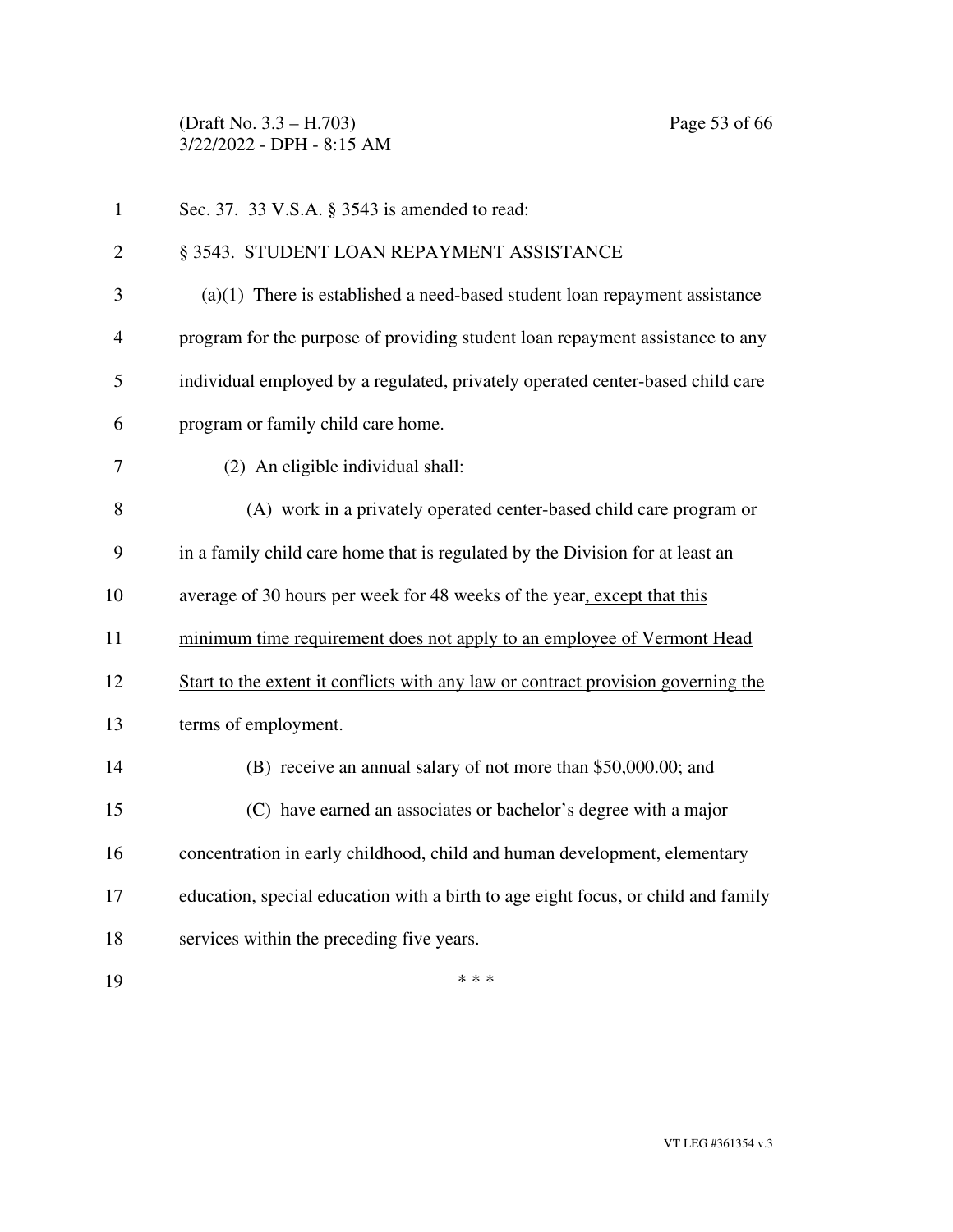(Draft No. 3.3 – H.703) Page 54 of 66 3/22/2022 - DPH - 8:15 AM

| $\mathbf{1}$   | Sec. 38. PILOT PROGRAM; POSITIONS EMBEDDED WITHIN                              |
|----------------|--------------------------------------------------------------------------------|
| $\overline{c}$ | <b>RECOVERY CENTERS</b>                                                        |
| 3              | $(a)(1)$ In fiscal year 2023 the amount of \$1,290,000.00 is appropriated from |
| 4              | the General Fund to the Department for Disabilities, Aging, and Independent    |
| 5              | Living's Division of Vocation Rehabilitation for the purpose of developing and |
| 6              | implementing a two-year pilot program that embeds 15 FTE new positions         |
| 7              | within 12 recovery centers across the State.                                   |
| 8              | (2) The 15 FTE limited-service positions shall be allocated as follows:        |
| 9              | (A) Of the total appropriation, \$540,000.00 total shall be allocated in       |
| 10             | equal amounts to fund the following 2.5 FTE at each of two geographically      |
| 11             | diverse recovery centers:                                                      |
| 12             | (i) one FTE to serve as an employment counselor within the                     |
| 13             | Division of Vocation Rehabilitation;                                           |
| 14             | (ii) one FTE to serve as an employment consultant within the                   |
| 15             | Vermont Association of Business Industry and Rehabilitation; and               |
| 16             | (iii) 0.5 FTE to serve as Employment Assistance Program staff                  |
| 17             | within the Division of Vocation Rehabilitation.                                |
| 18             | (B) Of the total appropriation, \$75,000.00 shall be allocated in equal        |
| 19             | amounts to fund one FTE who shall serve as an employment support counselor     |
| 20             | at each of the 10 remaining recovery centers in the State.                     |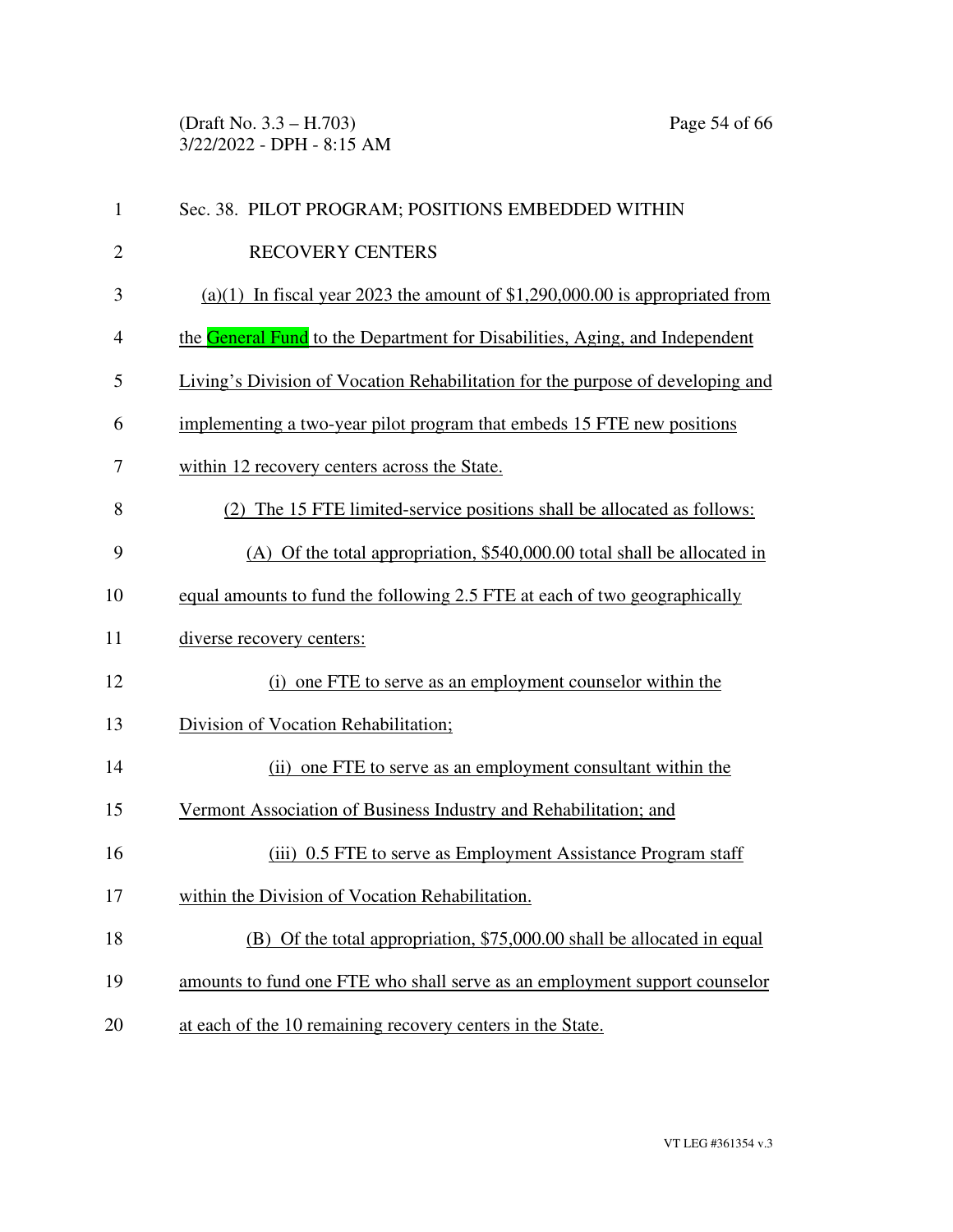(Draft No. 3.3 – H.703) Page 55 of 66 3/22/2022 - DPH - 8:15 AM

| $\mathbf{1}$   | (b) On or before January 1, 2024, the Division of Vocational                      |
|----------------|-----------------------------------------------------------------------------------|
| $\overline{2}$ | Rehabilitation, in collaboration with the Vermont Association of Business         |
| 3              | Industry and Rehabilitation, shall submit a report to the House Committees on     |
| 4              | Commerce and Economic Development and on Human Services and to the                |
| 5              | Senate Committees on Economic Development, Housing and General Affairs            |
| 6              | and on Health and Welfare summarizing the effectiveness of the pilot program,     |
| 7              | including:                                                                        |
| 8              | (1) educational attainment and achievement of program recipients;                 |
| 9              | (2) acquisition of a credential of value pursuant to 10 V.S.A. $\S$ 546;          |
| 10             | (3) number of job placements; and                                                 |
| 11             | $(4)$ job retention rates.                                                        |
| 12             | Sec. 39. CREDENTIAL OF VALUE GOAL; PUBLIC-PRIVATE                                 |
| 13             | PARTNERSHIP; APPROPRIATION                                                        |
| 14             | (a) Duties. In fiscal year 2023, the amount of $$350,000.00$ \$150,000.00 is      |
| 15             | appropriated from the General Fund to the Vermont Student Assistance              |
| 16             | Corporation for a performance-based contract to perform the following duties,     |
| 17             | in coordination and alignment with State partners, in support of the State's goal |
| 18             | articulated in 10 V.S.A. § 546 that 70 percent of working-age Vermonters hold     |
| 19             | a credential of value by 2025 (Goal):                                             |
| 20             | (1) increase public awareness of the value of postsecondary education             |
| 21             | and training to help persons of any age make informed decisions about the         |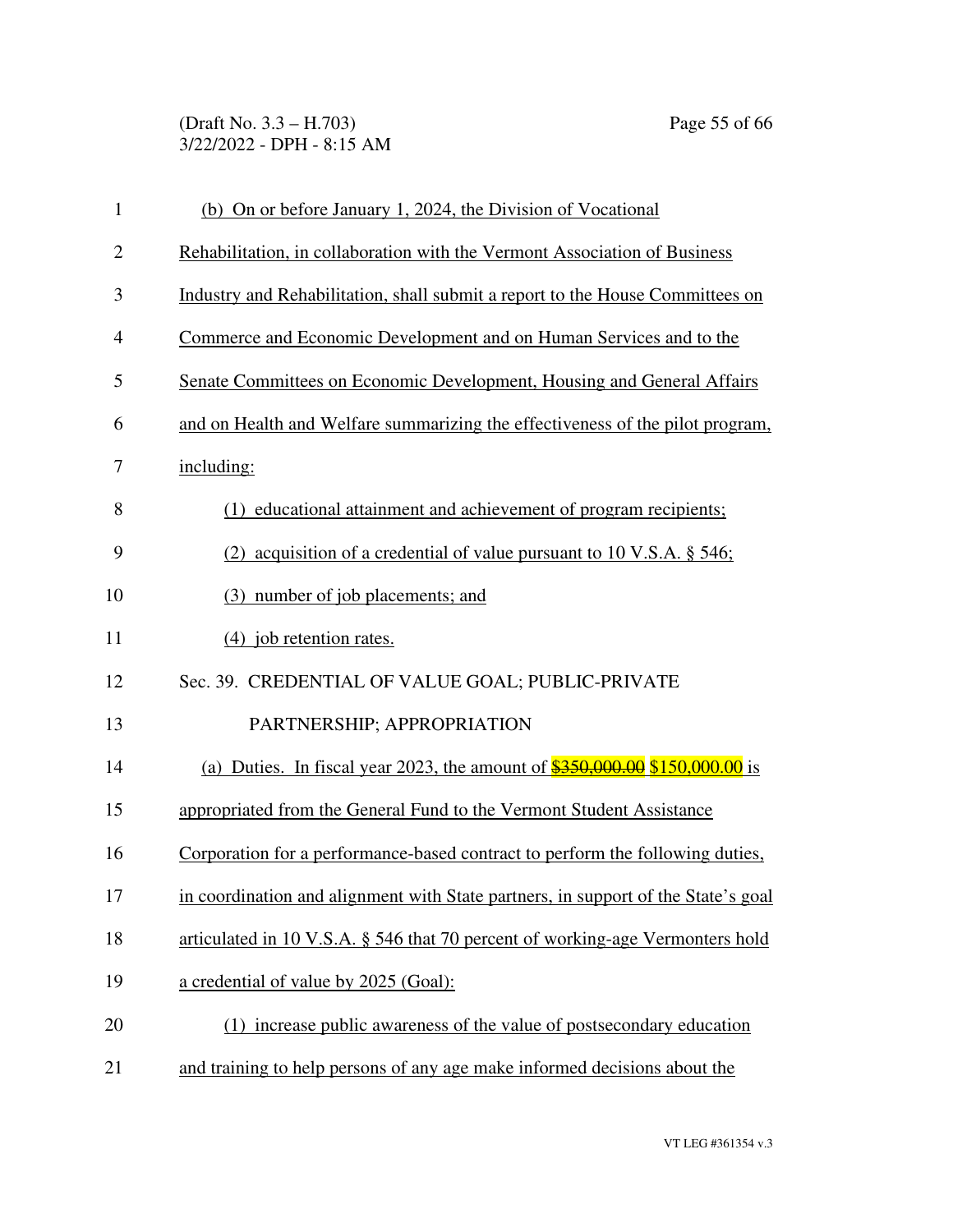(Draft No. 3.3 – H.703) Page 56 of 66 3/22/2022 - DPH - 8:15 AM

| $\mathbf{1}$ | value of education and training that would further their advancement in           |
|--------------|-----------------------------------------------------------------------------------|
| $\mathbf{2}$ | educational pathways and pursuit of career goals, through targeted outreach as    |
| 3            | outlined in subsection (b) of this section;                                       |
| 4            | (2) promote a broad understanding of the public good and value in                 |
| 5            | achieving the State's Goal and of actions stakeholders can take to increase       |
| 6            | attainment;                                                                       |
| 7            | (3) assist or coordinate with stakeholders, such as educational, business,        |
| 8            | governmental, nonprofit, and philanthropic organizations, in activities that seek |
| 9            | to align the delivery of high-quality education and training opportunities with   |
| 10           | career advancement and support the policy priorities outlined in 10 V.S.A.        |
| 11           | § 546;                                                                            |
| 12           | (4) collect and display publicly available, nonconfidential information           |
| 13           | about postsecondary credentials available to Vermonters;                          |
| 14           | (5) facilitate conversations or provide information about the national            |
| 15           | best practices in aligning, recognizing, measuring, tracking, and promoting       |
| 16           | postsecondary credentials of value to the Vermont Department of Labor and         |
| 17           | Agency of Education when requested;                                               |
| 18           | (6) maintain web-based resources that provide information about                   |
| 19           | opportunities to obtain a postsecondary credential of value, in coordination      |
| 20           | with State partners;                                                              |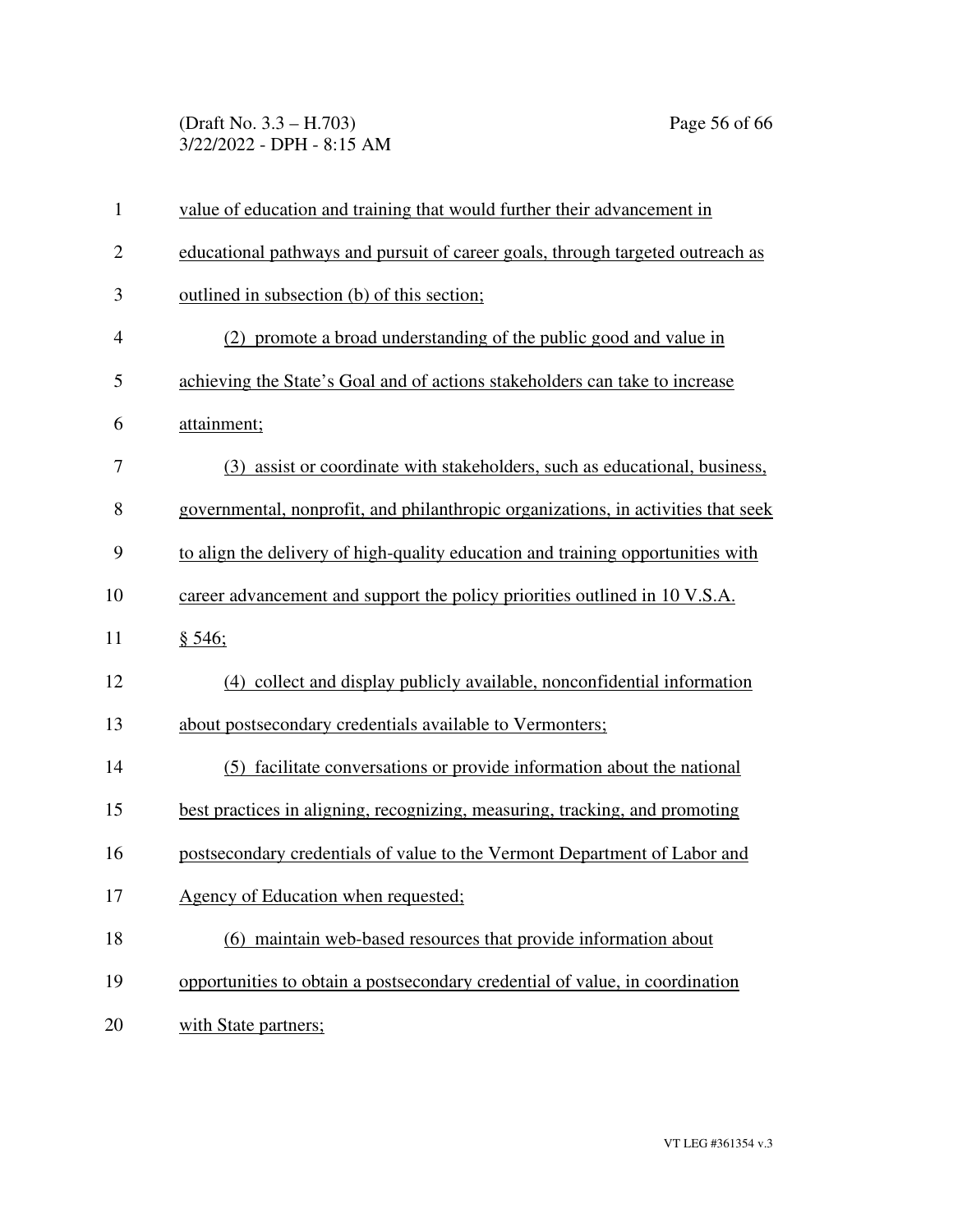(Draft No. 3.3 – H.703) Page 57 of 66 3/22/2022 - DPH - 8:15 AM

| $\mathbf{1}$   | (7) support the Vermont Department of Labor and Agency of Education              |
|----------------|----------------------------------------------------------------------------------|
| $\overline{2}$ | transition or integration of Advance Vermont's web-based resources and           |
| 3              | collected information referenced in subdivisions (4) and (6) of this subsection  |
| $\overline{4}$ | into a State-supported system in a coordinated way; and                          |
| 5              | (8) meet on a quarterly basis with the Vermont Department of Labor and           |
| 6              | Agency of Education about activities described in this subsection.               |
| 7              | (b) Outreach. The contractor may use funds awarded by the State to:              |
| 8              | (1) create and distribute public-facing communications and resources             |
| 9              | related to the duties described in this section; and                             |
| 10             | (2) offer support to career and education counselors, employment and             |
| 11             | training counselors, jobseekers and their families, and other stakeholders,      |
| 12             | consistent with best practice and State policy and programs, to help them better |
| 13             | understand the postsecondary education and training landscape.                   |
| 14             | (c) Reports. The contractor shall provide written reports to:                    |
| 15             | (1) the Vermont Department of Labor and Agency of Education about                |
| 16             | anticipated work and activities using a simplified reporting template jointly    |
| 17             | developed by the contractor and the State entities on a quarterly basis; and     |
| 18             | (2) on or before December 15, 2022, the House and Senate committees              |
| 19             | of jurisdiction regarding the use of funds, activities performed, and outcomes   |
| 20             | achieved pursuant to this section.                                               |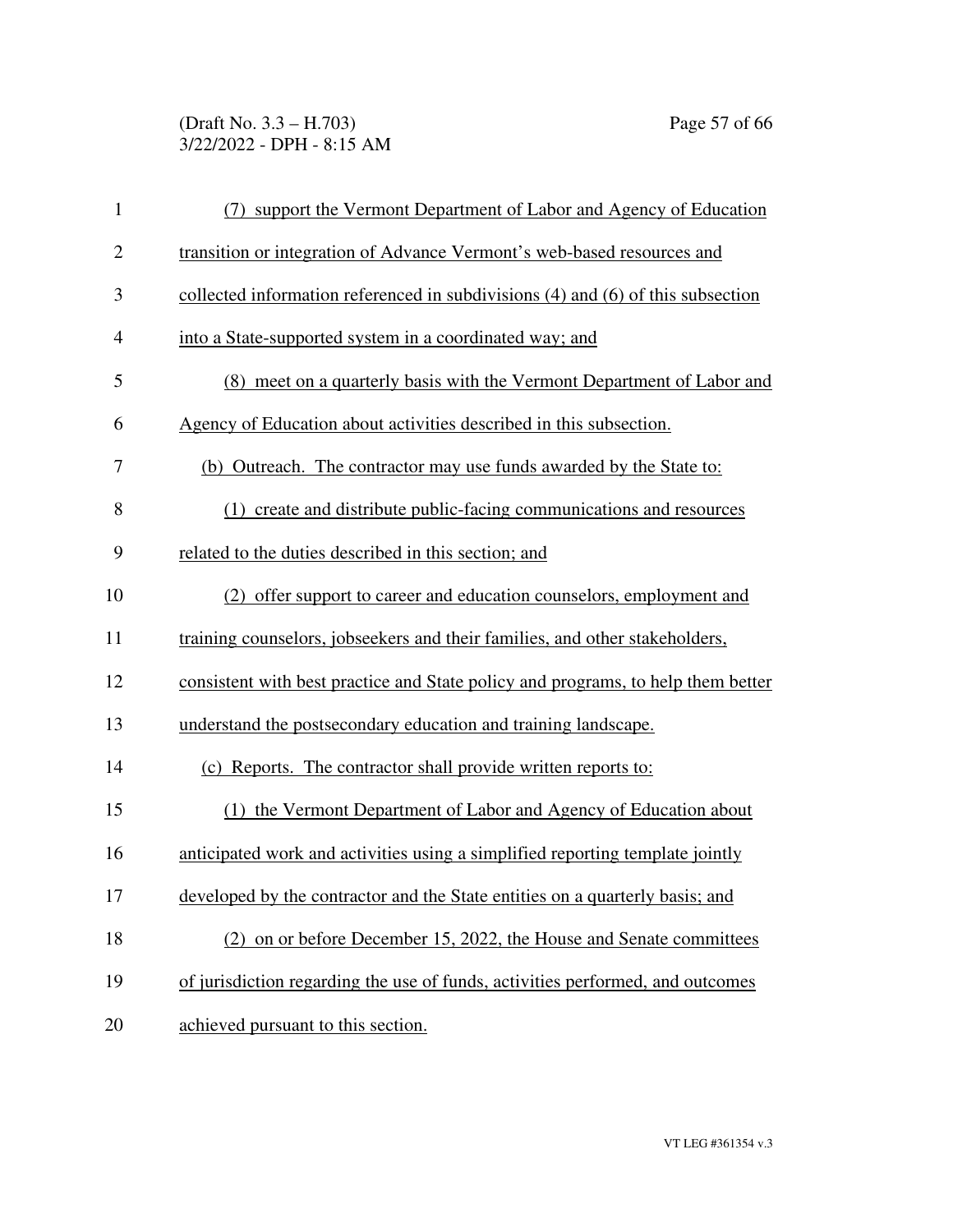(Draft No. 3.3 – H.703) Page 58 of 66 3/22/2022 - DPH - 8:15 AM

| $\mathbf{1}$   | Sec. 40. VERMONT SERVE, LEARN, AND EARN PROGRAM;                                |
|----------------|---------------------------------------------------------------------------------|
| $\overline{2}$ | <b>APPROPRIATION</b>                                                            |
| 3              | In fiscal year 2023, the amount of $\frac{$3,200,000.00}{$2,000,000.00}$ is     |
| $\overline{4}$ | appropriated from the General Fund to the Department of Forests, Parks and      |
| 5              | Recreation to provide funding for capital and operating needs of groups         |
| 6              | participating in the Vermont Serve, Learn, and Earn Program, which supports     |
| 7              | workforce development goals through creating meaningful paid service and        |
| 8              | learning opportunities for young adults.                                        |
| 9              | Sec. 41. ADULT EDUCATION AND LITERACY; FINDINGS                                 |
| 10             | The General Assembly finds:                                                     |
| 11             | (1) Adult education and literacy services are a key piece of the                |
| 12             | workforce development system and serve as the entryway into career readiness    |
| 13             | and workforce development for tens of thousands of our most vulnerable          |
| 14             | Vermonters, those with low literacy, under-education, or those simply in need   |
| 15             | of increased skills so that they can succeed.                                   |
| 16             | (2) 36,000 adults in Vermont do not have a high school credential, and          |
| 17             | tens of thousands more lack the skills to matriculate into and be successful in |
| 18             | college, in career training programs, or both. Adult education and literacy     |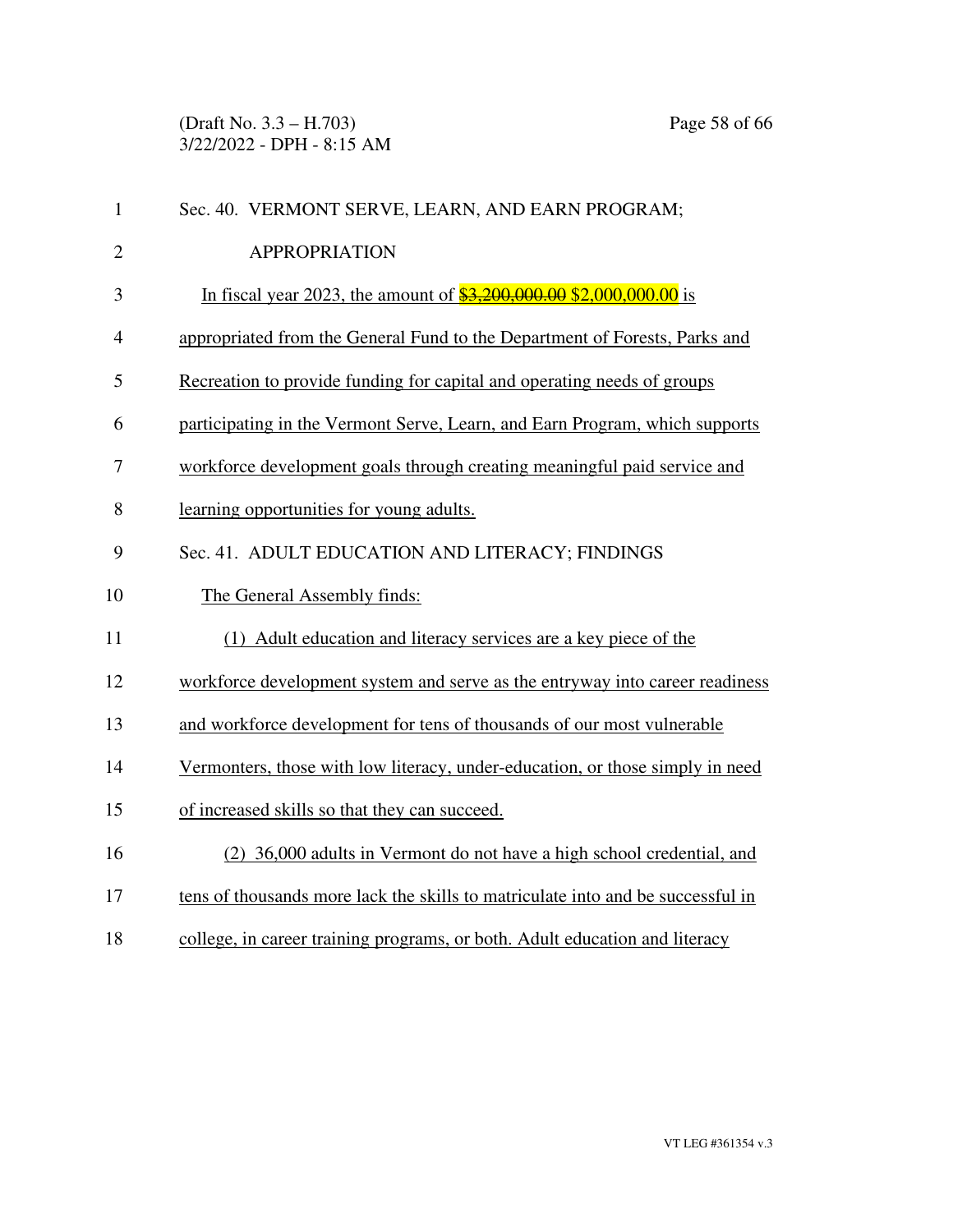(Draft No. 3.3 – H.703) Page 59 of 66 3/22/2022 - DPH - 8:15 AM

| 1              | providers are the first stop on the path to the transformative opportunities that |
|----------------|-----------------------------------------------------------------------------------|
| $\overline{c}$ | Vermont is offering for these individuals.                                        |
| 3              | (3) Adult education and literacy services help people build the assets            |
| $\overline{4}$ | they need to move out of poverty successfully, as well as the confidence to       |
| 5              | continue to move toward success throughout their lives. Students are supported    |
| 6              | to identify concrete goals and then break those goals down into steps. Students   |
| 7              | set goals in the domains of:                                                      |
| 8              | (A) family and life;                                                              |
| 9              | (B) academics; and                                                                |
| 10             | career and college readiness.<br>(C)                                              |
| 11             | Sec. 42. FINDINGS; FOREST FUTURE STRATEGIC ROADMAP                                |
| 12             | The General Assembly finds for the purposes of this section and Secs. 43 to       |
| 13             | 45 of this act:                                                                   |
| 14             | (1) Private and public forestlands:                                               |
| 15             | (A) constitute unique and irreplaceable resources, benefits, and                  |
| 16             | values of statewide importance;                                                   |
| 17             | (B) contribute to the protection and conservation of wildlife habitat,            |
| 18             | air, water, and soil resources of the State;                                      |
| 19             | (C) mitigate the effects of climate change; and                                   |
| 20             | benefit the general health and welfare of the persons of the State.<br>(1)        |
| 21             | (2) The forest products sector, including maple sap collection:                   |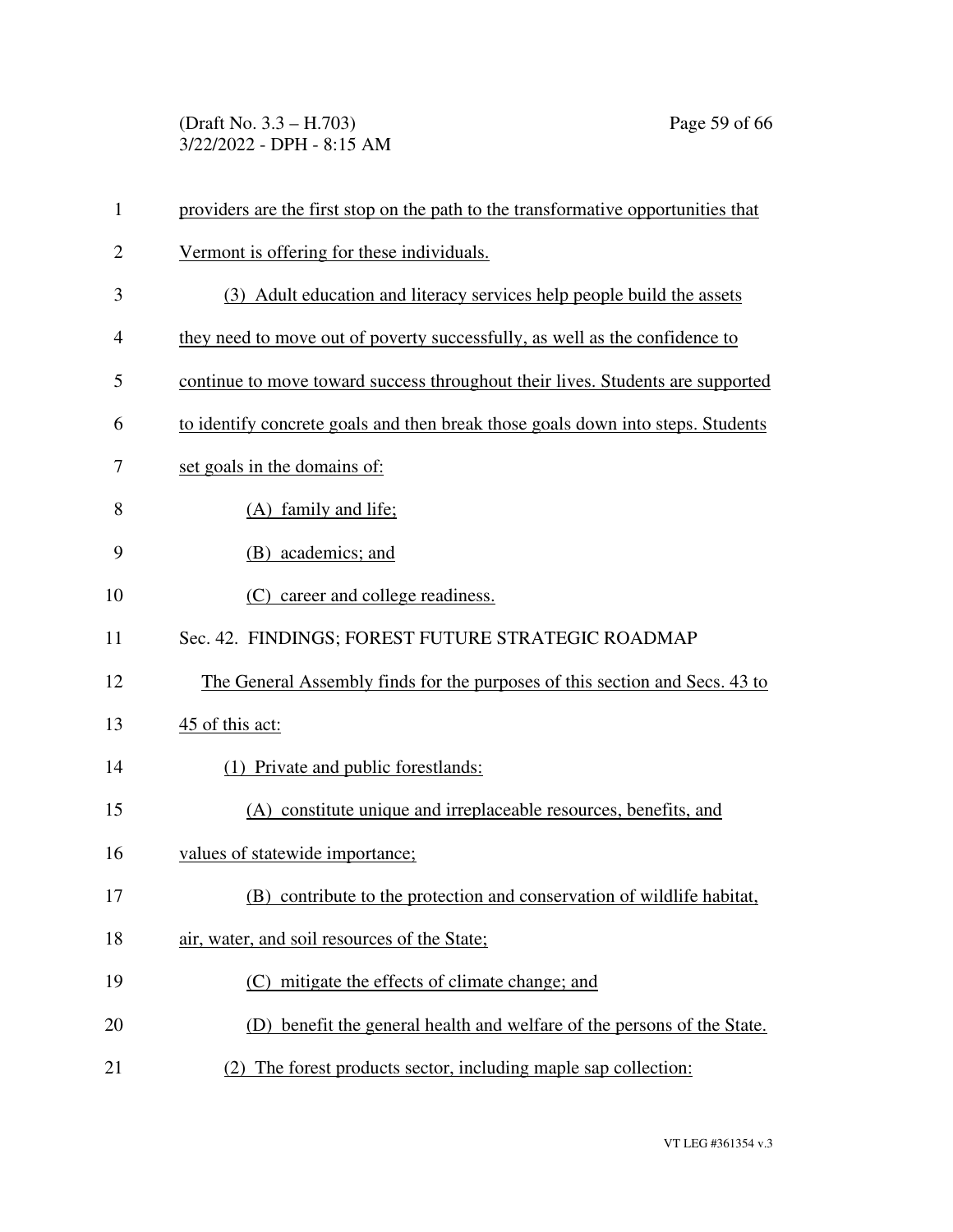(Draft No. 3.3 – H.703) Page 60 of 66 3/22/2022 - DPH - 8:15 AM

| $\mathbf{1}$   | (A) is a major contributor to and is valuable to the State's economy            |
|----------------|---------------------------------------------------------------------------------|
| $\overline{c}$ | by providing nearly 14,000 jobs for Vermonters, generating \$2.1 billion in     |
| 3              | annual sales, and supporting \$30.8 million in additional economic activity     |
| $\overline{4}$ | from trail uses and seasonal tourism;                                           |
| 5              | (B) is essential to the manufacture of forest products that are used            |
| 6              | and enjoyed by the persons of the State; and                                    |
| 7              | (C) benefits the general welfare of the persons of the State.                   |
| 8              | (3) Private and public forestlands are critical for and contribute              |
| 9              | significantly to the State's outdoor recreation and tourism economies.          |
| 10             | (4) Eighty percent of Vermont's forestland is held in private ownership,        |
| 11             | of which 56 percent of private lands are enrolled in the forestland category of |
| 12             | Vermont's Use Value Appraisal Program (UVA). UVA is Vermont's most              |
| 13             | important conservation program and contains the largest foundation of supply    |
| 14             | to support a vibrant forest-based rural economy.                                |
| 15             | Economic realities and demand pressures for urban, commercial, and<br>(5)       |
| 16             | residential land uses throughout the State continue to challenge forest         |
| 17             | landowners trying to maintain intact forests. Forest fragmentation can          |
| 18             | adversely affect the natural environment and viable forest management.          |
| 19             | Addressing the economic and social needs of the forest products sector is       |
| 20             | paramount to keeping forests intact, viable, and healthy.                       |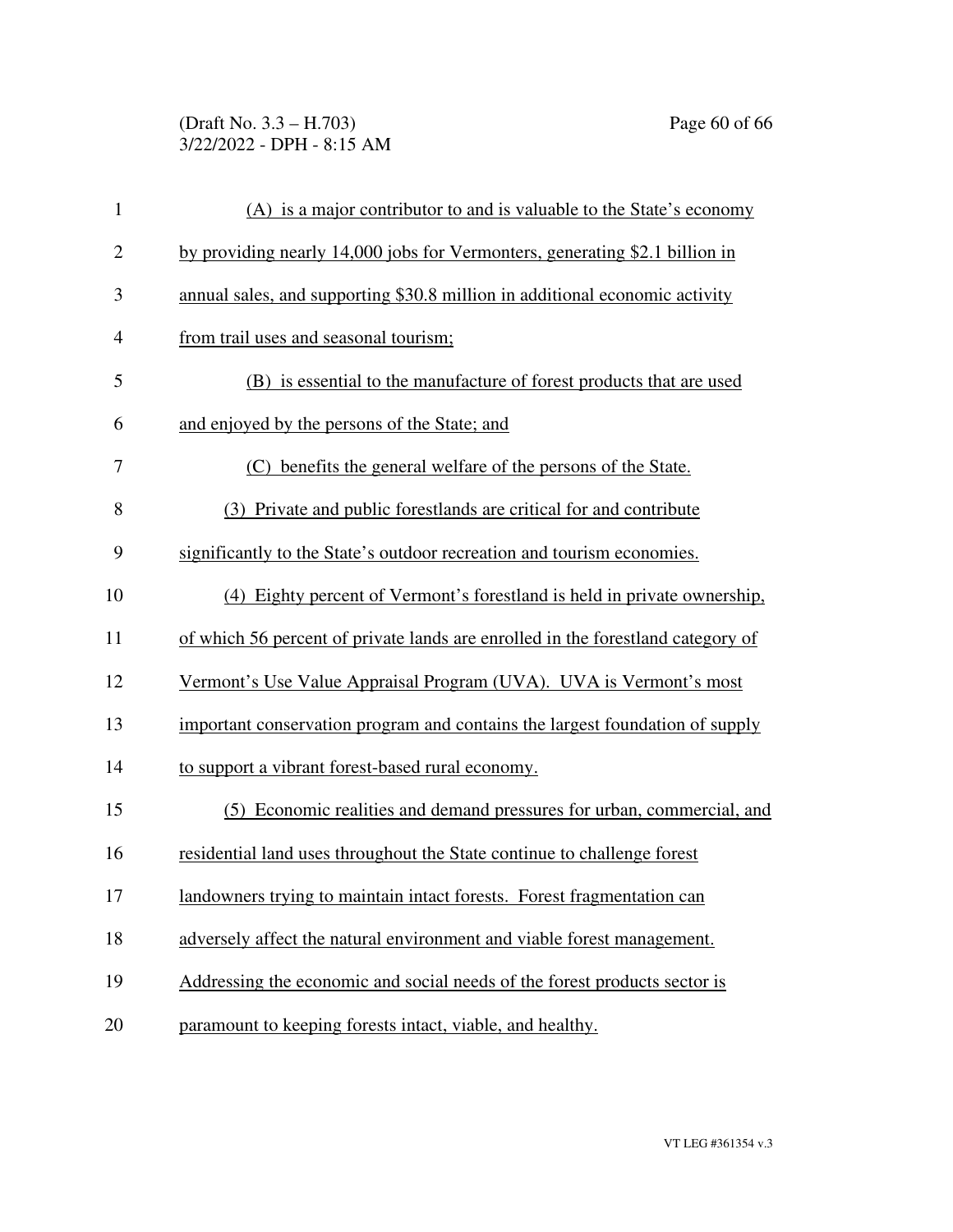# (Draft No. 3.3 – H.703) Page 61 of 66 3/22/2022 - DPH - 8:15 AM

| 1              | (6) The encouragement, development, improvement, and preservation of                 |
|----------------|--------------------------------------------------------------------------------------|
| $\mathbf{2}$   | forestry operations will result in extant, intact, and functioning forests that will |
| 3              | provide a general benefit to the health and welfare of the persons of the State      |
| $\overline{4}$ | and the State's economy.                                                             |
| 5              | To strengthen, promote, and protect the Vermont forest products                      |
| 6              | sector, the State should establish the Vermont Forest Future Strategic               |
| 7              | Roadmap.                                                                             |
| 8              | Sec. 43. 10 V.S.A. chapter 82 is added to read:                                      |
| 9              | CHAPTER 82. VERMONT FOREST FUTURE STRATEGIC ROADMAP                                  |
| 10             | § 2531. VERMONT FOREST FUTURE STRATEGIC ROADMAP                                      |
| 11             | (a) Creation. The Commissioner of Forests, Parks and Recreation shall                |
| 12             | create the Vermont Forest Future Strategic Roadmap to strengthen, modernize,         |
| 13             | promote, and protect the forest products sector in Vermont. The                      |
| 14             | Commissioner of Forests, Parks and Recreation may contract with a qualified          |
| 15             | contractor for the creation of the Vermont Forest Future Strategic Roadmap.          |
| 16             | During the contract proposal process, the Commissioner of Forests, Parks and         |
| 17             | Recreation shall seek a proposal to complete the Vermont Forest Future               |
| 18             | Strategic Roadmap from the Vermont Sustainable Jobs Fund.                            |
| 19             | (b) Intended outcomes. The intended outcomes of the Vermont Forest                   |
| 20             | Future Strategic Roadmap are to:                                                     |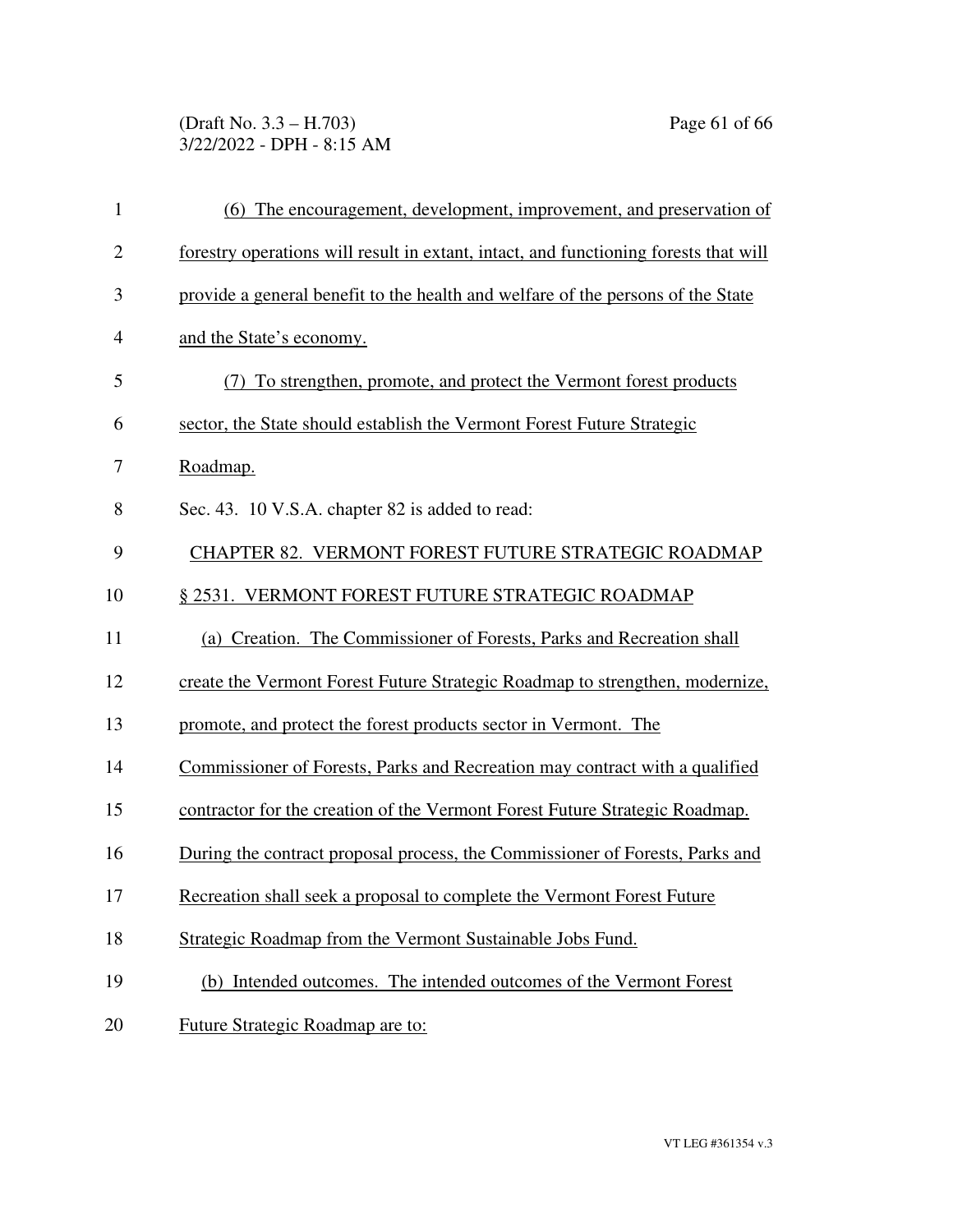# (Draft No. 3.3 – H.703) Page 62 of 66 3/22/2022 - DPH - 8:15 AM

| $\mathbf{1}$   | (1) increase sustainable economic development and jobs in Vermont's           |
|----------------|-------------------------------------------------------------------------------|
| $\overline{2}$ | forest economy;                                                               |
| 3              | (2) promote ways to expand the workforce and strengthen forest product        |
| 4              | enterprises in order to strengthen, modernize, promote, and protect the       |
| 5              | Vermont forest economy into the future;                                       |
| 6              | (3) promote the importance of healthy, resilient, and sustainably             |
| 7              | managed working forests that provide a diverse array of high-quality products |
| 8              | now and in the future; and                                                    |
| 9              | (4) identify actionable strategies designed to strengthen, modernize,         |
| 10             | promote, and protect the forest products sector in Vermont, including         |
| 11             | opportunities for new product development, opening new markets for Vermont    |
| 12             | forest products, adopting modern manufacturing processes, and utilizing new   |
| 13             | ways to market Vermont forest products.                                       |
| 14             | (c) Strategic Roadmap content. In developing the Vermont Forest Future        |
| 15             | Strategic Roadmap, the Commissioner of Forests, Parks and Recreation or the   |
| 16             | relevant contractor shall:                                                    |
| 17             | (1) review all existing data, plans, and industry-level research completed    |
| 18             | over the past 10 years, including the Working Lands Enterprise Fund's Forest  |
| 19             | Sector Systems Analysis, and identify any recommendations in those reports in |
| 20             | order to build upon previous efforts;                                         |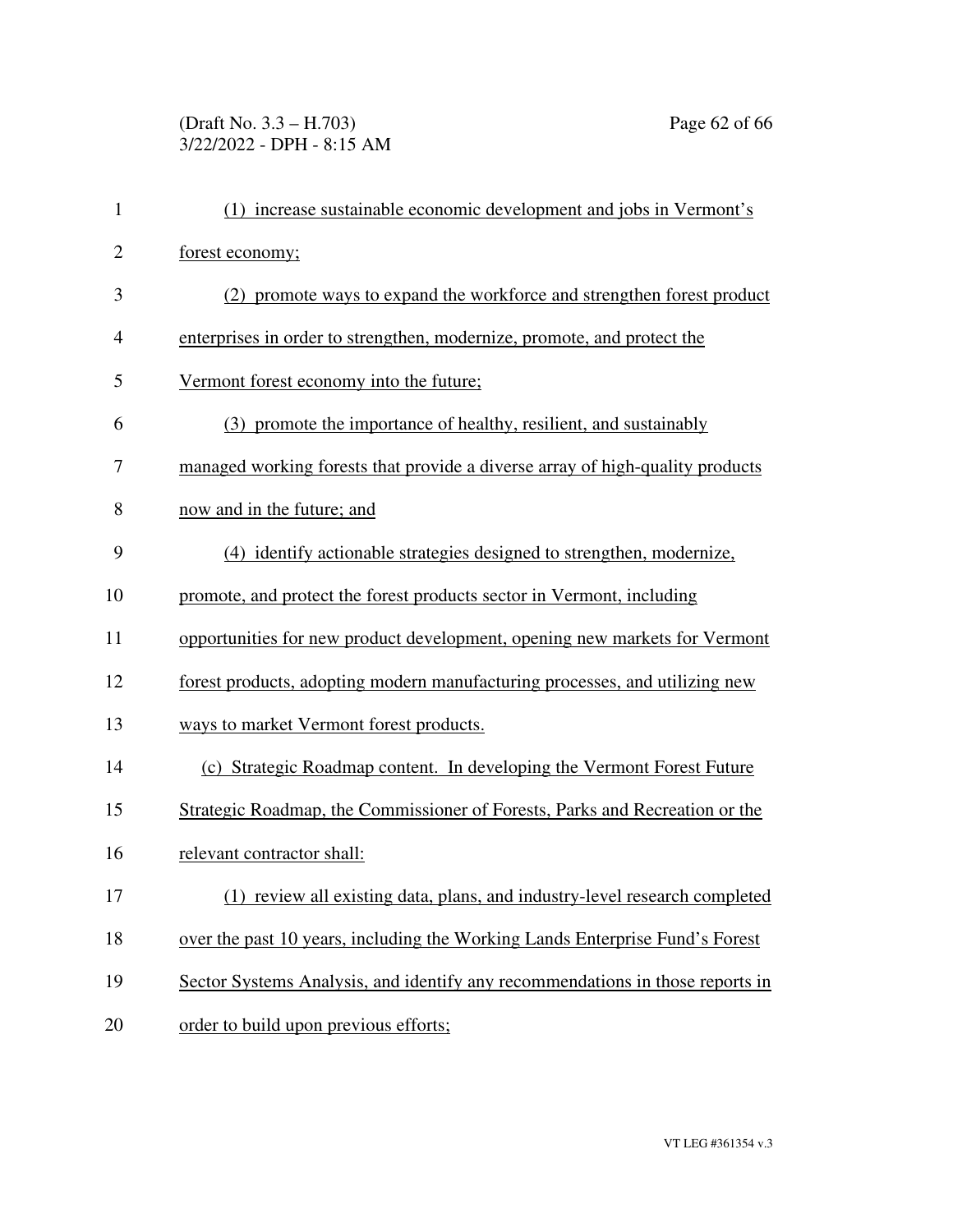(Draft No. 3.3 – H.703) Page 63 of 66 3/22/2022 - DPH - 8:15 AM

| $\mathbf{1}$   | (2) identify infrastructure investment and funding to support and              |
|----------------|--------------------------------------------------------------------------------|
| $\overline{2}$ | promote Vermont forest products enterprises;                                   |
| 3              | (3) identify regulatory barriers and propose policy recommendations to         |
| $\overline{4}$ | support and strengthen the Vermont forest economy;                             |
| 5              | (4) identify opportunities for all State agencies to engage with and           |
| 6              | enhance the Vermont forest products sector, including the Department of        |
| 7              | Buildings and General Services, the Agency of Commerce and Community           |
| 8              | Development, the Department of Tourism and Marketing, the Agency of            |
| 9              | Education, the Agency of Transportation, the Department of Public Service,     |
| 10             | the Agency of Natural Resources, the Department of Financial Regulation, and   |
| 11             | the Department of Labor;                                                       |
| 12             | (5) develop recommendations to support education and training of the           |
| 13             | current and future workforce of the Vermont forest products sector;            |
| 14             | (6) propose alternatives for the modernization of transportation and           |
| 15             | regulation of Vermont forest products enterprises, including modernization of  |
| 16             | local and State permits;                                                       |
| 17             | identify methods or programs that Vermont forest enterprises can               |
| 18             | utilize to access business assistance services;                                |
| 19             | (8) recommend how to maintain access by Vermont forest products                |
| 20             | enterprises to forestland and how to maintain the stewardship and conservation |
| 21             | of Vermont forests as a whole;                                                 |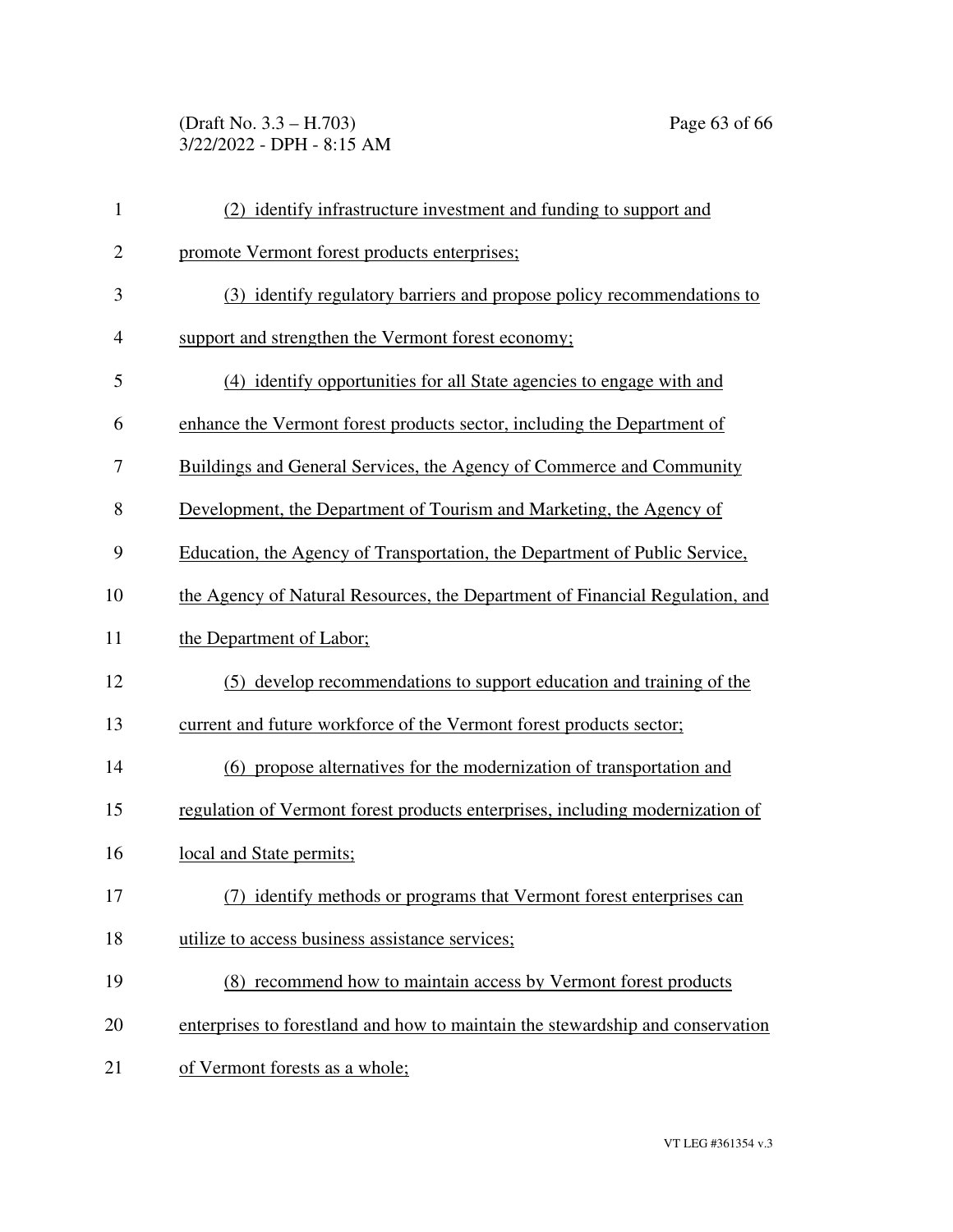# (Draft No. 3.3 – H.703) Page 64 of 66 3/22/2022 - DPH - 8:15 AM

| $\mathbf{1}$   | (9) propose methods to enhance market development and manufacturing                |
|----------------|------------------------------------------------------------------------------------|
| $\overline{2}$ | by Vermont forest products enterprises, including value chain coordination and     |
| 3              | regional partnerships;                                                             |
| $\overline{4}$ | (10) recommend conamounter education and marketing initiatives; and                |
| 5              | (11) recommend how to clarify the roles of various public entities and             |
| 6              | nongovernmental organizations that provide certain services to the forestry        |
| 7              | sector and to ensure coordination and alignment of those functions in order to     |
| 8              | advance and maximize the strength of the forest products industry.                 |
| 9              | (d) Process for development of Vermont Forest Future Strategic Roadmap.            |
| 10             | (1) The Commissioner of Forests, Parks and Recreation or relevant                  |
| 11             | contractor shall develop the Vermont Forest Future Strategic Roadmap and all       |
| 12             | subsequent revisions through the use of a public stakeholder process that          |
| 13             | includes and invites participation by interested parties representing all users of |
| 14             | Vermont's forests, including representatives of forest products enterprises,       |
| 15             | State agencies, investors, forestland owners, recreational interests, loggers,     |
| 16             | foresters, truckers, sawmills, firewood processors, wood products                  |
| 17             | manufacturers, education representatives, and others.                              |
| 18             | (2) The Commissioner of Forests, Parks and Recreation, in collaboration            |
| 19             | with forest products sector stakeholders, shall review the Strategic Roadmap       |
| 20             | periodically and shall update the Strategic Roadmap at least every 10 years.       |
| 21             | (e) Advisory panel; administration.                                                |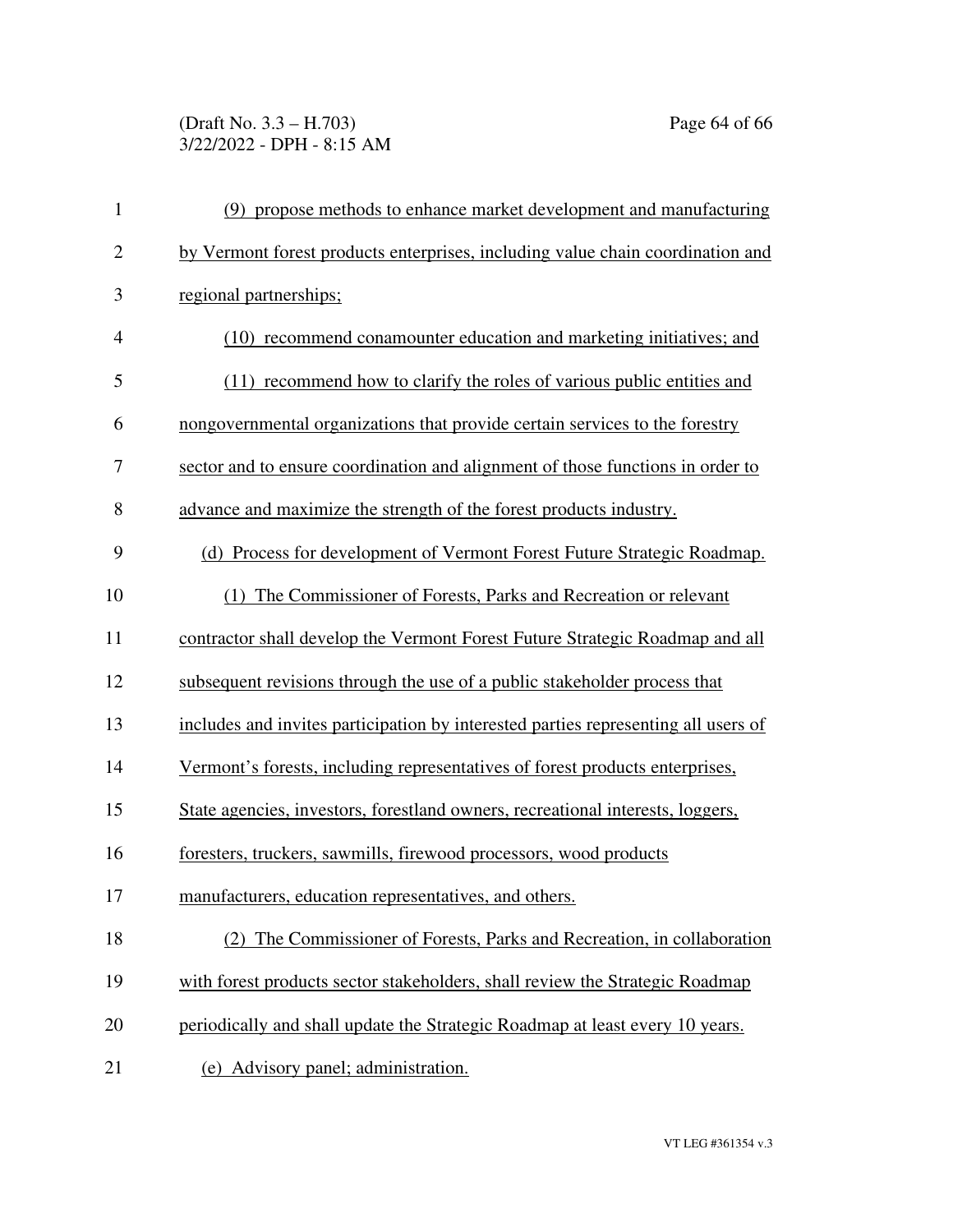(Draft No. 3.3 – H.703) Page 65 of 66 3/22/2022 - DPH - 8:15 AM

| $\mathbf{1}$   | The Commissioner of Forests, Parks and Recreation or relevant                 |
|----------------|-------------------------------------------------------------------------------|
| $\overline{2}$ | contractor shall convene a Vermont Forest Future Strategic Roadmap advisory   |
| 3              | panel to review and counsel in the development and implementation of the      |
| 4              | Vermont Forest Future Strategic Roadmap. The advisory panel shall include     |
| 5              | representatives of forest products enterprises, State agencies, investors,    |
| 6              | forestland owners, foresters, loggers, truckers, wood products manufacturers, |
| 7              | recreational specialists, education representatives, trade organizations, and |
| 8              | other partners as deemed appropriate. The Commissioner of Forests, Parks and  |
| 9              | Recreation shall select representatives to the advisory panel.                |
| 10             | The Commissioner of Forests, Parks and Recreation or relevant                 |
| 11             | contractor may seek grants or other means of assistance to support the        |
| 12             | development and implementation of the Vermont Forest Future Strategic         |
| 13             | Roadmap.                                                                      |
| 14             | Sec. 44. IMPLEMENTATION                                                       |
| 15             | (a) The Commissioner of Forests, Parks and Recreation or relevant             |
| 16             | contractor shall submit to the General Assembly:                              |
| 17             | (1) draft recommendations for the Vermont Forest Future Strategic             |
| 18             | Roadmap on or before July 1, 2023; and                                        |
| 19             | (2) a final report and recommendations for the Vermont Forest Future          |
| 20             | Strategic Roadmap on or before January 1, 2024.                               |